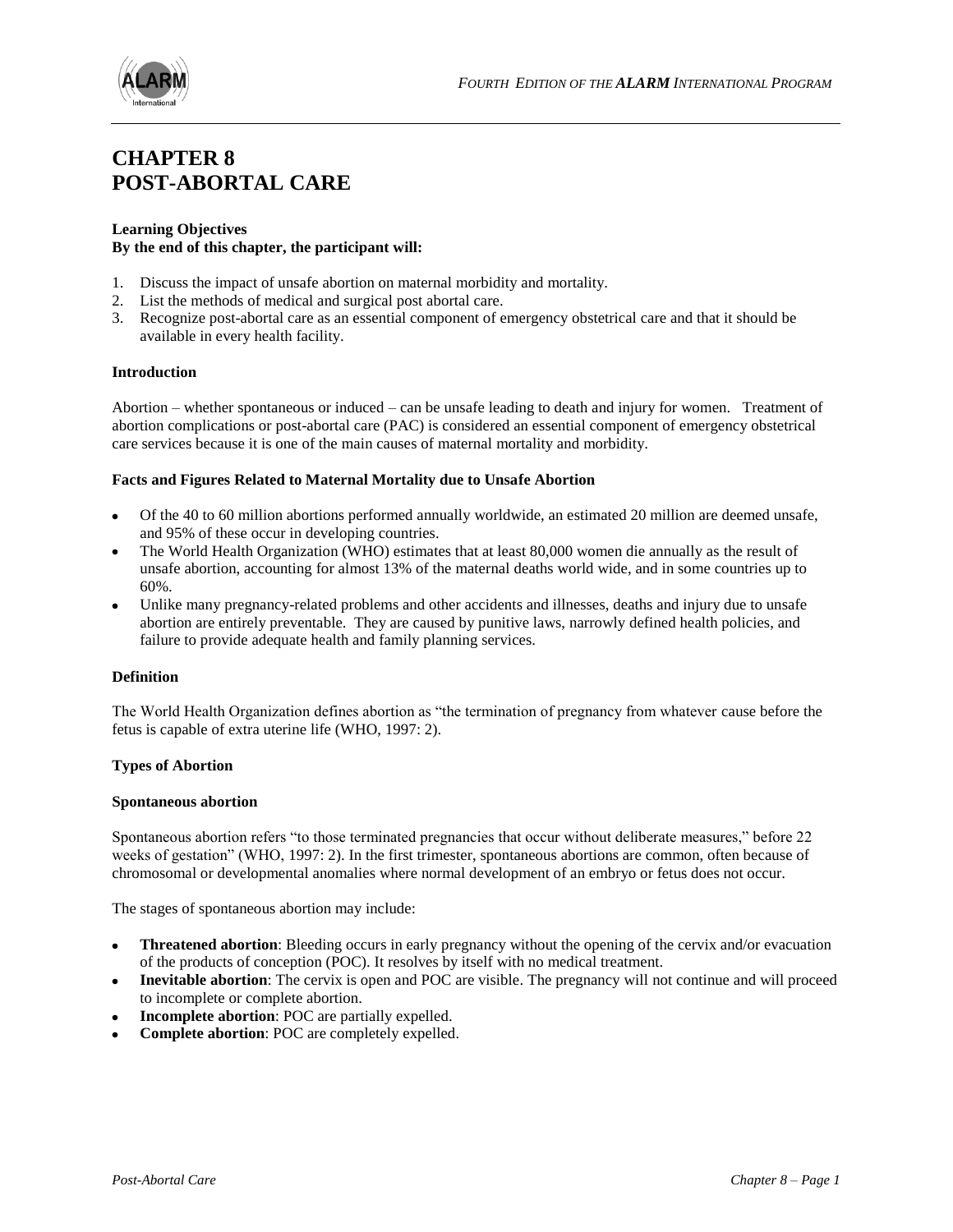



**Figure 3 - Incomplete abortion Figure 4 - Complete abortion**



#### **Induced abortion**

Induced abortion refers to "termination of pregnancy through a deliberate intervention intended to end the pregnancy."(WHO, 1997: 2)

Induced abortion can be conducted in either a safe or an unsafe setting according to legal and health policy guidelines, or it may occur outside the health care system.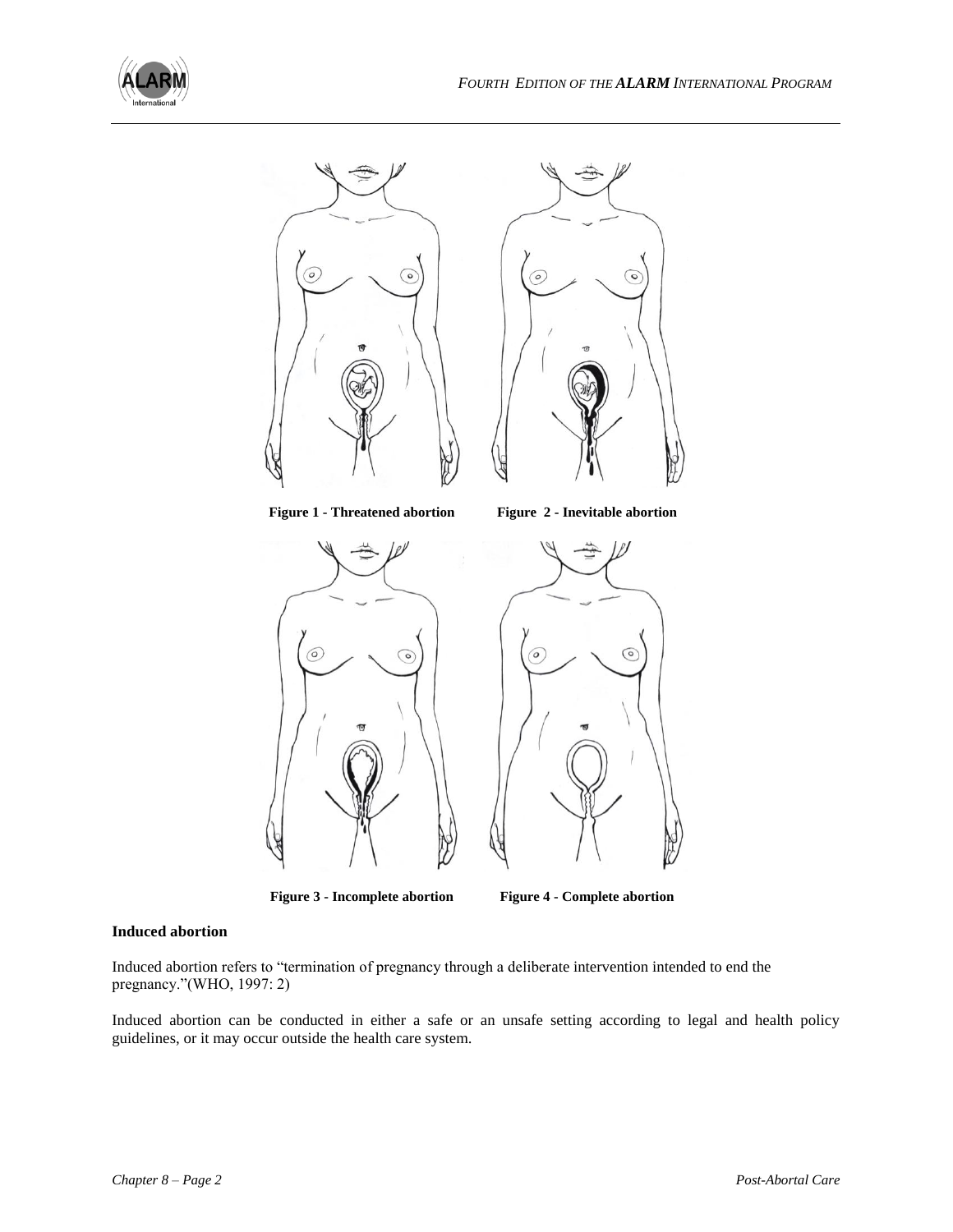

#### **Septic abortion**

**Septic abortion** is a spontaneous or induced abortion complicated by fever, endometritis, and parametritis leading to generalized infection or sepsis. It is often the result of an unsafe abortion.

#### **Distinction between safe and unsafe abortion**

- **Safe abortion** is a procedure and technique performed by trained health-care providers with proper equipment, correct technique, and sanitary standards.
- **Unsafe abortion is** a procedure performed either by persons lacking necessary skills or in an environment lacking minimal medical standards or both. Sepsis conditions are a frequent complication of unsafe abortion involving unsterilized instrumentation and procedure (WHO, 2003: 14).

#### **Post-Abortal Care**

Post-abortal care refers to the package of care needed to provide quality services following spontaneous abortion and unsafe abortion. Post-abortal care services should include both medical and preventive care.

Essential elements of the PAC model include:

- Emergency treatment of incomplete abortion and potentially life-threatening complications
- Post-abortal family planning counseling and services
- Links between post-abortal emergency services and the reproductive health care system (Winkler et al, 2000: 1- 2)

Family planning services are an essential component of PAC. See Appendix 1, Family Planning Services as an Essential Component of Post-Abortal Care. Women who receive PAC without the necessary tools or information needed to prevent subsequent unwanted pregnancies and abortions may find themselves returning to health centers for similar services in the future. Lack of family planning information and tools leave women trapped in what has been called a harmful cycle of unwanted pregnancy and unsafe abortion (Senanayake, 2003). Research shows that reaching women at this critical stage helps to increase contraceptive use significantly, leading to fewer repeat and possibly unsafe abortions.

#### **Clinical Features for Diagnosis of Abortion**

| <b>Symptoms and Signs Typically</b><br><b>Present</b>                                     | <b>Symptoms and Signs Sometimes</b><br><b>Present</b>                    | <b>Probable Diagnosis</b> |
|-------------------------------------------------------------------------------------------|--------------------------------------------------------------------------|---------------------------|
| Light bleeding $*$<br>Closed cervix<br>Uterus corresponds to date                         | Cramping<br>Lower abdominal pain<br>Uterus softer than normal            | Threatened abortion       |
| Heavy bleeding <sup>†</sup><br>Dilated cervix<br>Uterus corresponds to dates              | Cramping<br>Lower abdominal pain<br>Tender uterus<br>No expulsion of POC | Inevitable abortion       |
| Light bleeding<br>Closed cervix<br>Uterus smaller than dates<br>Uterus softer than normal | Light cramping<br>Lower abdominal pain<br>History of expulsion of POC    | Complete abortion         |

The following table provides a summary of the main signs and symptoms to aid prompt differential diagnosis of an abortion.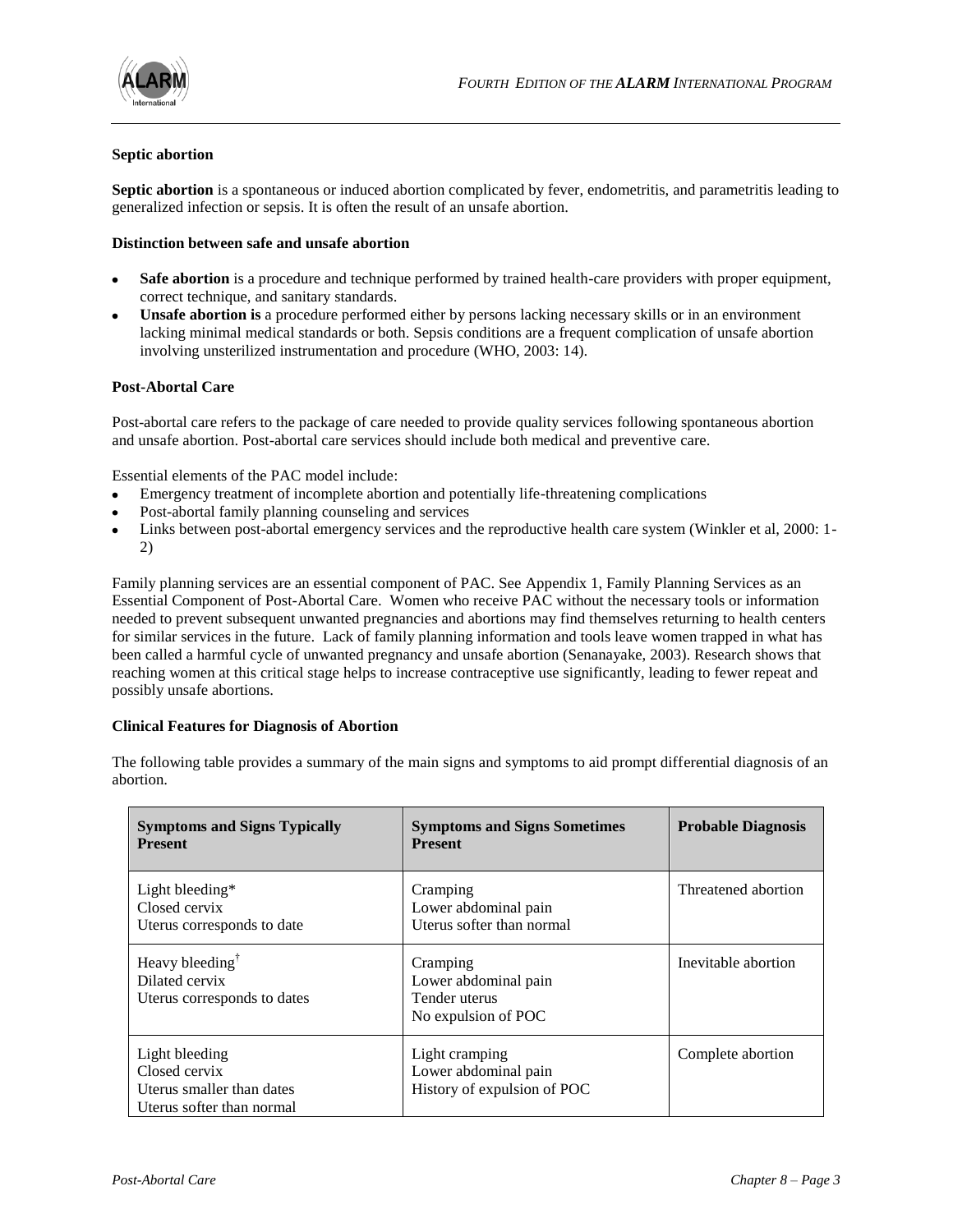

| <b>Symptoms and Signs Typically</b><br><b>Present</b>                                | <b>Symptoms and Signs Sometimes</b><br><b>Present</b>                                                                             | <b>Probable Diagnosis</b> |
|--------------------------------------------------------------------------------------|-----------------------------------------------------------------------------------------------------------------------------------|---------------------------|
| Heavy bleeding<br>Dilated cervix<br>Uterus smaller than dates                        | Cramping<br>Lower abdominal pain<br>Partial expulsion of POC                                                                      | Incomplete abortion       |
| Bleeding<br>Dilated or closed cervix<br>Uterus may or may not correspond to<br>dates | Cramping<br>Lower abdominal pain<br>Tender uterus<br>POC may or may not be retained<br>Fetus may be alive or dead<br><b>Fever</b> | Septic abortion           |

**\*Light bleeding** takes longer than 5 minutes for a clean pad or cloth to be soaked.

† **Heavy bleeding** takes less than 5 minutes for a clean pad or cloth to be soaked.

Adapted from: *Integrated Management of Pregnancy and Childbirth: Managing Complications in Pregnancy and Childbirth*. WHO, 2000: S-7-S-17.

#### **Management**

#### **General management**

Every health care system must provide some level of PAC, whether at the district and/or community level. The services provided will depend on the type of facility and its capacities.

#### **Suggested post-abortal care services by level of health care facility and staff**

| Level of<br>Care | <b>Possible Staff</b>                                                                                                                                                                                                              | <b>Suggested Post-Abortal Care Activities</b>                                                                                                                                                                                                                                                                                                                                                                                                                                                                                                                                                                                                                                                                                    |
|------------------|------------------------------------------------------------------------------------------------------------------------------------------------------------------------------------------------------------------------------------|----------------------------------------------------------------------------------------------------------------------------------------------------------------------------------------------------------------------------------------------------------------------------------------------------------------------------------------------------------------------------------------------------------------------------------------------------------------------------------------------------------------------------------------------------------------------------------------------------------------------------------------------------------------------------------------------------------------------------------|
| Community        | Health workers and visitors<br>$\bullet$<br>(e.g. health assistants and<br>equivalents)<br><b>Nurses</b><br>٠<br>Midwives including<br>traditional birth attendants<br>Family physicians and<br>$\bullet$<br>general practitioners | Education about the dangers of unsafe abortion<br>$\bullet$<br>Promotion and provision of family planning information and<br>$\bullet$<br>services<br>Recognitions of signs and symptoms of abortion and complications<br>٠<br>Timely referral to the formal health care system<br>٠<br>Performing emergency care                                                                                                                                                                                                                                                                                                                                                                                                                |
| <b>District</b>  | Health workers and visitors<br>٠<br>(e.g. health assistants and<br>equivalents)<br><b>Nurses</b><br>٠<br>Midwives including<br>٠<br>traditional birth attendants<br>Family physicians and<br>٠<br>general practitioners            | All of the above, plus<br>Simple physical and pelvic examination<br>٠<br>Diagnosis of spontaneous abortion<br>٠<br>Resuscitation and preparation for treatment or transfer to next level<br>٠<br>of care<br>Hemoglobin and hematocrit testing<br>٠<br>Referral, if needed<br>٠<br>If trained staff and appropriate equipment are available, the following<br>additional activities can be performed at this level:<br>Initiation of essential PAC including antibiotic therapy, intravenous<br>٠<br>fluids replacements and administration of uterotonics<br>Uterine evacuation during first trimester (manual vacuum aspiration)<br>٠<br>Basic pain management (paracervical block, simple analgesia,<br>$\bullet$<br>sedation) |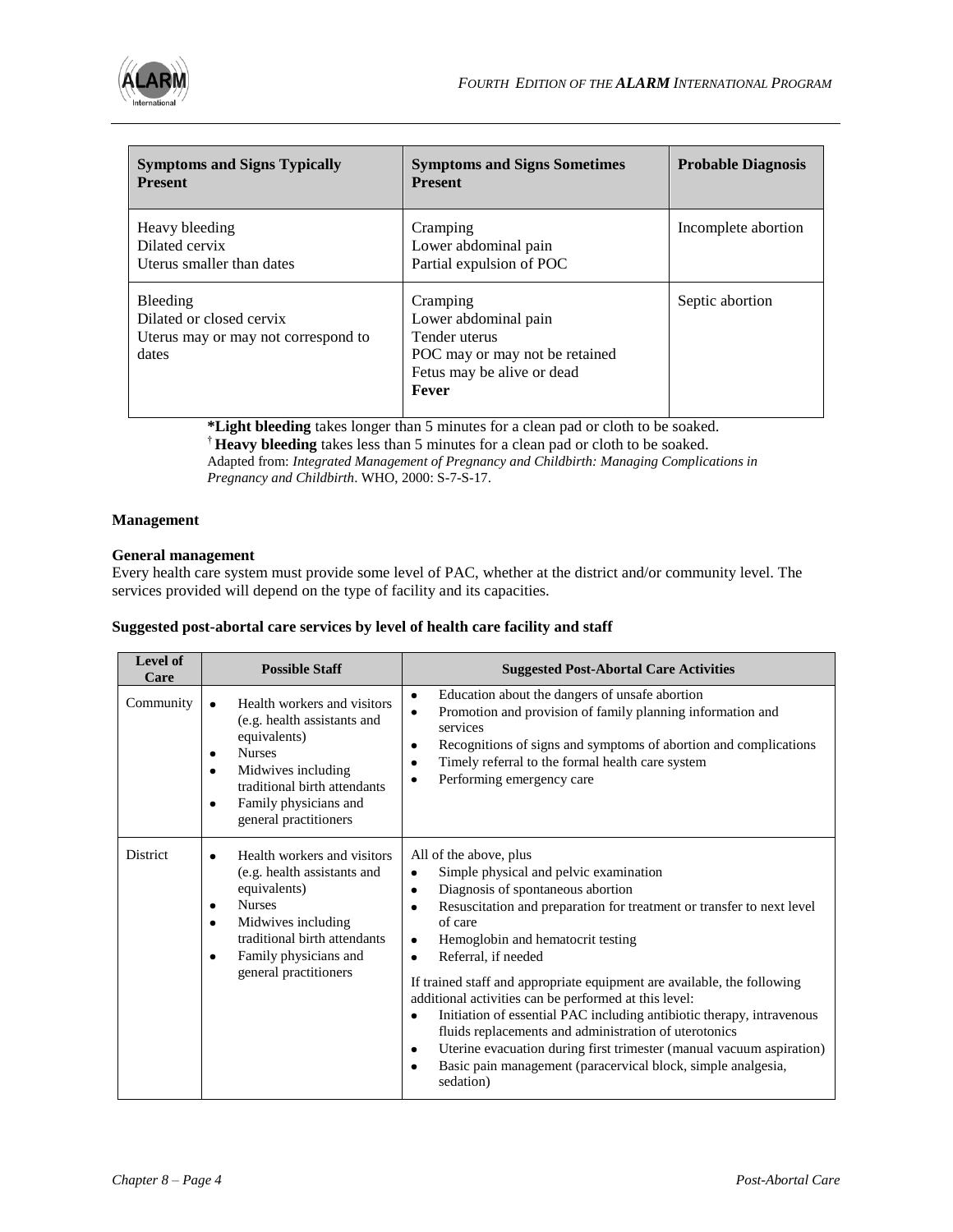

| <b>Level of</b><br>Care | <b>Possible Staff</b>                                                                                                                                         | <b>Suggested Post-Abortal Care Activities</b>                                                                                                                                                                                                                                                                                                                                                                              |
|-------------------------|---------------------------------------------------------------------------------------------------------------------------------------------------------------|----------------------------------------------------------------------------------------------------------------------------------------------------------------------------------------------------------------------------------------------------------------------------------------------------------------------------------------------------------------------------------------------------------------------------|
| Referral                | <b>Nurses</b><br><b>Midwives</b><br>$\bullet$<br>Family physicians and<br>general practitioners<br>Specialists with training in<br>obstetrics and gynaecology | All of the above, plus<br>Emergency uterine evacuation in the second trimester<br>Treatment of most complications of abortion<br>Blood cross-matching and transfusion<br>Local and general anesthesia<br>Laparotomy and indicated surgery, including for ectopic pregnancy,<br>٠<br>if skilled staff are available<br>Diagnosis and referral for severe complications such as septicemia,<br>peritonitis, or renal failure |
| Tertiary<br>Care        | <b>Nurses</b><br><b>Midwives</b><br>Family Physicians/General<br>Practitioners<br>Specialists with training in<br>٠<br>obstetrics and gynaecology             | All of the above, plus<br>Uterine evacuation as indicated<br>٠<br>Treatment of bowel injury, tetanus, renal failure, gas gangrene,<br>٠<br>severe sepsis<br>Treatment of coagulopathy                                                                                                                                                                                                                                      |

**Adapted from:** *Managing incomplete abortion, Education material for teachers of midwifery***. Second Edition. WHO: 2006: 28.**

Wherever a woman in need of PAC presents herself, the following management guidelines should be followed:

- 1. Every woman seeking PAC care should receive supportive and compassionate care responsive to her circumstances. Care should include counselling about contraception. In every circumstance, the woman must understand the nature of the proposed procedure, including pain relief, possible immediate effects, and future side effects, as well as potential complications. It is essential to obtain the informed consent from the woman and maintain confidentiality. Counselling for adolescents requires special skills, care, and attention.
- 2. All women have the right to access quality care from health care providers who are qualified to perform PAC procedures, as well as to identify and manage their complications.
- 3. A diagnosis of abortion complications must be considered in any woman of reproductive age who has missed her period and has one or more of the following: bleeding, cramping, partial expulsion of POC, dilated cervix, or smaller uterus than expected.
- 4. The possibility of complications due to unsafe abortion must be assessed:
	- Injury to internal organs from pressure applied to the abdomen
	- Permanent damage to organs of reproduction and the vagina which hinders further sexual relations
	- Permanent damage to bladder or bowel which causes chronic problems with elimination  $\bullet$
	- Permanent infertility
	- Death from complications including infection and hemorrhage
- 5. Differential diagnosis must be considered. The most common differential diagnosis for ectopic pregnancy is threatened abortion. Others are acute or chronic pelvic inflammatory disease, ovarian cysts, and acute appendicitis.
- 6. Health care providers have to facilitate appropriate measures for managing unsafe abortion. These include providing treatment for or referring women who present with signs of inevitable, incomplete, and septic abortions. Women with incomplete abortion, either spontaneous or induced, can be treated safely and effectively with procedures, such as manual vacuum aspiration (MVA) (WHO, 2003).
- 7. In all cases, health care providers must:
	- Rapidly evaluate the general condition of the women including vital signs—pulse, blood pressure, respiration, and temperature. Keep shock in mind when evaluating the woman further because her status may worsen rapidly.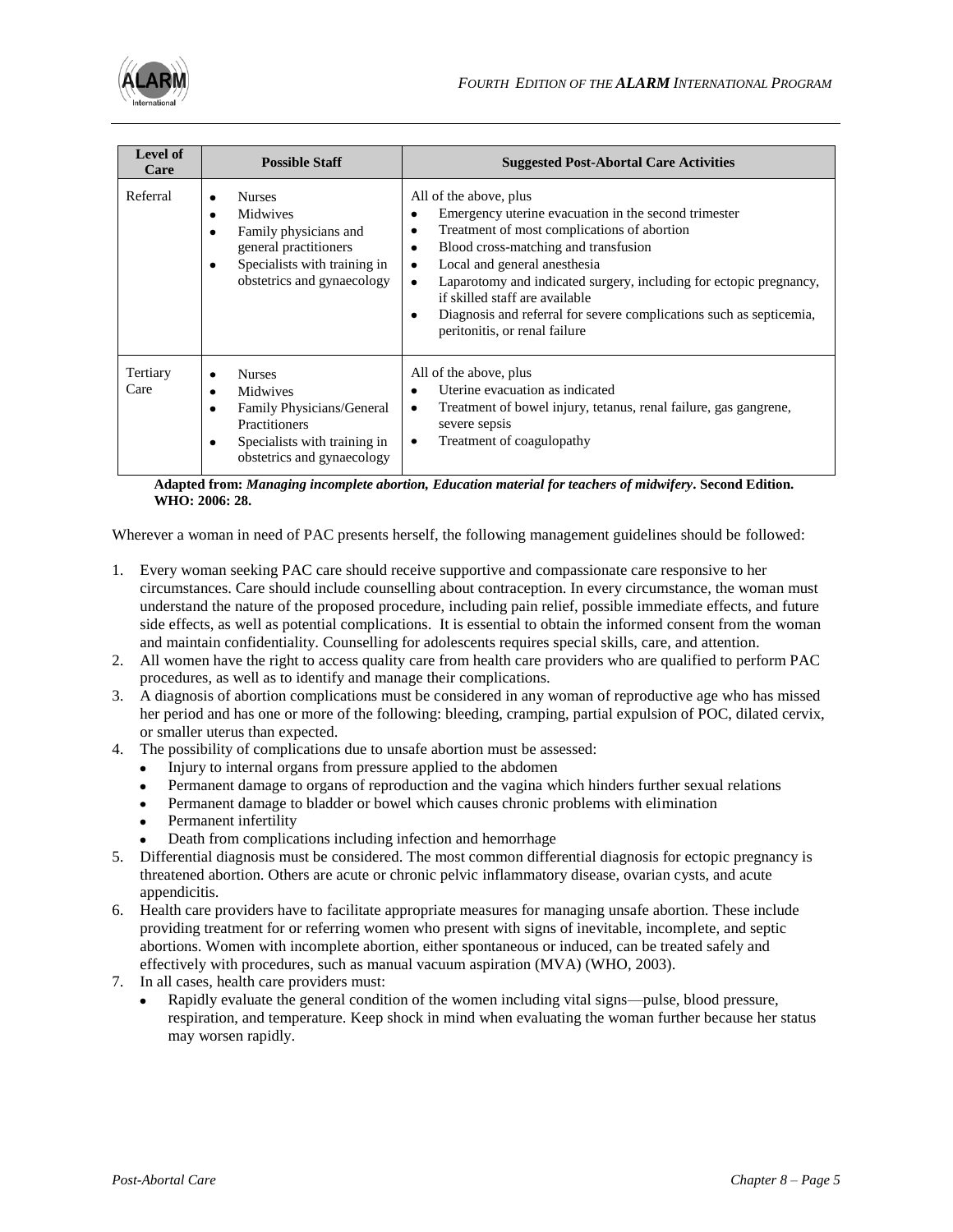

- If unsafe abortion is suspected, examine for signs of infection or uterine, vaginal, or bowel injury.  $\bullet$ Thoroughly irrigate the vagina, without pressure, to remove any herbs, local medications, or caustic substances.
- Ask for help as required, proceed to MVA, and/or refer woman without delay.
- Ensure the confidentiality of the entire procedure, especially in countries where abortion is illegal. All interventions performed should remain confidential at all times. Do NOT chart the information that could potentially be used against the woman.

#### **Management of spontaneous abortion**

The following information has been adapted from *Integrated Management of Pregnancy and Childbirth: Managing Complications in Pregnancy and Childbirth,* World Health Organization, 2000: pp S-7 to S-17.

#### **Threatened abortion**

- 1. Medical treatment is usually not necessary.
- 2. The woman is advised to avoid strenuous activity and sexual intercourse, but bed rest is not necessary.
- 3. If bleeding stops: Follow-up in antenatal clinic. Reassess if bleeding recurs.
- 4. If bleeding persists: Assess for fetal viability (pregnancy test or ultrasound) or ectopic pregnancy (ultrasound). Persistent bleeding, particularly in the presence of a uterus larger than expected, may indicate twins or molar pregnancy.
- 5. Do not give hormones because they will not prevent miscarriage.

#### **Inevitable abortion**

- 1. If pregnancy is less than 16 weeks: Plan for MVA of uterine contents.
- 2. If evacuation is not immediately possible: Give ergometrine 0.2% mg IM (repeated after 15 minutes if necessary) OR misoprostol 400 µg by mouth (repeated once after 4 hours if necessary).
- 3. Arrange for evacuation of uterus as soon a possible.
- 4. If pregnancy is greater than 16 weeks:
	- Await spontaneous expulsion of POC and then evacuate the uterus to remove any remaining POC.
	- If necessary, infuse oxytocin 40 units in 1L IV fluids (normal saline or Ringer's lactate at 40 drops per minute) to help achieve expulsion of POC.
	- Ensure follow-up of the woman after treatment.

#### **Incomplete abortion**

- 1. If bleeding is slight to moderate and pregnancy is less than 16 weeks: Use fingers or ring (or sponge) forceps to remove POC protruding through the cervix.
- 2. If bleeding is heavy and pregnancy is less than 16 weeks: Evacuate the uterus: MVA is the preferred method of evacuation. Evacuation by sharp curettage should only be done if MVA is not available.
- 3. If evacuation is not immediately possible: Give ergometrine 0.2 mg IM (repeated after 15 minutes if necessary) or misoprostol 400 µg orally (repeated once after 4 hours if necessary).
- 4. If pregnancy is greater than 16 weeks: Infuse oxytocin 40 units in 1 L IV fluids (normal saline or Ringer's lactate) at 40 drops per minute until expulsion of POC occurs.
- 5. If necessary, give misoprostol 200 µg vaginally every 4 hours until expulsion, but do not administer more than 800 µg.
- 6. Evacuate any remaining POC from the uterus.
- 7. Ensure follow-up of the woman after the treatment.

#### **Complete abortion**

- 1. Evacuation of the uterus is NOT necessary.
- 2. Observe for heavy bleeding.
- 3. Ensure follow-up of the woman after the treatment.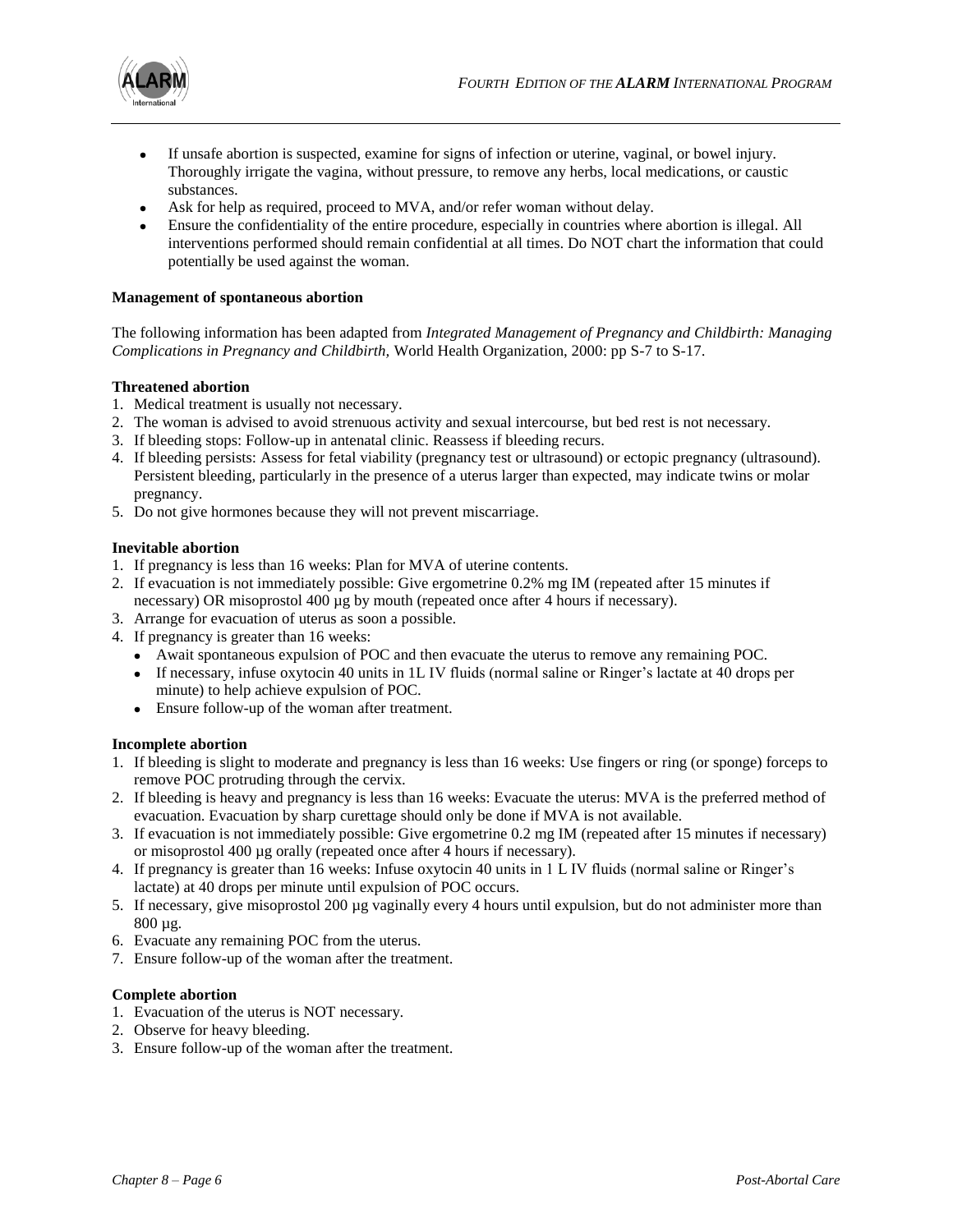

#### **Management of Induced Abortion Performed in Unsafe Environment**

Any woman, who has experienced an incomplete abortion, particularly if it is the result of an unsafe abortion, may also suffer from one or more serious conditions: shock, severe vaginal bleeding, infections or sepsis, or intraabdominal injury including uterine perforation.

Emergency treatment for post-abortal complications includes:

- 1. An initial assessment to confirm the presence of abortion complications.
- 2. Supporting the woman while assessing her condition and explaining the treatment plan.
- 3. Medical evaluation (brief history, limited physical and pelvic examinations, history of excessive bleeding, easy bruising or known blood disorder that could be due to coagulopathy, and risk for excessive bleeding).
- 4. Prompt referral and transfer if the woman requires treatment beyond the capacity of the facility where she is seen.
- 5. Stabilization of emergency conditions and treatment of any complications—complications present before treatment and those occurring during or after the treatment procedure.
- 6. Assessment of the signs and symptoms of septic abortion, such as fever >38.5°C 48 hours following abortion, chills or sweats, foul-smelling vaginal discharge, lower abdominal tenderness and/or pain, mucous from the cervix, prolonged bleeding (for more than 8 hours), general discomfort, flu-like symptoms, hemodynamic and acid-based equilibrium changes. As the condition worsens, the patient is less alert with tachycardia, hypotension, peripheries pale and clammy, nausea, vomiting, and diarrhea. If a septic abortion with hypotension out of proportion of the blood loss, septic shock should be suspected. See Chapter 7, Infections (under Management of Septic Shock).
- 7. Uterine evacuation to remove retained POC.

#### **Post-abortal follow-up**

Women who have had a spontaneous abortion:

- Must be supported psychologically.
- Should be informed that spontaneous abortion is common and occurs in at least 15% (1 in every 7) of clinically recognized pregnancies.
- Must be reassured that their chances for a subsequent successful pregnancy are good unless there has been sepsis or a cause of abortion that has been identified as having an adverse effect on future pregnancies (this is rare).
- Should be encouraged to delay the next pregnancy until they are completely recovered.

Women who have had an unsafe abortion:

- Must be counselled on family planning methods that can be started immediately (within 7 days). See Appendix 1, Family Planning Services as an Essential Part of Post-Abortal Care.
- Must be referred to any other reproductive health services that may be needed: RhoGAM, tetanus prophylaxis or tetanus booster, treatment for sexually transmitted infections, cervical cancer screening, etc.
- Must be invited to express their feelings and fears related to the circumstances of he unwanted pregnancy, such as rape, failed contraception, lack of access to contraception, etc.

#### **Surgical and Medical Methods for the Management of Spontaneous and Unsafe Abortion, and Approved International Guidelines**

The purpose of this section is to provide internationally recognized clinical guidelines of surgical and medical methods for the management of post-abortal complications.

#### **Summary of medical and surgical methods**

Evidence has shown that in situations where post-abortal procedures are required, there are two recommended methods: medical and surgical. The preferred method varies according to the number of weeks of pregnancy.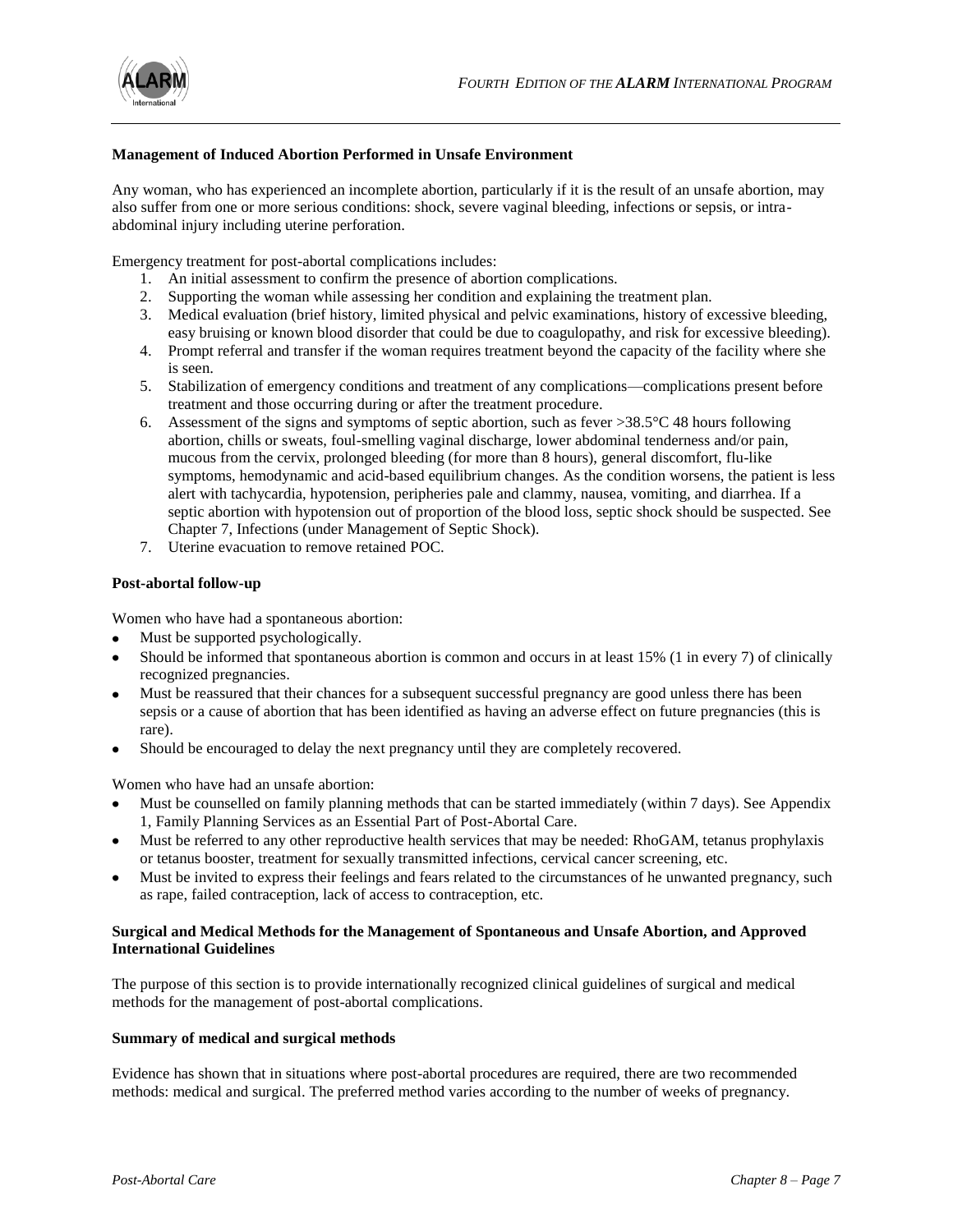

**Medical methods**, also known as non-surgical methods, make use of pharmacological drugs to treat conditions of post abortion.

**Surgical methods** make use of transcervical procedures, such MVA, dilatation and curettage (D&C), and dilatation and evacuation (D&E).

Medical and surgical methods are safe, and can save the life of the woman if used properly and effectively. In countries where abortion services are legal, they are recognized as the safest approach to medical and surgical abortion care. The Society of Obstetricians and Gynaecologists of Canada, the American College of Obstetricians and Gynecologists, the Royal College of Obstetricians and Gynaecologists (UK), and WHO have all adopted guidelines for abortion care.

| <b>Complete Weeks Since</b><br>Last<br><b>Menstrual Period</b> | <b>Preferred Medical Methods</b>                                                                                                                                                                                                                                                                                                          | <b>Surgical Methods and Others</b>                                                                                                                                                                                                                                                                                                        |
|----------------------------------------------------------------|-------------------------------------------------------------------------------------------------------------------------------------------------------------------------------------------------------------------------------------------------------------------------------------------------------------------------------------------|-------------------------------------------------------------------------------------------------------------------------------------------------------------------------------------------------------------------------------------------------------------------------------------------------------------------------------------------|
| Up to 9 weeks since last<br>menstrual period (LMP)             | Mifepristone and prostaglandin: Proven to be<br>a)<br>highly effective, safe, and acceptable for early<br>first trimester abortions. Efficacy rates are up to<br>98%.<br>Misoprostol or gemeprost alone is effective.<br>b)                                                                                                               | Vacuum aspiration: Manual<br>a)<br>or electric<br>b)<br>Dilatation and curettage                                                                                                                                                                                                                                                          |
| From 9 to 12 weeks since<br><b>LMP</b>                         | Mifepristone and prostaglandin: Under<br>a)<br>investigation (Initial positive findings need to<br>be confirmed in order to establish the optimal<br>regimens.)                                                                                                                                                                           | Vacuum aspiration<br>a)<br>b)<br>Dilatation and curettage                                                                                                                                                                                                                                                                                 |
| After 12 to 16 completed<br>weeks since LMP                    | Mifepristone and prostaglandin: A regimen of<br>a)<br>mifepristone followed by repeated doses of<br>misoprostol or gemeprost is safe and highly<br>effective.<br>Laminaria tents in cervix<br>$\bullet$<br>Dilatation and curettage or dilatation and<br>$\bullet$<br>evacuation<br>Vacuum aspiration (electric)<br>IV high-dose oxytocin | The alternative routes of<br>administration such as intra-<br>amniotic injection of hypertonic<br>saline or extra-amniotic of<br>prostaglandin are much more<br>invasive and less safe than the<br>newer medical methods.<br>Methotrexate is no longer<br>recommended for inducing<br>abortion, based on concern about<br>teratogenicity. |
| From 16 to 20 to 22<br>weeks since LMP                         | Misoprostol according to protocol<br>$\bullet$<br>D&C for retained placenta<br>IV high-dose oxytocin according to<br>$\bullet$<br>protocol                                                                                                                                                                                                |                                                                                                                                                                                                                                                                                                                                           |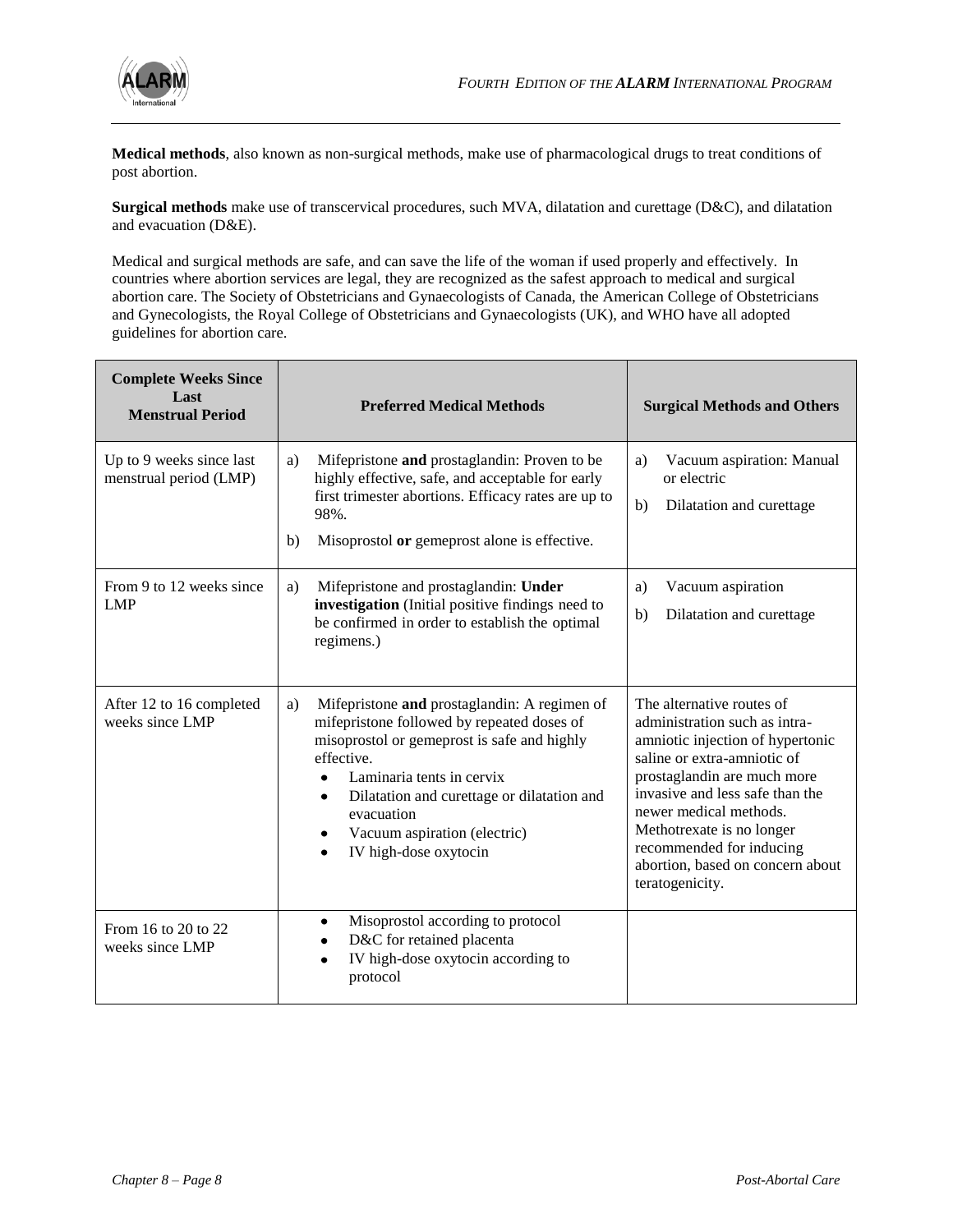

#### **Medical methods of treating spontaneous and unsafe abortion**

For the medical method of termination of pregnancy up to 12 weeks since the LMP, see Appendix 2, Misoprostol for Treatment of Incomplete Abortion and Miscarriage.

The use of a medical method requires the back up of vacuum aspiration (surgical method) on site. If not, a referral may need to be made to a higher-level care facility in the case of a failed or an incomplete abortion. See Appendix 3, Procedure for Manual Vacuum Aspiration.

#### **Surgical methods of post abortion to evacuate the uterus**

Surgical methods of post abortion include:

- MVA
- Dilatation and curettage
- Dilatation and evacuation

After any surgical method, immediate examination of POC is important to exclude the possibility of ectopic pregnancy, verify any appearance suggestive of molar pregnancy, and to consider incomplete abortion.

**Manual vacuum aspiration:** Vacuum aspiration is the most preferred, appropriate, and cost-effective procedure in low-resource settings. It is the preferred surgical technique up to 16 weeks. Its high efficacy has been well established in several randomized controlled trials. Vacuum aspiration has replaced D&C in routine use in most industrialized countries and in many other countries. See Appendix 3, Procedure for Manual Vacuum Aspiration, for procedure details.

With MVA, the vacuum is created using a hand-held, hand-activated, plastic 60 ml syringe. It takes from 3 to 10 minutes to complete, and can be performed on an outpatient basis, using analgesics and/or local anaesthesia. Though rare, complications with vacuum aspiration can include pelvic infection, excessive bleeding, cervical injury, incomplete evacuation, uterine perforation, anesthesia complications, and ongoing pregnancy. Abdominal cramping or pain and menstrual-like bleeding are normal side effects with any abortion procedure.

#### *Precautions for performing manual vacuum aspiration*

In the course of the initial assessment, conditions may be discovered that indicate delaying the MVA procedure and initiating other treatment(s) before beginning the MVA, or the need to use a different technique for removing POC. See Appendix 4, Precautions for Performing Manual Vacuum Aspiration, for each of these conditions.

**Dilatation and curettage**: Also known as sharp curettage, D&C involves dilating the cervix with mechanical dilators or pharmacological agents and using sharp metal curettes to scrape the walls of the uterus. It is less safe than vacuum aspiration and considerably more painful for women.

**Dilatation and evacuation**: D&E is used from about 12 completed weeks of pregnancy. It is the safest and most effective surgical technique for later abortion where skilled, experienced providers are available. D&E requires preparing the cervix with a prostaglandin, dilating the cervix, and evacuating the uterus using electric vacuum aspiration with 14 mm to 16 mm diameter cannulae and forceps.

#### **Society of Obstetricians and Gynaecologists of Canada: Guidelines on Induced Abortion and Medical Termination of Early Pregnancy**

In June 1999, the United Nations Assembly agreed that "in circumstances where abortion is not against the law, health systems should train and equip health service providers and should take other measures to ensure that such abortion is safe and accessible. Additional measures should [also] be taken to safeguard women's health" (ICPD Plus Five, 1999: Para 63.iii). In support of this international consensus and in the spirit of sharing resources in an effort to improve women's health outcomes, Society of Obstetricians and Gynaecologists of Canada has included its clinical guidelines related to induced abortion and medical termination of early pregnancy in Appendices 5 and 6.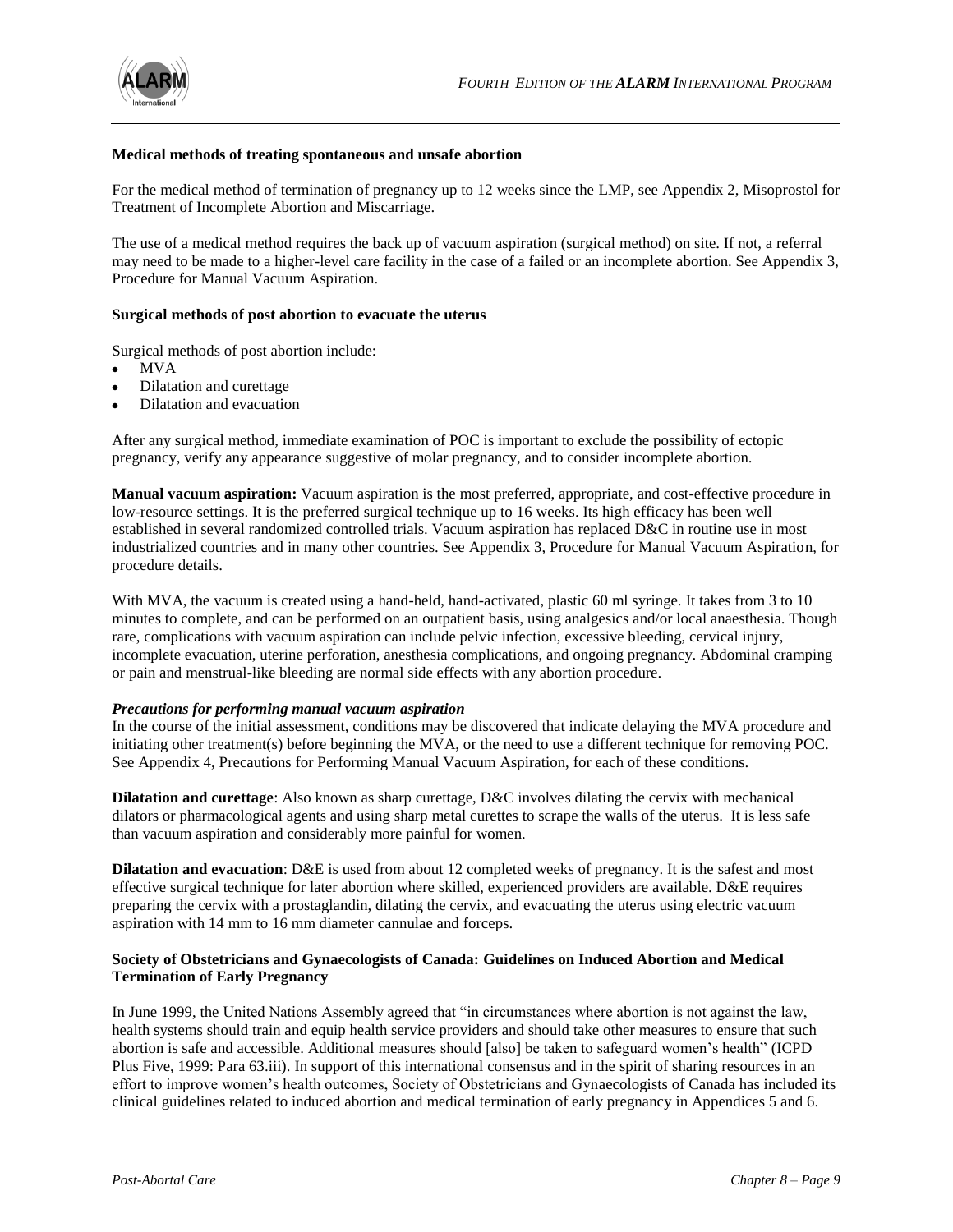

It is hoped that these guidelines will be used in countries where abortion is legal to improve the quality of services. In other countries, these resources can be used as reference documents for discussions about ways to deal with maternal deaths due to unsafe abortions.



- 1. Unsafe abortion is one of the five leading causes of maternal death worldwide that is completely preventable.
- 2. Early diagnosis and treatment of post-abortal complications can save the lives of women
- 3. The availability of safe PAC services requires non-judgmental health care providers.
- 4. The barriers that women encounter when trying to access PAC are a breach of their sexual and reproductive rights.

#### *Suggestion for Applying the Sexual and Reproductive Rights Approach to this Chapter*

Abortion is illegal in many countries. Ensuring confidentiality when treating complications due to unsafe abortion is essential. The information about a woman's PAC, as well as the written documentation regarding the treatment, is privileged, confidential information. It is important that such information NOT be discussed with anyone other than the health care providers involved in the provision of care. Even where abortion is not illegal, confidentiality must be maintained. Women deserve absolute confidentiality regarding any and all health care procedures, and the information they receive from individual health care providers and the facilities they work within.

When you are providing PAC care, do not let your personal views interfere with the care you give. Women need to know that they will not be denied care or penalized for seeking care after an unsafe abortion.

#### **Resources**

- American College of Obstetricians and Gynecologists. *Septic Shock*. Technical Bulletin 204. Washington, D.C.: ACOG, 1995.
- Baskett, TF. *Essential Management of Obstetric Emergencies*. 4th Ed. Bristol: Clinical Press Ltd.; 2004. pp. 32-  $\bullet$ 6.
- Family Care International, A Guide for Action, Prevention and Management of Unsafe Abortion, 1998.
- Germain A, Kim T. Expanding Access to Safe Abortion: Strategies for Action. New York: International Women's Health Coalition; 1999. [\(www.iwhc.org/uploads/expanding%2Epdf\)](http://www.iwhc.org/uploads/expanding.pdf).
- International Conference on Population and Development (ICPD) Plus Five, Programme of Action. Bejing 1999.
- Ipas. Training Manual for Post Abortion Care. IPAS; 2002. [www.ipas.org](http://www.ipas.org/)
- John Hopkins School of Public Health and Hygiene. *Care for Postabortion Complications: Saving Women's Lives*. Baltimore: John Hopkins University; 1997.
- Lee, W, Cotton, DB, Hankins, GDV, et al. *Management of Septic Shock Complicating Pregnancy*. Obstet. Gynecol. Clin. North Am.; 1989. 16:431-47.
- Malvie WC, Barton JR, Sibai BM. *Septic Shock in Pregnancy*. Obstet. Gynecol*.* 1997: 90:553-61.
- Senanayake,Dr. Pramilla. Saving Women's Lives: The Health Impact of Unsafe Abortion Conference. ―Preventing Unwanted Pregnancy: The Role of Family Planning, Emergency Contraception and Post Abortion Care. 29 September to 2 October 2003.
- Winkler J, Oliveras E, McIntosh N, Eds. Post Abortion Care: A Reference Manual for Improving Quality of Care. Chapel Hill: Post Abortion Consortium; 2000. pp.1-2.
- World Health Organization. *Safe abortion: Technical and Policy Guidance for Health Systems*. Geneva: World Health Organization; 2003. p.14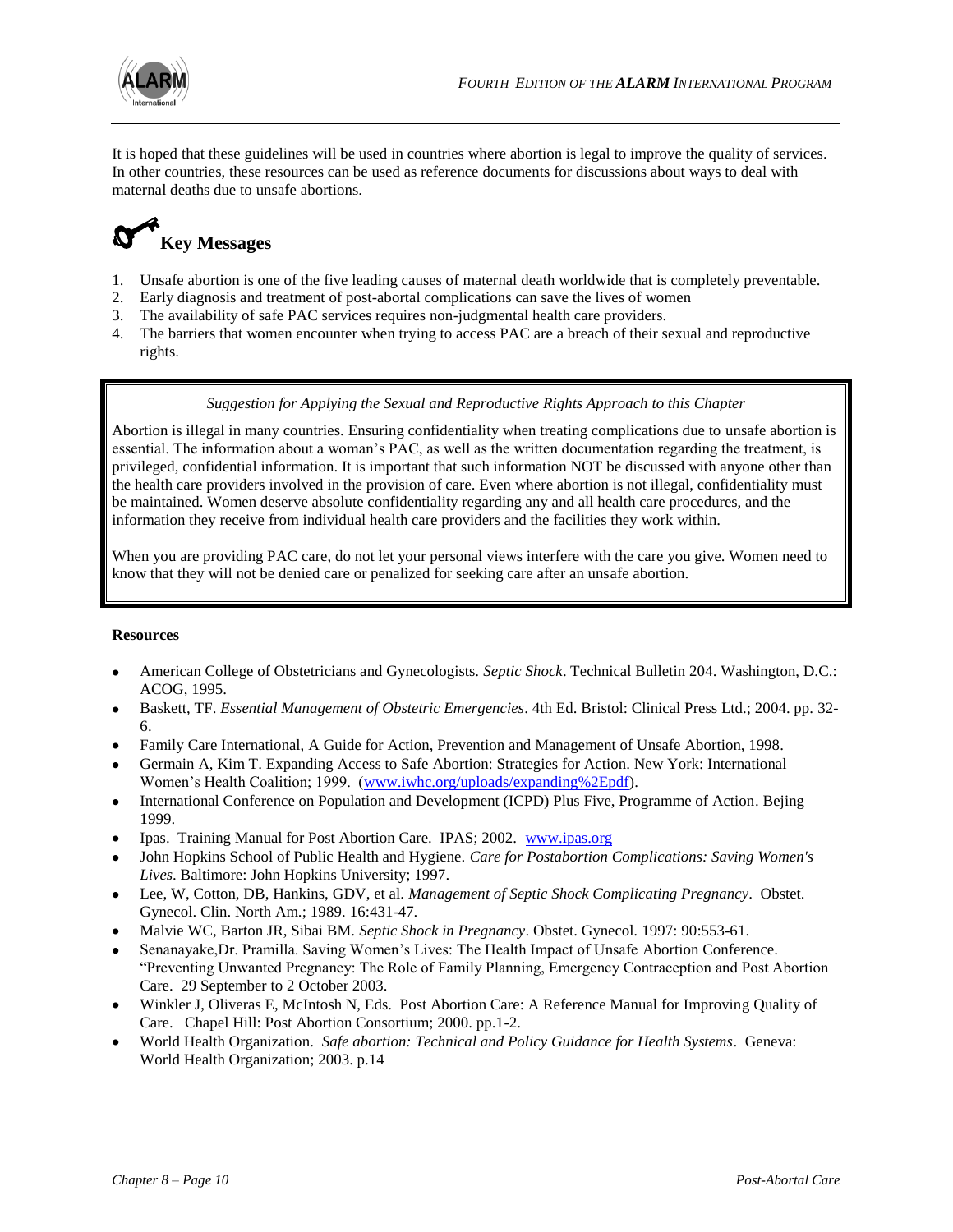

- WHO. *Managing incomplete abortion, Education material for teachers of midwifery*. Second Edition. WHO:  $\bullet$ 2006. Available from: [http://whqlibdoc.who.int/publications/2006/9241546662\\_3\\_eng.pdf](http://whqlibdoc.who.int/publications/2006/9241546662_3_eng.pdf) accessed on May 31st, 2007.
- World Health Organization. *IMPAC Managing Complications in Pregnancy and Childbirth.* WHO: 2000  $\bullet$ (WHO/RHR/00.7).
- World Health Organization. Post-Abortion Family Planning: A Practical Guide for Programme Managers.  $\bullet$ WHO; 1997. p. 2. WHO/RHR/97.20 Available from www.who.int/reproductiveheath/publication/RHT\_97\_20\_post\_abortion\_family\_planning.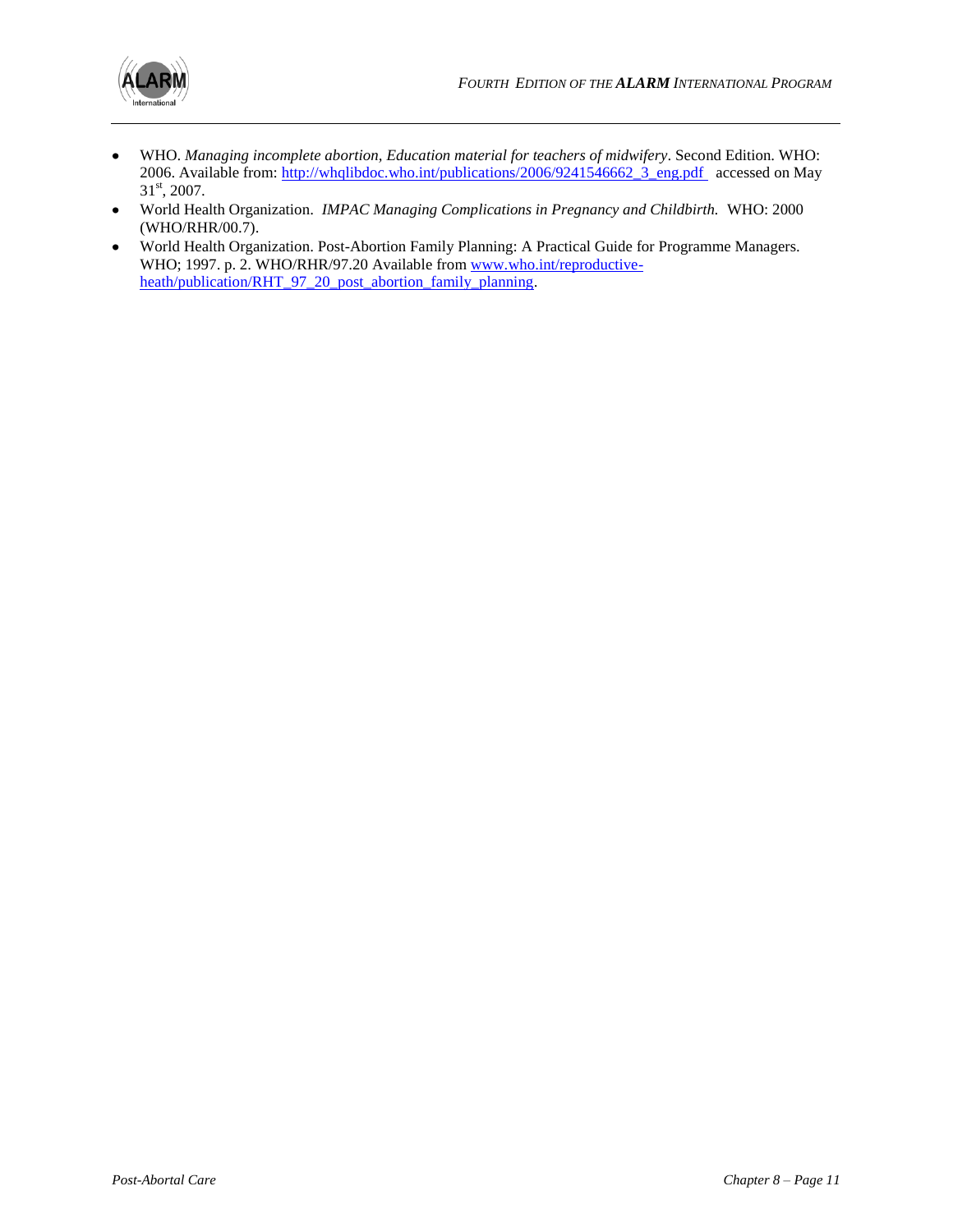

# **APPENDIX 1**

#### **FAMILY PLANNING SERVICES AS AN ESSENTIAL COMPONENT OF PAC**

Adapted from: The "Contraceptive Services" chapter in Jeanine Herrick et al., *Woman-Centered Post-Abortion Care: Reference Manual, 2004.* 

#### **Introduction**

Access to family planning services is a basic human right, and is fundamental to reproductive and sexual health. Beyond clinical treatment, women should receive family planning counselling and contraceptive methods as part of PAC services, with the aim of breaking the cycle of repeated, unwanted pregnancies and unsafe abortions. Although the reasons for an unwanted pregnancy differ among women, they often report feeling that prevention of pregnancy is beyond their control. For example, contraceptive supplies are often unavailable locally. The common factor among women receiving PAC is that they are at a critical juncture in their reproductive lives.

The goal of post-abortal contraceptive counselling is to help a woman understand the factors that led to the abortion, so that she can avoid the same situation in the future. Through counselling, she may be better able to evaluate individual factors, and therefore choose a more effective and sustainable method of contraception for herself. Overall, greater access to information through counselling will help her to make informed decisions more freely about her own sexual and reproductive health and her own body.

#### **Why Contraception?**

Contraception, including post-abortal contraception, is critical to women's health and well-being for several reasons and Ipas cites the following:

Contraceptive use can:

- Reduce maternal mortality and morbidity by helping women avoid future unwanted pregnancies and the possibility of an unsafe abortion that can end in injury or death
- Promote women's health by increasing the spacing between pregnancies
- Improve infant health and save infant lives by allowing mothers a safe means to achieve spacing between births
- Give women the freedom to improve their quality of life, pursue an education or establish a career

#### **Two Core Components in Family Planning Services**

#### **1. Rights to confidentiality, privacy and informed choice**

Privacy and confidentiality are essential, especially in the post-abortal setting. Arrangements should be made to counsel the woman in a private area out of the sight and sound of others. At the beginning of a family planning counselling session, the health care provider should assure the woman that the information they will be discussing is confidential. After the session, the health care provider should follow professional protocols that protect the confidentiality of the woman's information. This includes not releasing the woman's information without her consent, and not discussing the woman's situation in the presence of others.

Women have the right to make a free and informed choice about the contraceptive method they will use. Acceptance of contraception or of a specific method should never be a prerequisite for obtaining PAC treatment.

Free and informed choice means that a woman chooses a method voluntarily, without coercion or pressure. It requires that she has a variety of methods to choose from and a clear understanding of the benefits and risks of each one. Women who are offered multiple methods and are allowed to freely choose from among them are more likely to accept and continuously use contraceptives.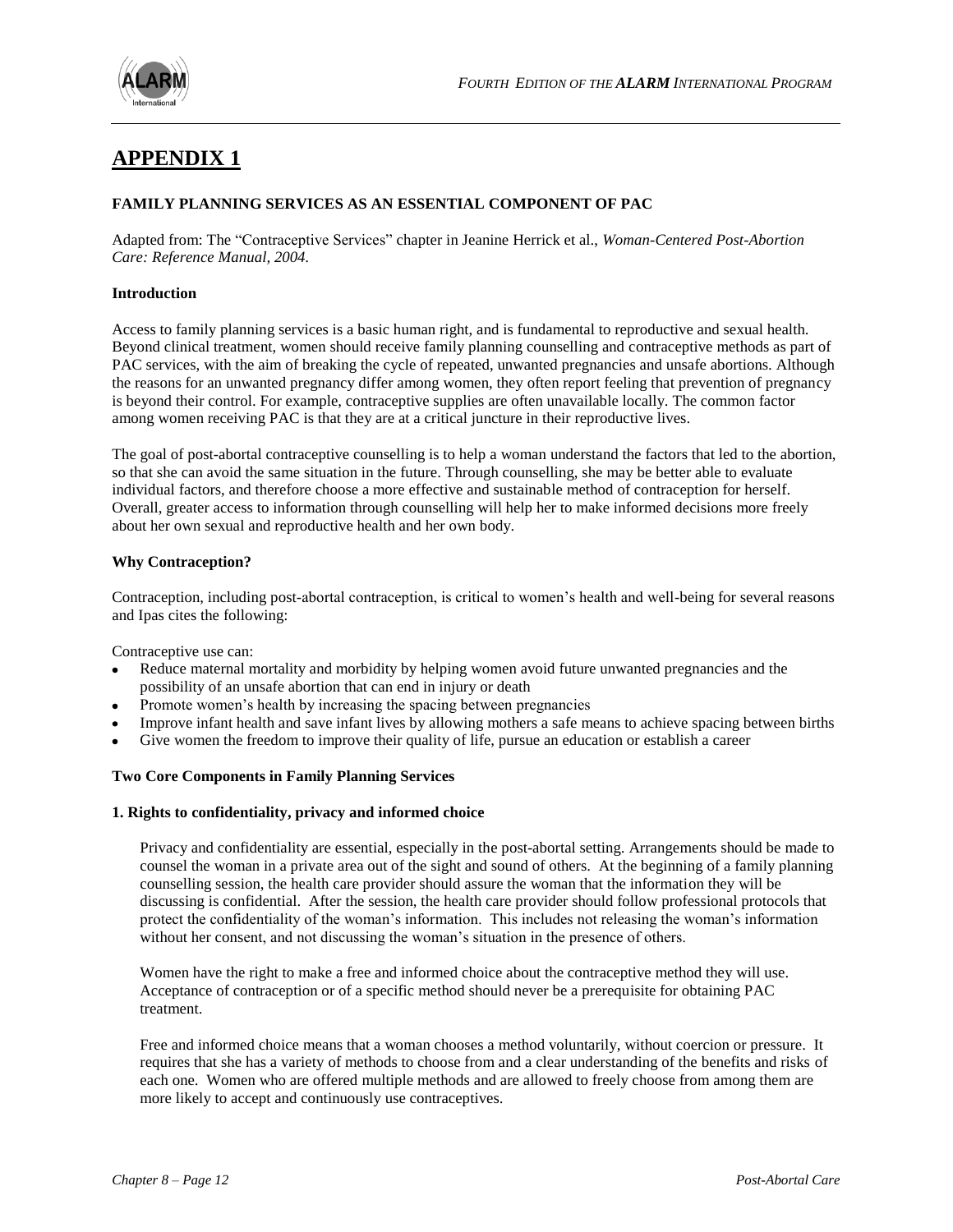

Female sterilization requires voluntary informed consent and proper counselling because it is a permanent method. If a woman has chosen female sterilization as her preferred method and has received counselling about this decision prior to her PAC service visit, then this method may be considered. *In a PAC emergency situation, or in other situations where fully informed consent cannot be obtained, this method should not be provided concurrently with the uterine evacuation procedure.*

#### **2. Medical eligibility for post-abortal contraceptive use**

When providing contraception to a woman in a PAC setting, health care providers need to consider her medical eligibility for each method. In general, all modern contraceptive methods can be used immediately following PAC, provided:

- **There are no severe complications requiring further treatment**  $\bullet$
- **The client receives adequate counselling**
- **The provider screens** for any precautions for using a particular contraceptive method  $\bullet$

In addition, it is recommended that women not have sexual intercourse until post-abortal bleeding stops (usually 5 to 7 days) and any complications are resolved. Natural family planning methods are not recommended until a regular menstrual pattern returns. Some situations require a delay in the use of certain methods. During the counselling session, health care providers should inform women as to which contraceptive method is appropriate for them, based on their medical condition. The Ipas *Woman-Centered Post-abortion Care: Reference Manual* lists all available methods**.** In summary, the most appropriate contraceptive methods for various clinical conditions may include:

- **Barriers methods**, such as male condoms, spermicides, diaphragms, cervical caps
- $\bullet$ **Hormonal methods,** such as oral contraceptives, injectables, implants, skin patches, vaginal ring
- **Intrauterine methods,** such as the intrauterine device (IUD)
- **Fertility awareness-based methods,** such as basal body temperature and calendar methods

For every woman, post-abortal services require individualized care that considers her special needs and the unique situation she has to face.

- Woman does not want to be pregnant?
	- Was there a contraceptive failure in the past?
	- Is she ashamed using the method?
	- Has she not used any method in the past?
		- Due to her own decision  $\bullet$
		- $\bullet$ Due to partner unwillingness
- Woman does want to become pregnant?

Refer to Table A1.1 when providing counseling about contraceptive methods.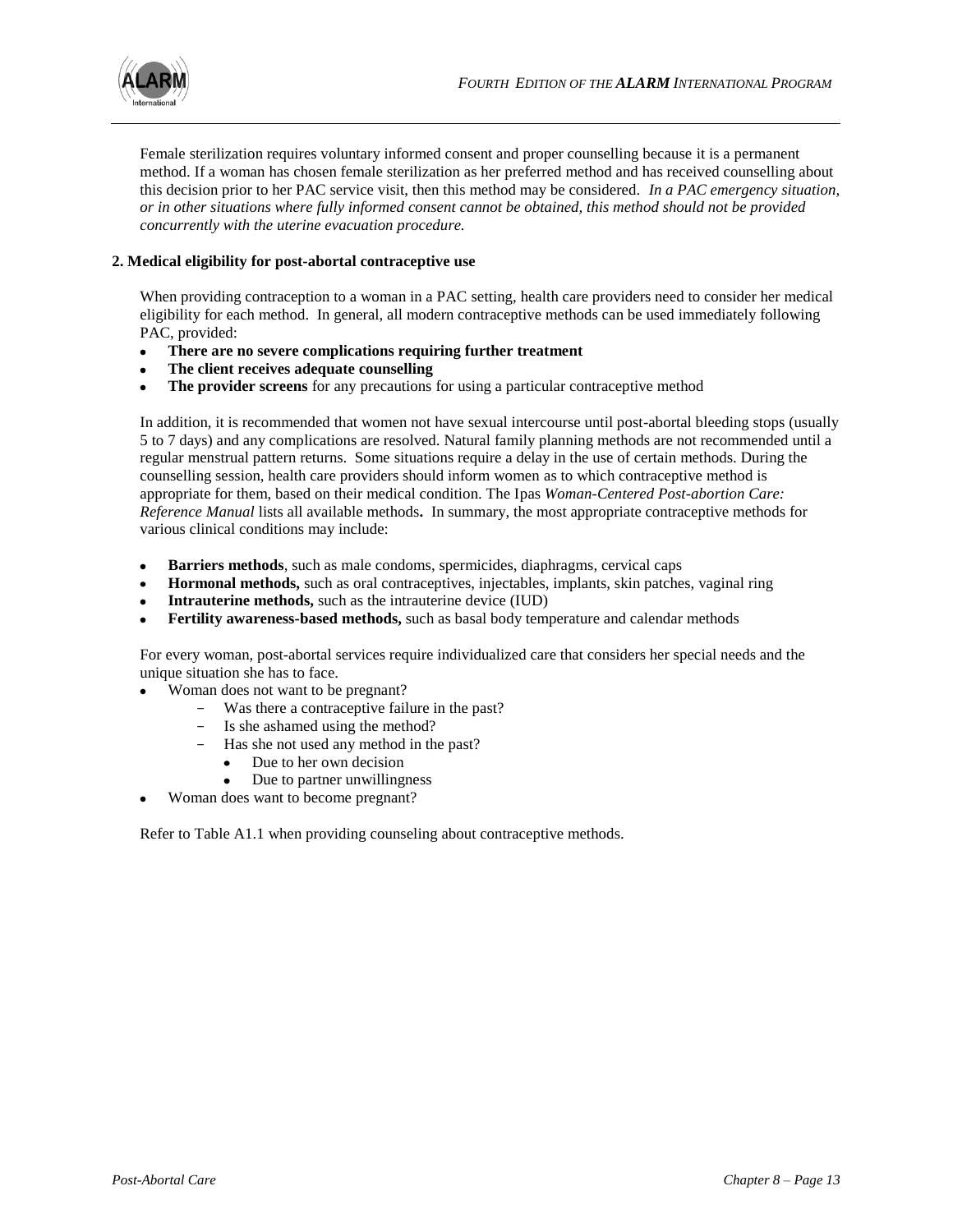

| If the woman                                                                                    | <b>Recommendations</b>                                                                                                                                                                                                                                                                                                                                     | <b>Rationales</b>                                                                                                                                                                                                                                           |
|-------------------------------------------------------------------------------------------------|------------------------------------------------------------------------------------------------------------------------------------------------------------------------------------------------------------------------------------------------------------------------------------------------------------------------------------------------------------|-------------------------------------------------------------------------------------------------------------------------------------------------------------------------------------------------------------------------------------------------------------|
| Does not want to<br>be pregnant soon                                                            | • Consider all temporary methods.                                                                                                                                                                                                                                                                                                                          | Seeking PAC treatment<br>sometimes suggests that the<br>woman does not want to be<br>pregnant.                                                                                                                                                              |
| Is under stress or<br>in pain                                                                   | Consider all temporary methods. Do not encourage<br>use of permanent methods at this time.<br>Provide referral for continued contraceptive care.                                                                                                                                                                                                           | Stress and pain interfere with<br>making free, informed decisions.<br>The time of PAC treatment is not<br>a good time for a woman to make<br>a permanent decision.                                                                                          |
| Was using a<br>contraceptive<br>method when she<br>became pregnant                              | Assess why contraception failed and what problems<br>the woman might have had using a method<br>effectively.<br>• Help the woman choose a method that she will be<br>able to use effectively.<br>Make sure she understands how to use the method,<br>get follow-up care and re-supply, discontinue use,<br>and change methods.                             | Method failure, unacceptability,<br>٠<br>ineffective use or lack of access to<br>supplies may have led to<br>unwanted pregnancy.<br>These factors may still be present<br>and may lead to another unwanted<br>pregnancy.                                    |
| Has stopped using<br>a method                                                                   | Assess why the woman stopped using contraception<br>(for example, side effects or lack of access to re-<br>supply).<br>Help the woman choose a method that she will be<br>able to use effectively.<br>Make sure she understands how to use the method,<br>get follow-up care and re-supply, discontinue use,<br>and change methods.                        | Unacceptability or lack of access<br>٠<br>may have led to unwanted<br>pregnancy.<br>Those factors may still be present<br>and may lead to another unwanted<br>pregnancy.                                                                                    |
| Has a partner who<br>is unwilling to use<br>condoms or will<br>prevent use of<br>another method | If the woman wishes, include her partner in the<br>$\bullet$<br>counselling.<br>• Protect the woman's confidentiality (even if she<br>does not involve her partner).<br>Discuss methods that the woman can use without<br>her partner's knowledge, such as injectables.<br>Do not recommend methods that the woman will<br>not be able to use effectively. | In some instances, involving the<br>٠<br>partner in counselling will lead to<br>their use of and support for<br>contraception; however, if the<br>woman, for whatever reasons,<br>does not want to involve a<br>partner, her wishes should be<br>respected. |
| Wants to become<br>pregnant soon                                                                | Do not try and persuade her to accept a method.<br>$\bullet$ .<br>Provide information or referral if the woman needs<br>٠<br>other reproductive health services.                                                                                                                                                                                           | • If the woman has had repeated<br>spontaneous abortions, she may<br>need to be referred for infertility<br>treatment.                                                                                                                                      |

#### **Table A1.1 - Contraceptive services: Individual factors and counselling recommendations and rationales (more than one may apply)**

Adapted from: Leonard and Ladipo, 1994 as cited in Herrick, Jeannine et al., *Woman-Centered Post-abortion Care: Reference Manual* (Chapel Hill, NC; IPAS) 2004, 90.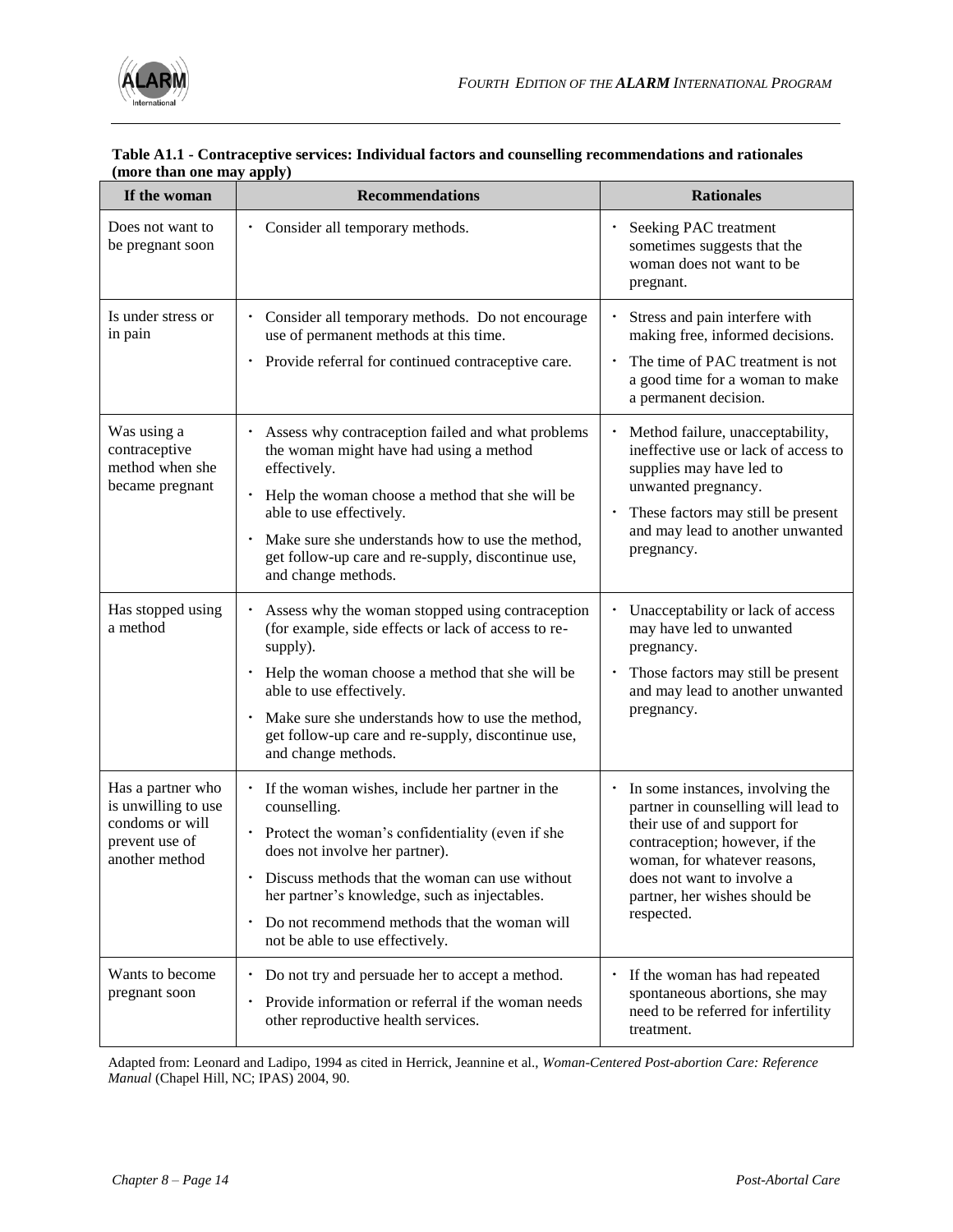

#### **Post-Abortal Contraception**

A woman's fertility generally returns within 2 weeks after an incomplete abortion in the first trimester. Unfortunately, many women are not aware of this, because it differs from the postpartum period where the return of fertility is delayed. Because of the subsequent risk of repeat pregnancy, use of post-abortal family planning should be initiated as soon as possible.

#### **Appropriate contraceptive methods for various clinical conditions**

#### **Uncomplicated PAC when uterine size is equivalent to 12 weeks or less**

All modern contraceptive methods can be used immediately.

#### **Uncomplicated PAC when uterine size is greater than 12 weeks**

Most modern contraceptive methods can be used immediately. Intrauterine devices can be inserted at the time of the abortion, but some concern exists about the risk of expulsion. Also, an enlarged uterus may require a provider skilled in high fundal IUD placement. There is a lack of data on post-abortal intrauterine system (IUS) use, but it is similar to that of the IUD.

#### **PAC with complications: infection**

It is important to keep in mind that even when a reproductive-tract infection is not apparent at the time of treatment, one may subsequently develop. In cases where an infection is evident or presumed, the provider should advise the woman to avoid intercourse until the infection is resolved or ruled out. When abstinence is not realistic, women should avoid using certain methods. Female sterilization is not appropriate until infection is either ruled out or resolved, because the presence of infection may substantially increase the risk of postsurgical infection. Intrauterine devices and IUS are not appropriate until the infection is resolved, because insertion may substantially worsen the condition. In these cases, the woman should be given a method such as condoms to prevent the spread of the infection to her partner and, if desired, she should be given an additional, more effective method to prevent pregnancy.

#### **PAC with complications: genital trauma**

Genital trauma resulting from female genital cutting or unsafe abortion procedures can include burns, perforations, and cervical tears or lacerations. These injuries may require a delay in the use of certain contraceptive methods, depending on the location and severity of the trauma. Methods whose use may be temporarily restricted include female sterilization, IUDs, IUS, and barrier methods other than the male condom. In these cases, the provider must make a clinical judgment about which methods to recommend for the shortterm. In the case of permanent anatomic distortions, the provider must decide whether the condition contraindicates any particular methods.

#### **PAC with complications: excessive blood loss**

Excessive blood loss may require a delay in the use of female sterilization and IUDs, depending on the severity of the loss. For sterilization, delay is recommended if laboratory tests or clinical signs indicate anemia.

Guidelines based on clinical condition follow in Table A1.2.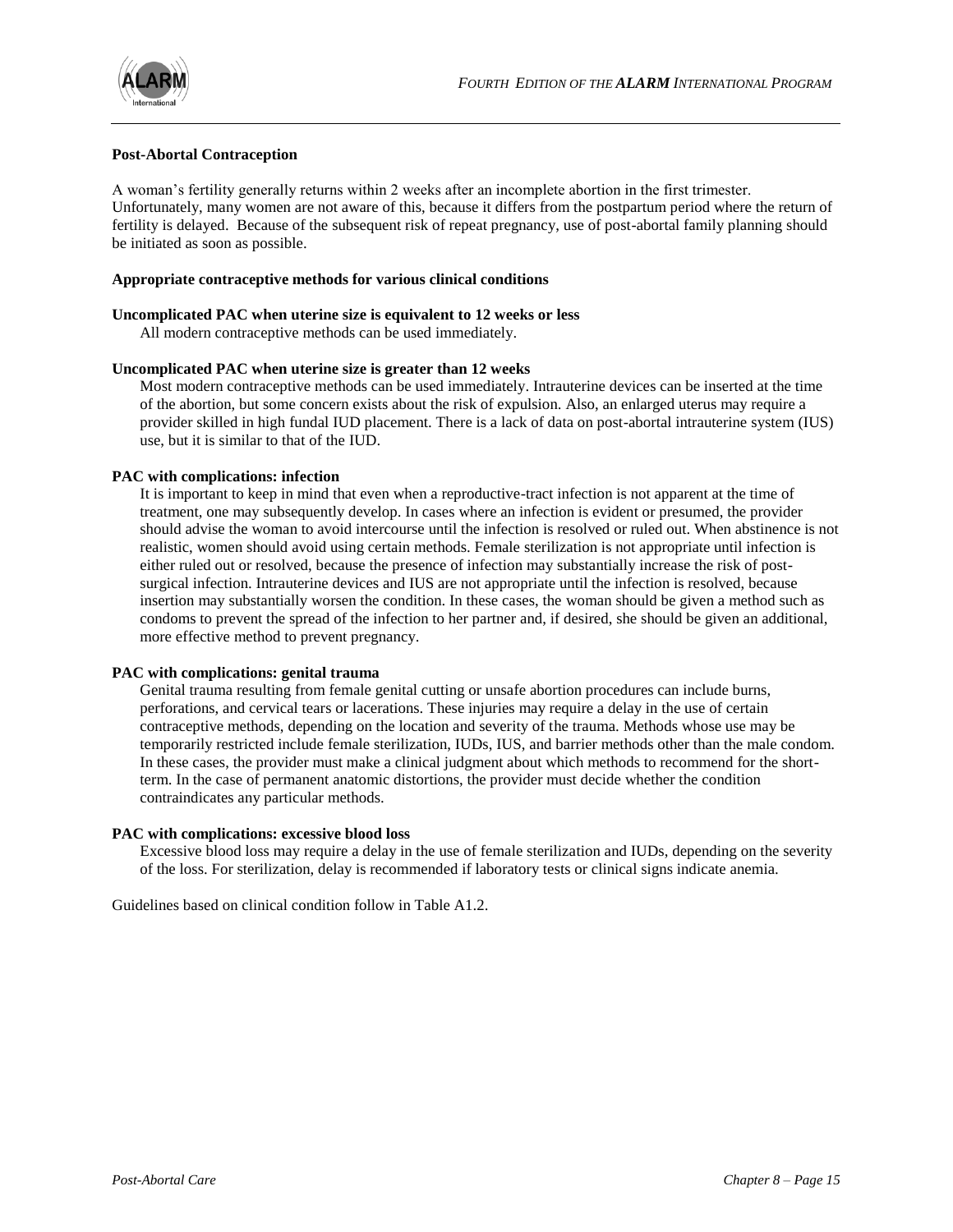

| <b>Clinical Condition</b>                                                                                                                                                                            | <b>Precautions</b>                                                                                                                                                                                                                                                                                                                                                                 | <b>Recommendations</b>                                                                                                                                                                                                                                                                                                                                                                                                                                                                                                                         |
|------------------------------------------------------------------------------------------------------------------------------------------------------------------------------------------------------|------------------------------------------------------------------------------------------------------------------------------------------------------------------------------------------------------------------------------------------------------------------------------------------------------------------------------------------------------------------------------------|------------------------------------------------------------------------------------------------------------------------------------------------------------------------------------------------------------------------------------------------------------------------------------------------------------------------------------------------------------------------------------------------------------------------------------------------------------------------------------------------------------------------------------------------|
| No complications<br>after treatment of<br>incomplete abortion                                                                                                                                        | Natural family planning: Do not<br>recommend until a regular menstrual<br>pattern returns.<br>Female voluntary sterilization: The<br>time of treatment for incomplete<br>abortion usually is not the best time<br>for clients to make decisions about<br>methods that are permanent                                                                                                | Consider all temporary methods.<br>Norplant implants: Can begin use immediately.<br>Injectables (DMPA, NET-EN): Can begin use<br>immediately.<br><b>IUD:</b> Can begin use immediately.<br>Oral contraceptives (combined or progestin only):<br>Can begin use immediately.<br>Condoms (male or female): Can be used when sexual<br>activity is resumed.<br>Spermicidal foams, jellies, tablets, sponge, or film:<br>Can be used when sexual activity is resumed.<br>Diaphragm or cervical cap: Can be used when<br>sexual activity is resumed. |
| <b>Confirmed or</b><br>presumptive<br>diagnosis of infection<br>Signs and symptoms<br>of sepsis or infection<br>Signs of unsafe or<br>unclean induced<br>abortion<br>Unable to rule out<br>infection | Female voluntary sterilization: Do<br>not perform procedure until risk of<br>infection is ruled out or infection is<br>fully resolved (approximately 3<br>months).<br><b>IUD:</b> Do not insert until risk of<br>infection ruled out or infection fully<br>resolved (approximately 3 months).                                                                                      | Norplant implants: Can begin use immediately.<br>Injectables (DMPA, NET-EN): Can begin use<br>immediately.<br>Oral contraceptives (combined or progestin only):<br>Can begin use immediately.<br>Condoms: (male or female): Can be used when sexual<br>activity is resumed.<br>Spermicidal foams, jellies, tablets, sponge, or film:<br>Can be used when sexual activity is resumed.<br>Diaphragm or cervical cap: Can be used when<br>sexual activity is resumed.                                                                             |
| Injury to genital<br>tract<br>Uterine perforation<br>(with or without<br>bowel injury)<br>Serious vaginal or<br>cervical injury,<br>including chemical<br>burns                                      | Female voluntary sterilization: Do<br>not perform procedure until serious<br>injury healed.<br><b>IUD:</b> Do not insert until serious<br>injury healed.<br>Spermicidal foams, jellies, tablets,<br>sponge, or film: Do not begin use<br>until vaginal or cervical injury<br>healed.<br>Diaphragm or cervical cap: Do not<br>begin use until vaginal or cervical<br>injury healed. | Norplant implants: Can begin use immediately.<br>Injectables (DMPA, NET-EN): Can begin use<br>immediately.<br>Oral contraceptives (combined or progestin only):<br>Can begin use immediately.<br>Condoms: (male or female): Can be used when sexual<br>activity is resumed.<br>Spermicidal foams, jellies, tablets, sponge or film:<br>can be used when sexual activity is resumed.<br>Diaphragm or cervical cap: can be used when sexual<br>activity is resumed (can be used with uncomplicated<br>uterine perforation).                      |

#### **Table A1.2 - Guidelines for contraceptive use by clinical condition**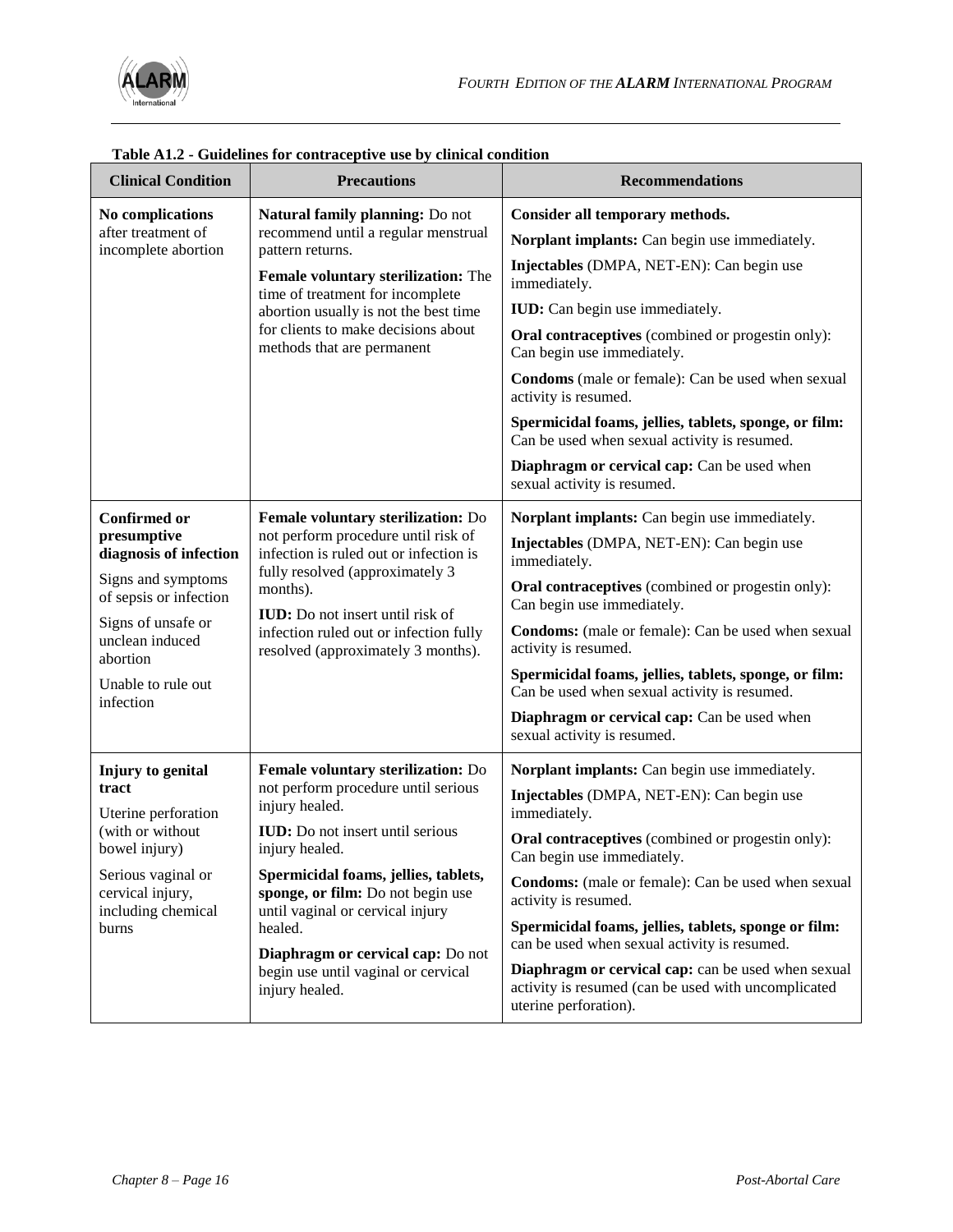

| <b>Clinical Condition</b>                                                                                | <b>Precautions</b>                                                                                                                                                                                                                                                                                                                                                                                                                                                     | <b>Recommendations</b>                                                                                                                                                                                                                                                                                                                                                                                                                                                                                                                                                                                                                                                                                                                                                                                                                                                                                                                                |
|----------------------------------------------------------------------------------------------------------|------------------------------------------------------------------------------------------------------------------------------------------------------------------------------------------------------------------------------------------------------------------------------------------------------------------------------------------------------------------------------------------------------------------------------------------------------------------------|-------------------------------------------------------------------------------------------------------------------------------------------------------------------------------------------------------------------------------------------------------------------------------------------------------------------------------------------------------------------------------------------------------------------------------------------------------------------------------------------------------------------------------------------------------------------------------------------------------------------------------------------------------------------------------------------------------------------------------------------------------------------------------------------------------------------------------------------------------------------------------------------------------------------------------------------------------|
| <b>Severe bleeding</b><br>(hemorrhage) and<br>related severe<br>anemia (Hb $<$ 7 gm/dl<br>or Hct $>20$ ) | Female voluntary sterilization: Do<br>not perform procedure until the cause<br>of hemorrhage or anemia resolved.<br>Progestin-only pills: Use with<br>caution until acute anemia improves.<br>Norplant implants: Use with<br>caution until acute anemia improves.<br>Injectables (DMPA, NET-EN):<br>Delay starting until acute anemia<br>improves.<br><b>IUD:</b> (inert or copper-bearing):<br>Delay insertion until acute anemia<br>improves.                        | <b>IUD</b> (progestin-releasing): Can be used with severe<br>anemia (decreases menstrual blood loss).<br>Combined oral contraceptives (COCs): Can begin<br>use immediately (beneficial when hemoglobin is<br>$low)*$<br>Condoms (male or female): Can be used when sexual<br>activity is resumed.<br>Spermicidal foams, jellies, tablets, sponge, or film:<br>Can be used when sexual activity is resumed.<br>Diaphragm or cervical cap: Can be used when<br>sexual activity is resumed.<br>* "Some experts recommend starting COCs exactly 1<br>week post abortion, as there is a suggestion of a slight<br>increase in coagulation factors measurable in the first<br>few days after first trimester abortion, in women<br>starting COCs immediately. If started later than 1<br>week, COCs may not be immediately effective<br>because the ovary resumes follicular development as<br>soon as 1 week after first trimester abortion." <sup>1</sup> |
| <b>Second trimester</b><br>incomplete abortion                                                           | <b>Female voluntary sterilization:</b><br>Advisable to delay procedure until<br>uterus returns to pre-pregnancy size<br>(4 to 6 weeks). If this is not possible,<br>use minilap technique.<br>IUD: Size of uterus requires skilled,<br>experienced provider for high fundal<br>placement. If this is not possible,<br>delay insertion for 4 to 6 weeks.<br>Diaphragm or cervical cap: Should<br>be refit when uterus returns to pre-<br>pregnancy size (4 to 6 weeks). | Norplant implants: Can begin use immediately.<br>Injectables (DMPA, NET-EN): Can begin use<br>immediately.<br>Oral contraceptives: (combined or progestin only):<br>Can begin use immediately.<br>Condoms: (male/female): Can be used when sexual<br>activity is resumed.<br>Spermicidal foams, jellies, tablets, sponge, or film:<br>Can be used when sexual activity is resumed.                                                                                                                                                                                                                                                                                                                                                                                                                                                                                                                                                                    |

**Source:** Blumenthal and McIntosh, 1995; Leonard and Ladipo, 1994 as cited in *Post-abortion Care: A Reference Manual for Improving Quality of Care,* ed. By Judith Winkler et al. (Chapel Hill, NC: The Post-abortion Care Consortium) 2000, 9-13.

Any woman who has been treated for post-abortal complications may have medical conditions that could affect the selection of a contraceptive method. Because contraceptive safety is so important, the division of Reproductive Health and Research, WHO, developed *The Medical Eligibility Criteria for Contraceptive Use* (Third edition 2004) to help health care providers to offer the safest options for every woman. To help health care providers understand the process, based on the medical eligibility criteria, a descriptive case is presented below. Please refer to this publication while you do this exercise.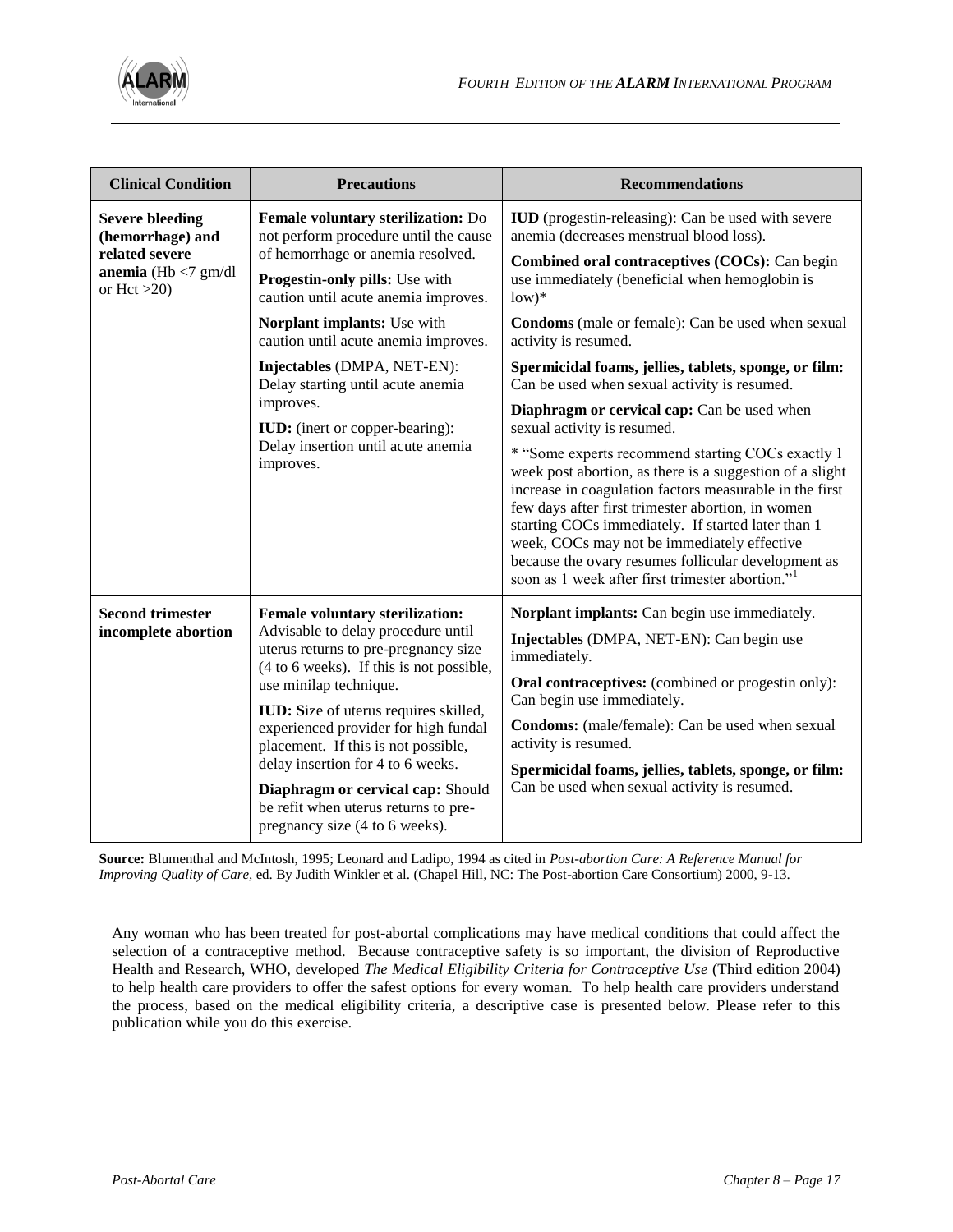

#### **Case Description**

A young woman of 17 years old consults for PAC services following a pregnancy of 14 weeks. She has a *Chlamydia* infection; she is obese, and has a family history of deep venous thrombosis (DVT) and pulmonary embolism (PE)

As health care providers, how do you manage this situation?

| Oral contraceptives           | STIs: Chlamydia<br>٠                    |
|-------------------------------|-----------------------------------------|
|                               | Smoking<br>٠                            |
|                               | Obesity<br>٠                            |
|                               | Family history of DVT and PE<br>٠       |
| Condom: Barrier methods<br>2. | Menarche<br>٠                           |
|                               | Second trimester                        |
|                               | Smoking<br>٠                            |
|                               | Family history of DVT and PE<br>٠       |
|                               | STIs: Chlamydia<br>٠                    |
|                               | Not married: High risk of HIV/AIDS<br>٠ |
| 3.<br><b>IUD</b>              | Menarche<br>٠                           |
|                               | Parity (nulliparous)<br>٠               |
|                               | Second trimester<br>٠                   |
|                               | Smoking<br>٠                            |
|                               | Obesity<br>٠                            |
|                               | Family history of DVT and PE<br>٠       |
|                               | STIs: Chlamydia<br>٠                    |

Expanding the number of method choices offered can lead to improved satisfaction, increased acceptance, and increased prevalence of contraceptive use. Proper education and counselling both before and at the time of method selection can help adolescents address their specific problems, and make informed choices and voluntary decisions.

#### **Resources**

- Herrick, Jeannine et al., *Woman-Centered Post-abortion Care: Reference Manual* Chapel Hill, NC: IPAS, 2004.
- Technical Guidance Working Group: *Recommendations for Updating Selected Practices in Contraceptive Use:*  Results of a Technical Meeting. Vol. 1. Chapel Hill, NC: Program for International Training in Health, 1994.
- Reproductive Health and Research, The Medical Eligibility Criteria for Contraceptive Use. Geneva, World Health Organization, Third edition 2004.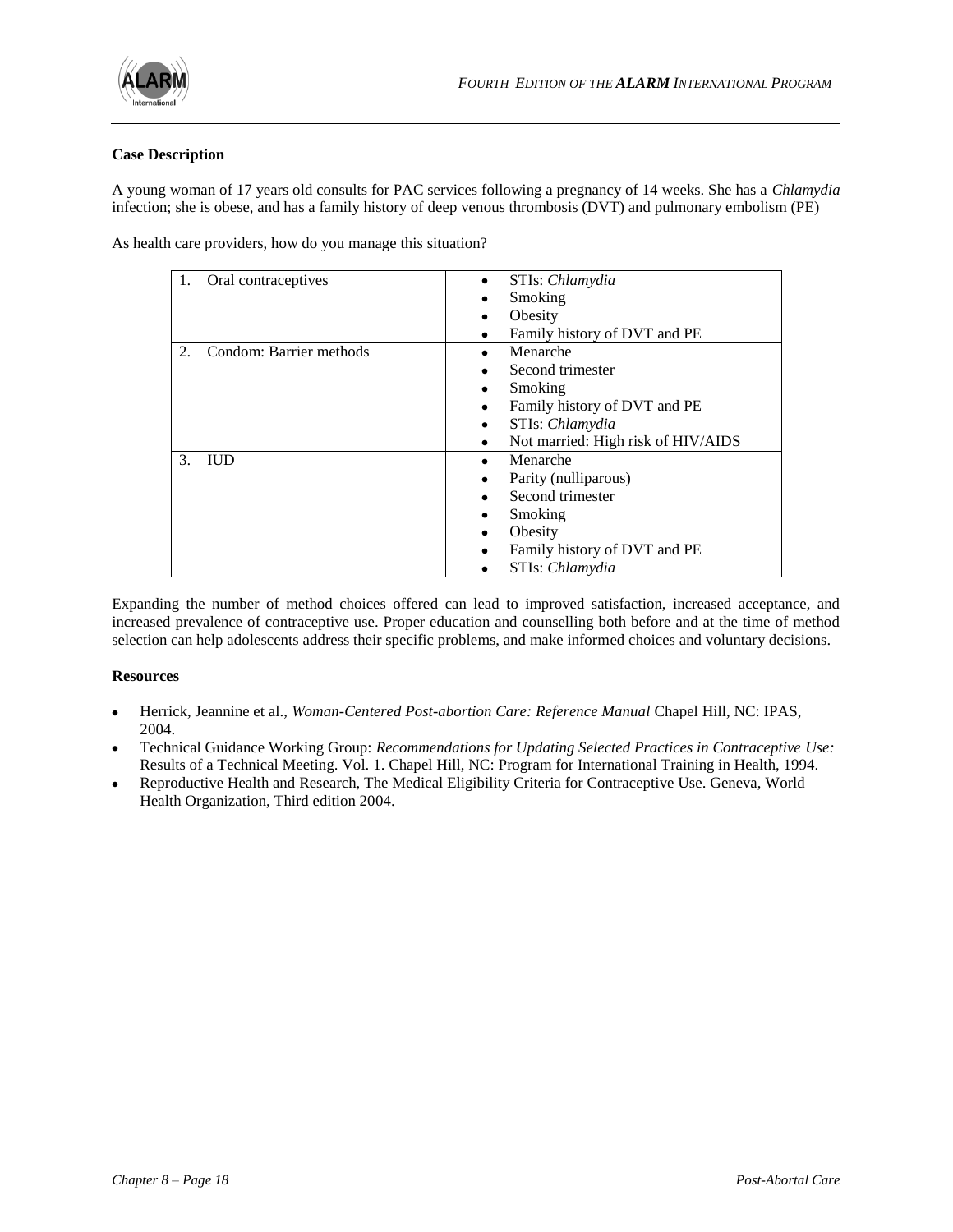

# **APPENDIX 2**

#### **MISOPROSTOL FOR TREATMENT OF INCOMPLETE ABORTION AND MISCARRIAGE**

#### BACKGROUND

Misoprostol is a prostaglandin E1 analog generally registered for prevention and treatment of gastric ulcers resulting from chronic administration of nonsteroidal anti-inflammatory drugs. Because misoprostol also induces uterine contractions, it is commonly used off-label for treatment of early pregnancy failures, including incomplete and missed abortions. Studies have demonstrated that misoprostol can be used effectively and safely for these indications. This information is presented for the guidance of trained health care providers.

#### INDICATION AND USAGE

Misoprostol is indicated for treatment of incomplete abortion and miscarriage for women with **uterine size less than or equal to 12 weeks LMP** at presentation.

Use of misoprostol for incomplete abortion has a success rate of 66%–100% using the recommended dose. Use of misoprostol for missed abortion has a success rate of 60%–93% using the recommended dose.

#### CONTRAINDICATIONS

- 1. History of allergy to misoprostol or other prostaglandin
- 2. Suspicion of ectopic pregnancy
- 3. Signs of pelvic infection and/or sepsis
- 4. Symptoms of hemodynamic instability or shock

#### PRECAUTIONS

- 1. Women eligible for misoprostol, but with an IUD in place, should have the IUD removed before drug administration.
- 2. Caution is advised when treating women with known bleeding disorders or currently taking anticoagulants.
- 3. Misoprostol may be used with caution in patients with uterine size larger than 12 weeks LMP but with a known gestational age less than or equal to 12 weeks (e.g. uterine enlargement due to fibroids).
- 4. Small amounts of misoprostol or its active metabolite may appear in breast milk. There are no known consequences of this and no adverse effects on nursing infants have been reported.

#### EFFECTS AND SIDE EFFECTS

Prolonged or serious effects and side effects are rare.

#### Bleeding

After administration of misoprostol, bleeding typically lasts up to 2 weeks, with additional days of spotting that can last until the next menstrual period.

The woman should be instructed to contact a health care provider if any of the following occur: (1) if she soaks more than two extra large sanitary pads an hour for more than 2 consecutive hours, (2) if she suddenly experiences a heavy onset of bleeding after bleeding has slowed or stopped for several days after taking misoprostol, (3) if she has bled continuously for several weeks and begins to feel dizzy or light-headed.

#### Cramping

Cramping usually starts within the first few hours and may begin as early as 30 minutes after misoprostol administration. The pain may be stronger than that experienced during a regular period. Nonsteroidal antiinflammatory drugs or other analgesia can be used for pain relief without affecting the success of the method.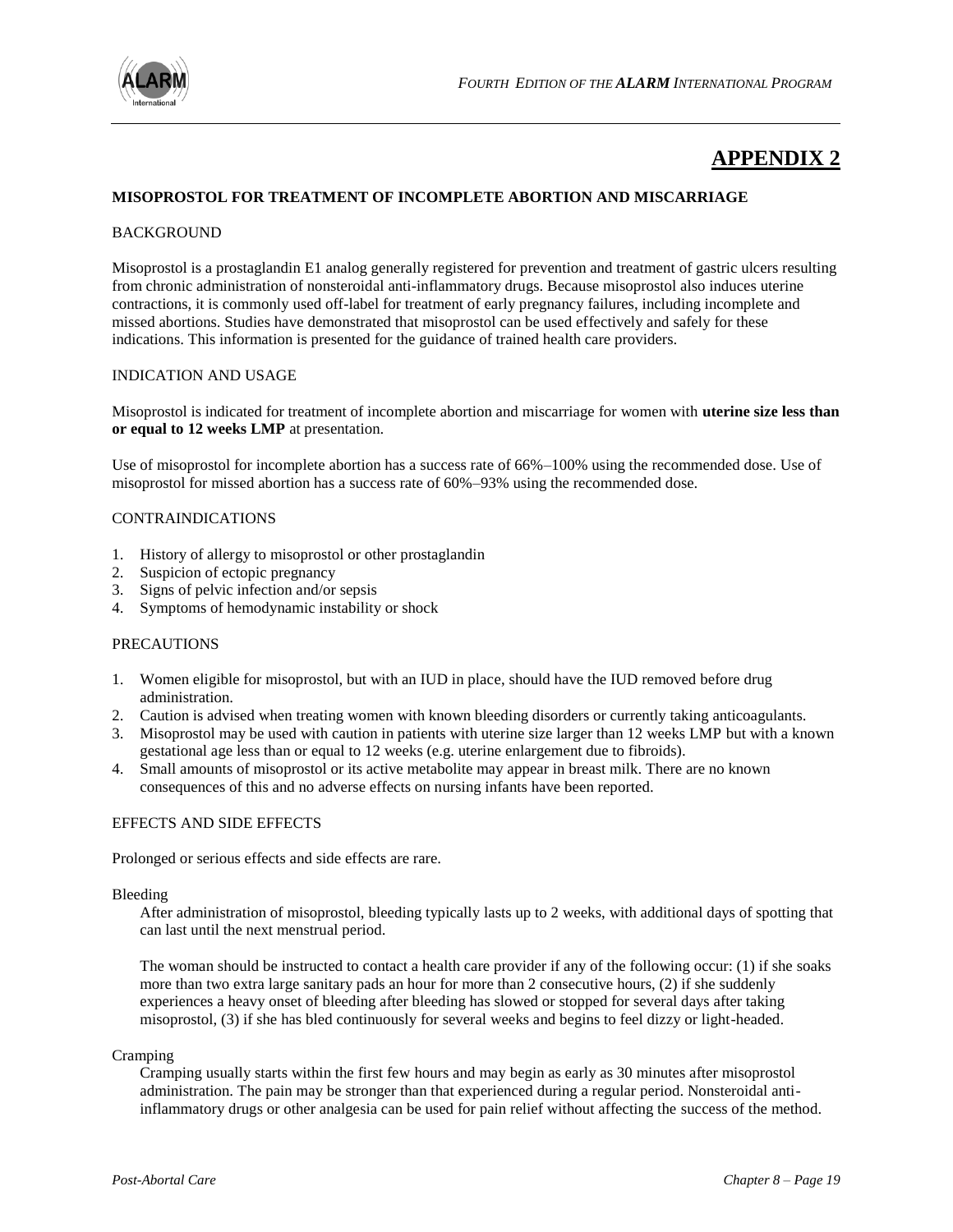

#### Fever and/or Chills

Chills are a common side effect of misoprostol but are transient. Fever is less common and does not necessarily indicate infection. An antipyretic can be used for relief of fever, if needed. If fever or chills persist beyond 24 hours after taking misoprostol, the woman may have an infection and should seek medical attention.

#### Nausea and Vomiting

Nausea and vomiting may occur and will resolve 2 to 6 hours after taking misoprostol. An antiemetic can be used if needed.

#### Diarrhea

Diarrhea may also occur following administration of misoprostol but should resolve within a day.

#### DOSAGE AND ADMINISTRATION

#### **Incomplete abortion**

The recommended regimen for treatment of incomplete abortion with misoprostol is a single dose of **600 µg misoprostol orally.**

#### **Missed abortion**

In the instance where diagnosis of missed abortion is certain and/or the cervix is firmly closed, the recommended regimen is a single dose of **800 µg misoprostol vaginally.**

Highest success rates are achieved with extended follow-up (7 to 14 days) to allow completion of the process of expulsion. Surgical intervention is not recommended prior to 7 days after treatment administration unless medically necessary.

#### **Notes**

- There is also evidence that a repeated dose may increase efficacy.
- Misoprostol probably also works well when placed between the cheek and gum (buccally) or under the tongue (sublingually).

#### **Resources**

Consensus Statement: Instructions for Use – Misoprostol for Treatment of Incomplete Abortion and Miscarriage. Expert Meeting on Misoprostol sponsored by Reproductive Health Technologies Project and Gynuity Health Projects. June 9, 2004. New York, NY.

For a reference list of literature supporting this document or for more information, refer to [www.gynuity.org](http://www.gynuity.org/) or [www.rhtp.org.](http://www.rhtp.org/)

© 2004 Gynuity Health Projects and Reproductive Health Technologies Project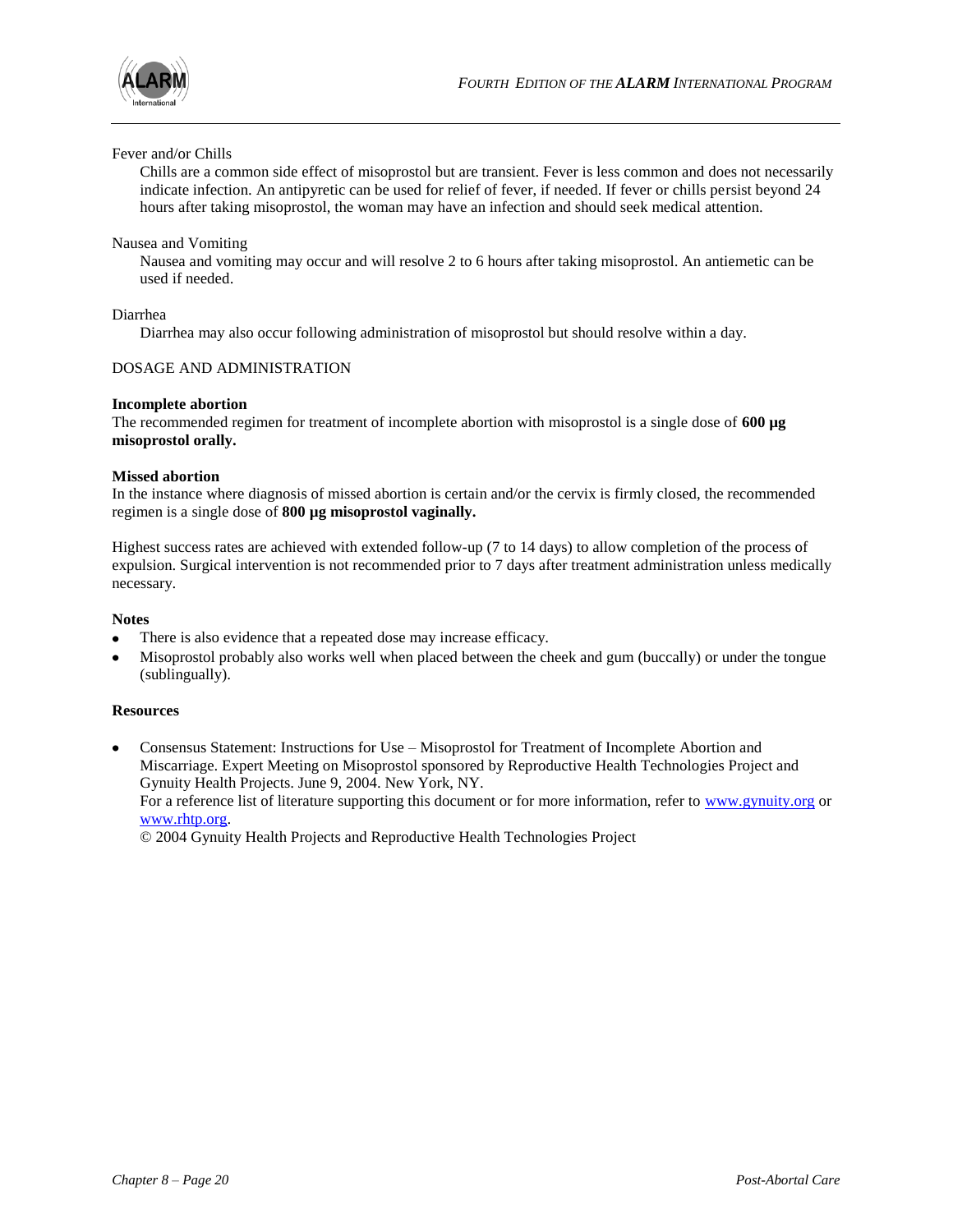

# **APPENDIX 3**

#### **PROCEDURE FOR MANUAL VACUUM ASPIRATION**

Adapted from: *Integrated Management of Pregnancy and Childbirth: Managing Complications in Pregnancy and Childbirth,* World Health Organization, 2000.

- 1. Review indications:
	- Inevitable abortion before 16 weeks
	- Incomplete abortion
	- Molar pregnancy or
	- Delayed post partum hemorrhage due to retained placental fragments
- 2. Provide emotional support and encouragement to the woman.
- 3. Offer pain relief:
	- Give paracetamol 30 minutes before the procedure.
		- OR
	- Perform a paracervical block.
- 4. Prepare the MVA syringe:
	- Assemble the syringe.
	- Close the pinch valve.
	- Pull back on the plunger until the plunger arms lock.

**Note:** For molar pregnancy, when the uterine contents are likely to be copious, have three syringes ready for use.

In very early pregnancy, the canulae may be inserted without prior dilatation of the cervix. Menstrual regulation refers to this type of procedure usually up to 8 weeks.

- 5. Give oxytocin 10 units IM or ergometrine 0.2 mg IM before the procedure to make the myometrium firmer and reduce the risk of perforation.
- 6. Perform a bimanual pelvic examination to re-assess the size and position of the uterus and the conditions of the fornices.
- 7. Insert sterile speculum and visualize the cervix.
- 8. Apply antiseptic solution to the vagina and cervix, especially around the os.
- 9. Check the cervix for tears or protruding POC. If POC are present in the vagina or cervix, remove these using ring (or sponge) forceps.
- 10. Gently grasp the anterior lip of the cervix with a ring forceps or single-toothed tenaculum.

**Note:** With incomplete abortion, a ring or sponge forceps is preferable because it is less likely than the tenaculum to tear the cervix with traction, and it does not require the use of lignocaine for placement. If using a tenaculum to grasp the cervix, first inject 1 mL of 0.5% lignocaine solution into the anterior or posterior lip of the cervix, which has been exposed by the speculum (the 10 o'clock or 12 o'clock position is usually used).

- 11. Dilation is needed only in cases of missed abortion or when POC have remained in the uterus for several days. Dilation using mechanical or osmotic dilatators, alone or in combination, or cervical priming with mifepristone or a prostaglandin is required before insertion of the cannula:
	- Gently introduce the widest gauge suction cannula.
	- Use graduated dilators only if the cannula will not pass. Begin with the smallest dilator and end with the largest dilator that ensures adequate dilation (usually 10–12 mm). See Figure A3.1.
	- Take care not to tear the cervix or to create a false opening.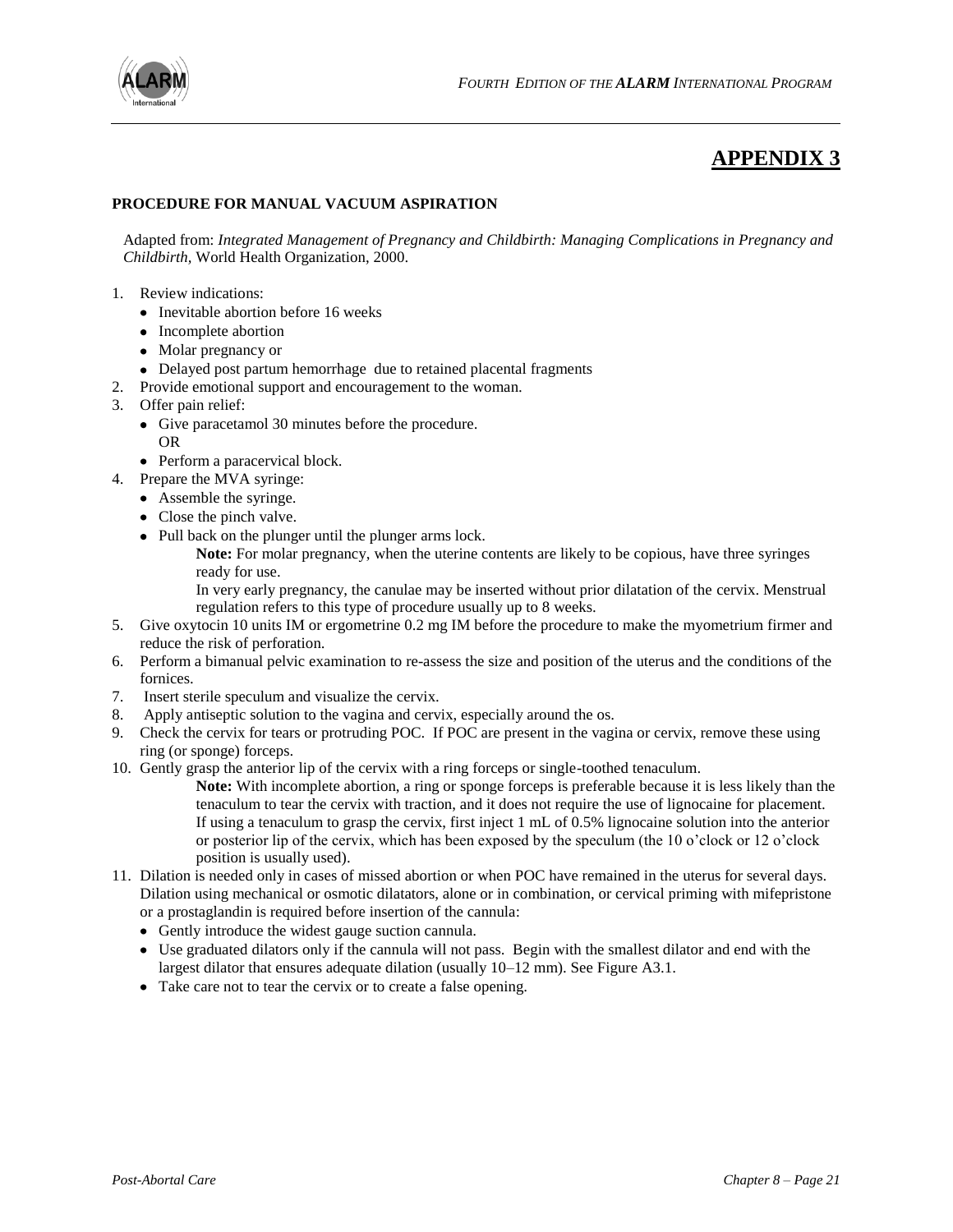

12. While gently applying traction to the cervix, insert the cannula through the cervix into the uterine cavity just past the internal os. See Figure A3.1. (Rotating the cannula while gently applying pressure often helps the tip of the cannula pass through the cervical canal.)



**Figure A3.1 - Inserting the cannula**

- 13. Slowly push the cannula into the uterine cavity until it touches the fundus, but not more than 10 cm. Measure the depth of the uterus by dots visible on the cannula and then withdraw the cannula slightly.
- 14. Attach the prepared MVA syringe to the cannula by holding the ring forceps or tenaculum and the end of the cannula in one hand and the syringe in the other.
- 15. Release the pinch valve(s) on the syringe to transfer the vacuum through the cannula to the uterine cavity.
- 16. Evacuate remaining contents by gently rotating the syringe from side to side (10 to 12 o'clock) and then moving the cannula gently and slowly back and forth within the uterine cavity. See Figure A3.2.

**Note:** To avoid losing the vacuum, do not withdraw the cannula opening past the cervical os. If the vacuum is lost or if the syringe is more than half full, empty it and then re-establish the vacuum. Avoid grasping the syringe by the plunger arms while the vacuum is established and the cannula is in the uterus. If the plunger arms become unlocked, the plunger may accidentally slip back into the syringe and push material back into the uterus.



**Figure A3.2 - Evacuating the contents of the uterus**

- 17. Check for signs of completion:
	- Red or pink foam but no more tissue is seen in the cannula.
	- A grating sensation is felt as the cannula passes over the surface of the evacuated uterus.
	- The uterus contracts around (grips) the cannula.
- 18. Withdraw the cannula. Detach the syringe and place the cannula in decontamination solution.
- 19. With the valve open, empty the contents of the MVA syringe into a strainer by pushing on the plunger. Note: Place the empty syringe on a high-level disinfected tray or container until you are certain the procedure is completed.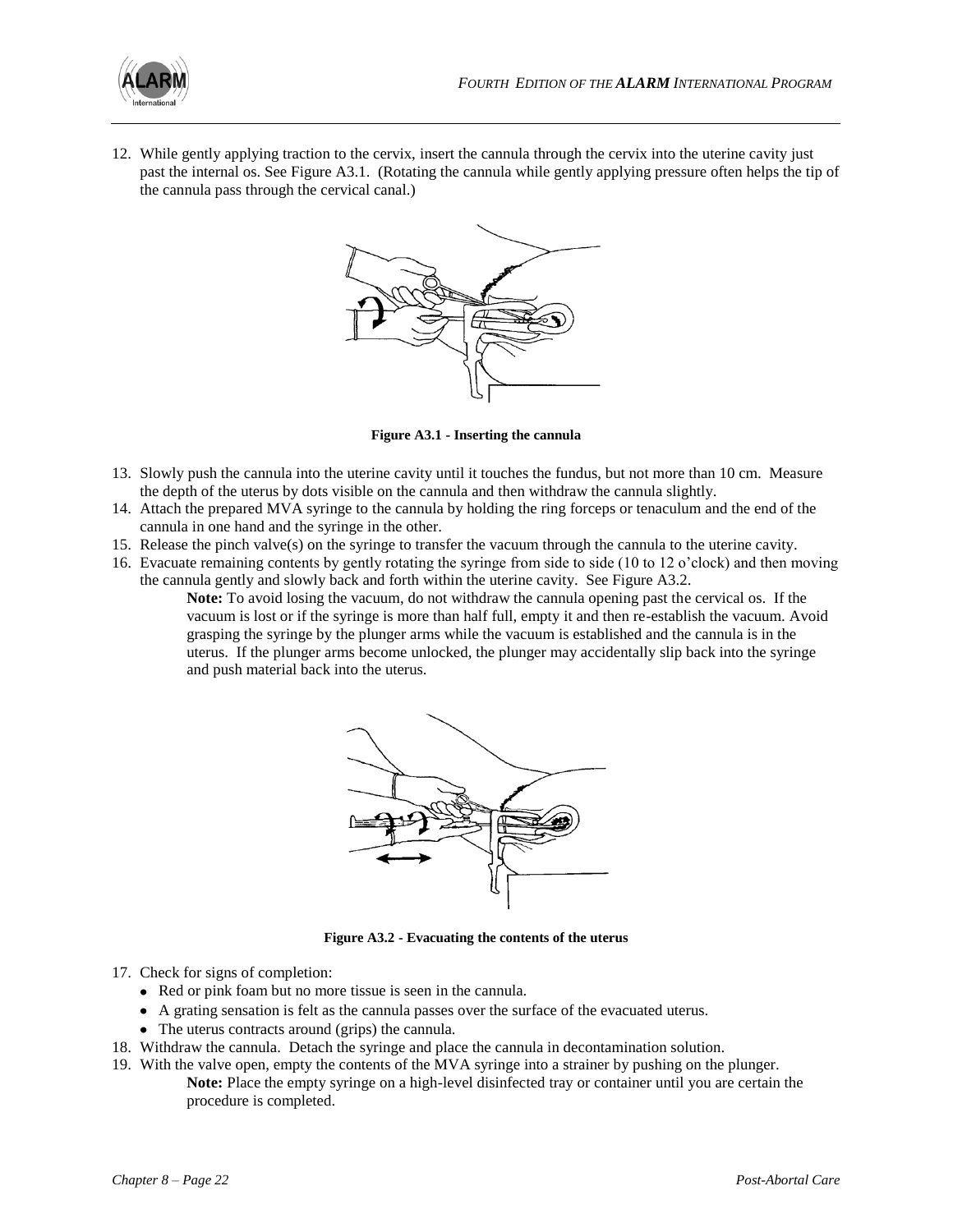

- 20. Perform a bimanual examination to check the size and firmness of the uterus.
- 21. Quickly inspect the tissue removed from the uterus:
	- For quantity and presence of POC
	- To assure complete evacuation
	- To check for a molar pregnancy (rare)

If necessary, strain and rinse the tissue to remove excess blood clots, then place in a container of clean water, saline, or weak acetic acid (vinegar) to examine. Tissue specimens may also be sent to the pathology laboratory, if indicated.

- 22. If no POC are seen:
	- All POC may have been passed before the MVA was performed (complete abortion).
	- The uterine cavity may appear to be empty but may not have been emptied completely. Repeat the evacuation.
	- The vaginal bleeding may not have been due to incomplete abortion (e.g. breakthrough bleeding, as may be seen with hormonal contraceptives or uterine fibroids).
	- The uterus may be abnormal (i.e. cannula may have been inserted in the non-pregnant side of the double uterus).

**Note:** Absence of POC in a woman with symptoms of pregnancy raises the strong possibility of ectopic pregnancy.

- 23. Gently re-insert a speculum into the vagina and examine the bleeding. If the uterus is still soft and not smaller or if there is persistent risk bleeding, repeat the evacuation.
- 24. Post-Procedure Care:
	- Give paracetamol 500 mg by mouth as needed.
	- Consider antibiotics.
	- Encourage the woman to eat, drink, and walk about as she wishes.
	- Offer other health services, if possible, including tetanus prophylaxis, anti-D immunoglobulin, counselling or a family planning method.
- 25. Discharge uncomplicated cases in 1–2 hours.
- 26. Advise the woman to watch for symptoms and signs requiring immediate attention:
	- Prolonged cramping (more than a few days)
	- Prolonged bleeding (more than 2 weeks)
	- Bleeding more than normal menstrual bleeding
	- Severe or increased pain
	- Fever, chills, or malaise
	- Fainting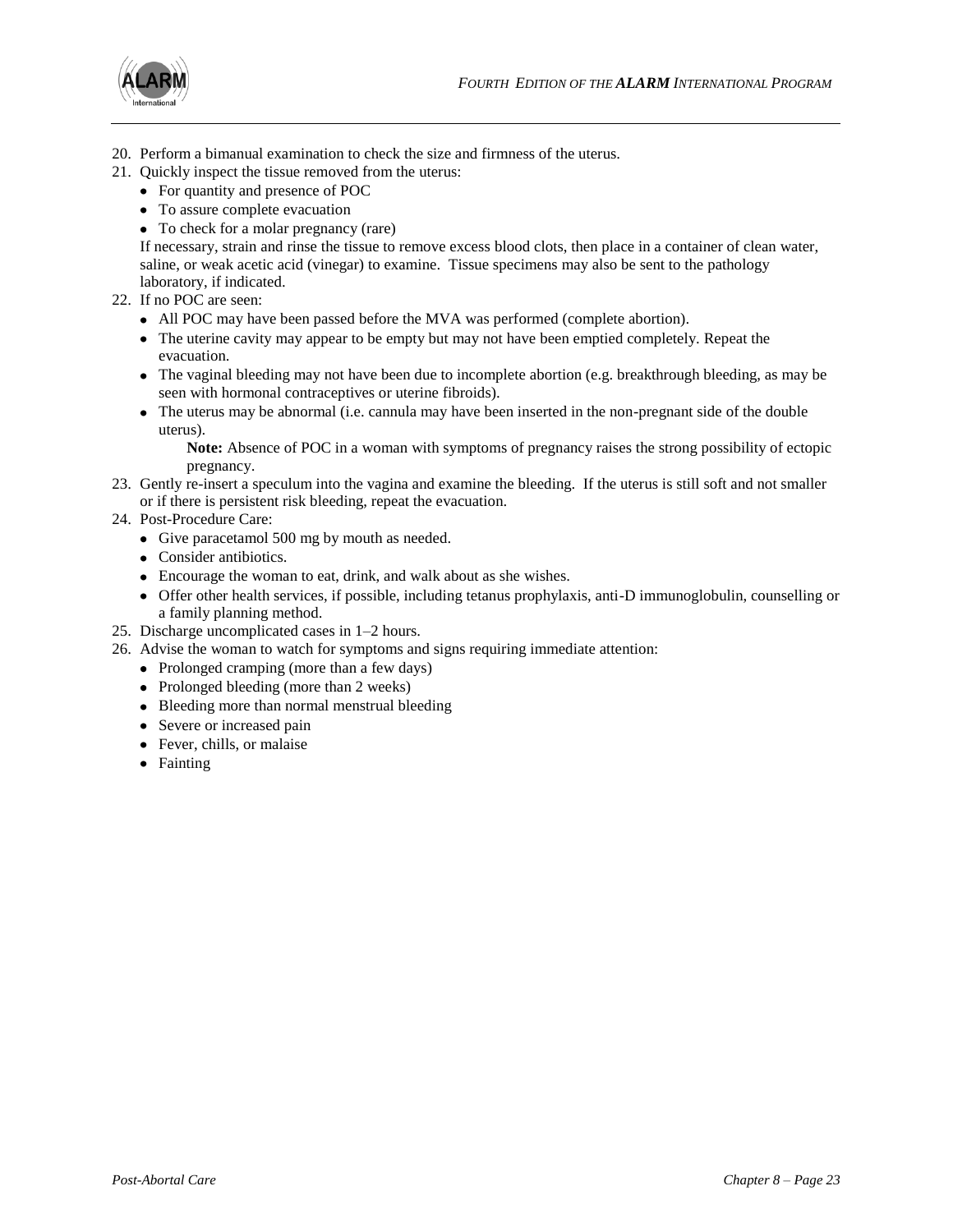

# **APPENDIX 4**

# **PRECAUTIONS FOR PERFORMING MANUAL VACUUM ASPIRATION**

| <b>Condition</b>                                                                                                                                                                                                                                                                                                                                 | <b>Precaution/Management</b>                                                                                                                                                                                                                                                                                                                                     | <b>Rationale</b>                                                                                                                                                                                                                                                                                               |
|--------------------------------------------------------------------------------------------------------------------------------------------------------------------------------------------------------------------------------------------------------------------------------------------------------------------------------------------------|------------------------------------------------------------------------------------------------------------------------------------------------------------------------------------------------------------------------------------------------------------------------------------------------------------------------------------------------------------------|----------------------------------------------------------------------------------------------------------------------------------------------------------------------------------------------------------------------------------------------------------------------------------------------------------------|
| Shock (due to hemorrhage or sepsis)<br>rapid, weak pulse (>110)<br>low blood pressure (diastolic <60)<br>pallor (Hb $<$ 7 gm/dl)<br>sweatiness<br>rapid breathing $(>30)$<br>anxiousness, confusion,<br>unconsciousness                                                                                                                          | Stabilize the patient:<br>oxygen<br><b>IV</b> fluids<br>antibiotics (if there are signs of septic<br>shock)<br>blood transfusion if needed<br>Delay MVA until shock management has<br>begun.<br>Perform MVA immediately after the<br>patient's condition has stabilized.                                                                                         | Shock is a life-threatening<br>condition. It should be managed<br>and the patient stabilized before the<br>MVA is performed.                                                                                                                                                                                   |
| <b>Severe vaginal bleeding</b><br>• heavy bright red bleeding, with or<br>without clots<br>blood soaked pad, towels, clothing<br>٠<br>pallor (Hb $\langle$ 7 gm/dl)                                                                                                                                                                              | Assess all causes of bleeding.<br>Sources of bleeding other than retained<br>POC (e.g. vaginal and/or cervical<br>laceration, genital trauma, intra-abdominal<br>injury, uterine perforation) should be<br>managed first.<br>If tissue can be seen in the cervical os,<br>remove it.<br>Evacuate POC using MVA after patient's<br>condition has been stabilized. | Severe bleeding may also be due to<br>intra-abdominal injury, cervical or<br>vaginal laceration, or uterine<br>perforation, and may be life<br>threatening.<br>Sometimes the simple act of<br>removing tissue will allow the<br>uterus to contract and slow the<br>bleeding.                                   |
| Intra-abdominal injury<br>(including suspicion of ectopic<br>pregnancy or existing uterine<br>perforation)<br>distended abdomen<br>decreased bowel sounds<br>rigid abdomen (tense and hard)<br>rebound tenderness<br>nausea, vomiting, pain, fever,<br>abdominal pain, cramping                                                                  | Assess and manage potential intra-<br>abdominal injury immediately (IV fluids,<br>antibiotics, and blood transfusion if signs<br>of shock).<br>Perform surgery (laparoscopy or<br>laparotomy as required).<br>Evacuate the POC using MVA after<br>patient's condition has been stabilized.                                                                       | A rigid abdomen or severe acute<br>abdominal pain indicates the<br>possibility of a serious intra-<br>abdominal injury and the need for<br>immediate surgical assessment.                                                                                                                                      |
| Septic abortion (local or generalized<br>infection from the abortion)<br>chills or sweats<br>• fever $( >38^{\circ}C)$<br>foul-smelling or purulent (pus-like)<br>vaginal discharge<br>distended abdomen<br>rebound tenderness<br>history of unsafe abortion<br>abdominal pain<br>prolonged bleeding<br>general discomfort, flu-like<br>symptoms | Give antibiotics (preferably<br>intravenously) and IV fluids.<br>If exposure to tetanus possible and if<br>uncertain about patient's vaccination<br>history, give tetanus toxoid or tetanus<br>antitoxin.<br>Evacuate POC using MVA as soon as<br>antibiotic cover is established.                                                                               | Infection or sepsis (tetanus and<br>gangrene), septic shock, septicemia,<br>and peritonitis can develop due to<br>retained POC. Such infections can<br>be life threatening and must be<br>treated immediately.<br>Performing MVA without first<br>initiating antibiotic treatment can<br>worsen the infection. |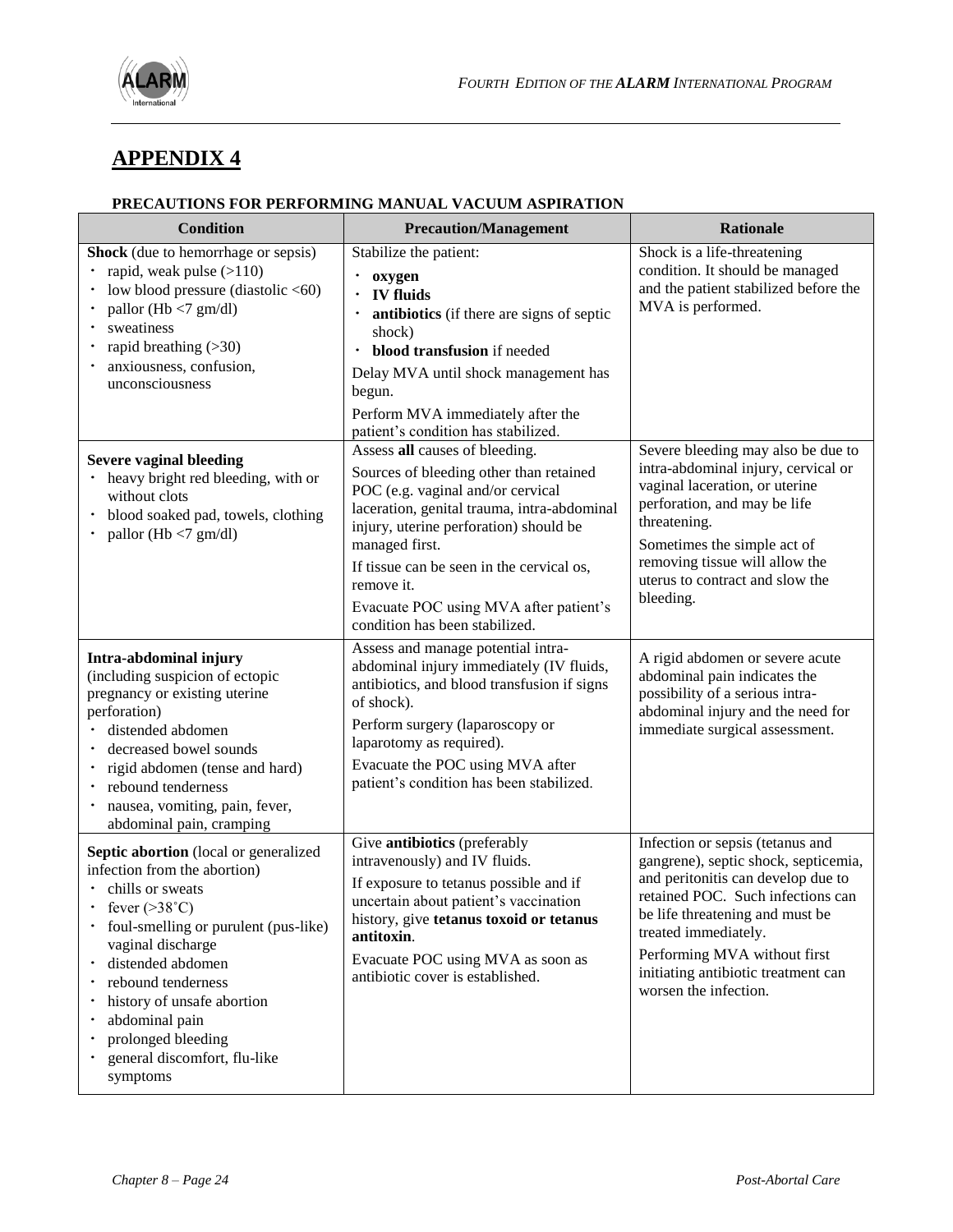

| <b>Condition</b>                                                                     | <b>Precaution/Management</b>                                                                                                                                        | <b>Rationale</b>                                                                                                                                   |  |
|--------------------------------------------------------------------------------------|---------------------------------------------------------------------------------------------------------------------------------------------------------------------|----------------------------------------------------------------------------------------------------------------------------------------------------|--|
| <b>Medical History</b>                                                               |                                                                                                                                                                     |                                                                                                                                                    |  |
| History of blood disorder that could<br>lead to coagulopathy (excessive<br>bleeding) | MVA should be performed with extreme<br>caution and where full emergency backup<br>facilities are available, including fresh<br>blood and clotting factor products. | The potential for excessive bleeding<br>during and after MVA requires that<br>full emergency backup facilities<br>must be immediately available.   |  |
| Severe anemia (Hb <7 gm/dl)                                                          | Perform MVA with extreme caution where<br>full emergency backup facilities are<br>available, especially IV fluids and possibly<br>plasma expenders.                 | The bleeding resulting from MVA<br>potentially could further worsen the<br>anemia, leading to shock.                                               |  |
| <b>Physical and Pelvic Examination</b>                                               |                                                                                                                                                                     |                                                                                                                                                    |  |
| Uterine size larger than LMP history                                                 | Review history for possible causes of size<br>discrepancy.                                                                                                          | May indicate pregnancy is more<br>advanced than LMP history,                                                                                       |  |
|                                                                                      | Repeat pelvic exam after patient has<br>emptied her bladder.                                                                                                        | multiple pregnancies, molar<br>pregnancy (trophoblast disease),                                                                                    |  |
|                                                                                      | Be sure enlargement is not due to adnexal<br>or rectal mass.                                                                                                        | uterine cavity filled with blood clots<br>(post-abortal syndrome), or uterine                                                                      |  |
|                                                                                      | Have more experienced provider examine<br>the patient.                                                                                                              | fibroids.                                                                                                                                          |  |
|                                                                                      | Proceed with caution and where full<br>emergency backup facilities are available.                                                                                   |                                                                                                                                                    |  |
| Uterine size uncertain                                                               | If there is uncertainty about the uterine<br>size, proceed as if the uterus is <b>larger</b> than<br>the history indicates.                                         | The potential for excessive bleeding<br>and the clinical skill required<br>increase with uterine size. It is                                       |  |
|                                                                                      | Suggestions for getting a better assessment<br>of uterine size:<br>A retroverted uterus may be more<br>accurately assessed by rectovaginal<br>exam.                 | imperative that the clinician who<br>performs the MVA be as certain as<br>possible about the size of the uterus<br>before beginning the procedure. |  |
|                                                                                      | • A more experienced provider may give<br>a more accurate sizing.                                                                                                   |                                                                                                                                                    |  |
|                                                                                      | · Ultrasound, if available, can give an<br>accurate assessment of uterine size.                                                                                     |                                                                                                                                                    |  |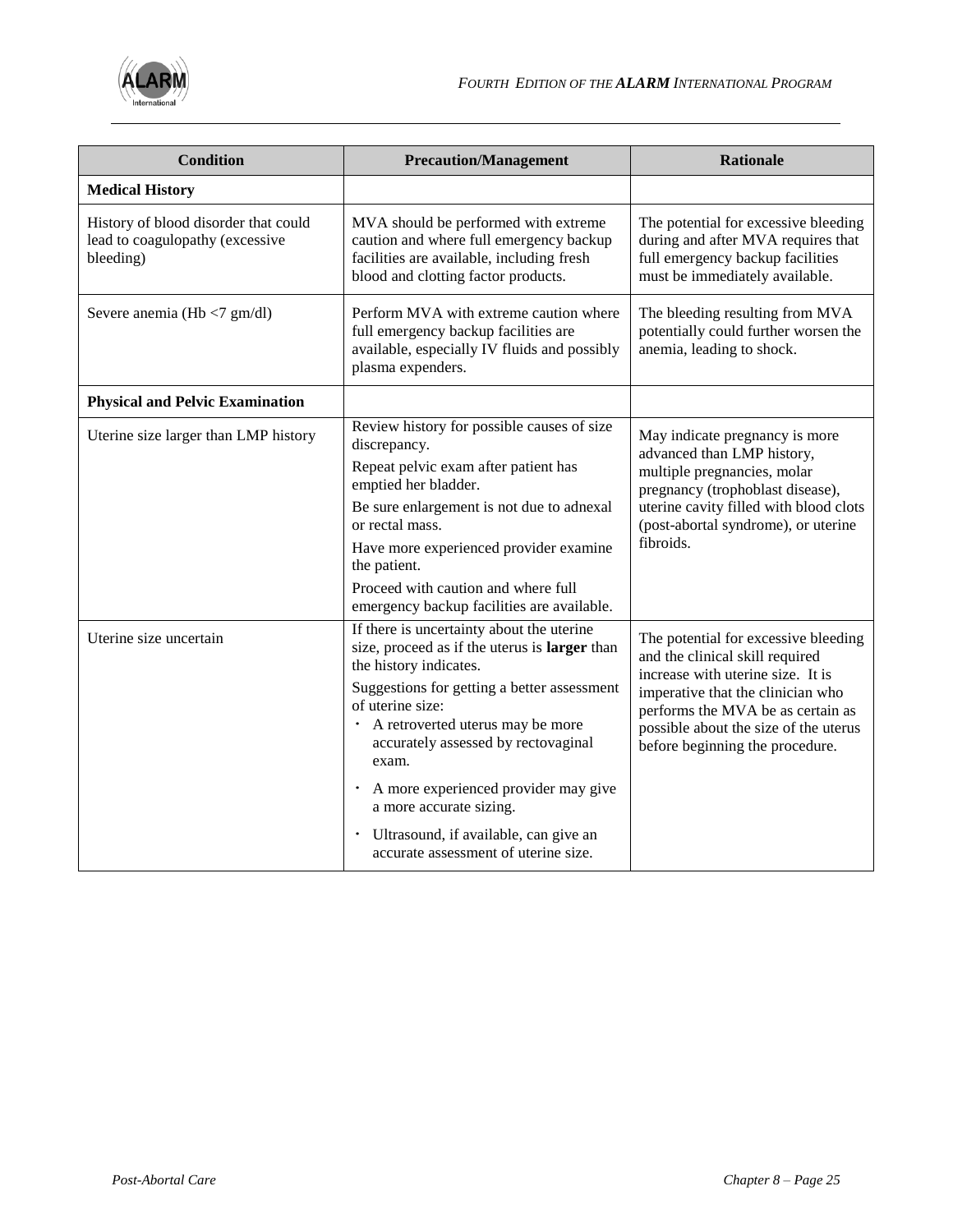

# **APPENDIX 5**

# Society of Obstetricians and Gynaecologists of Canada

# *CLINICAL PRACTICE GUIDELINES*

# **POLICY STATEMENT No. 46, August 1996**

# **INDUCED ABORTION GUIDELINES**

*This SOGC Policy Statement has been prepared by the Social and Sexual Issues Committee of the Society of Obstetricians and Gynaecologists of Canada and approved by its Council in December 1995.*

#### **INTRODUCTION**

Induced abortion is a subject that generates a great deal of emotion and controversy in our society. This document is not meant to support either side of the ethical debate. As however, induced abortion is a legal medical procedure in Canada, it is the responsibility of physicians willing to provide this service to do so safely and effectively. This document was developed to assist physicians in developing their own quality management program and to act as a guide for assessing the quality of patient care provided in their facility.

In developing these clinical practice guidelines, the objective is to create a range of appropriate options for given situations based on the available research data and the best professional consensus. The recommendations contained in these guidelines, therefore, should not be thought of as being "cast in stone" but, rather, should be subject to individual interpretation based on clinically significant patient differences.

Policy Statements: This policy reflects emerging clinical and scientific advances as of the date issued and is subject to change. The information should not be construed as dictating an exclusive course of treatment or procedure to be followed. Local institutions can dictate amendments to these opinions. They should be well documented if modified at the local level. To enquire about ordering additional copies, please contact the Society of Obstetricians and Gynaecologists of Canada (SOGC) information and documentation centre. None of the contents may be reproduced in any form without prior written permission of SOGC.

#### **COUNSELLING**

Every woman seeking abortion should receive supportive and compassionate counselling responsive to her circumstances. Abortion is not a means of contraception; it is the last recourse for a pregnant woman who does not want to give birth.

Every effort should be made to encourage the woman's partner to be present at counselling sessions. She must be advised appropriately so that she understands her options: to carry the pregnancy to term and keep the child or have it adopted, as well as the opportunities that exist in society for assistance. The maintenance of strict confidentiality is imperative.

If she chooses abortion, she must fully understand the nature of the proposed procedure, including anaesthesia, the safety, possible immediate and future side effects, as well as potential complications.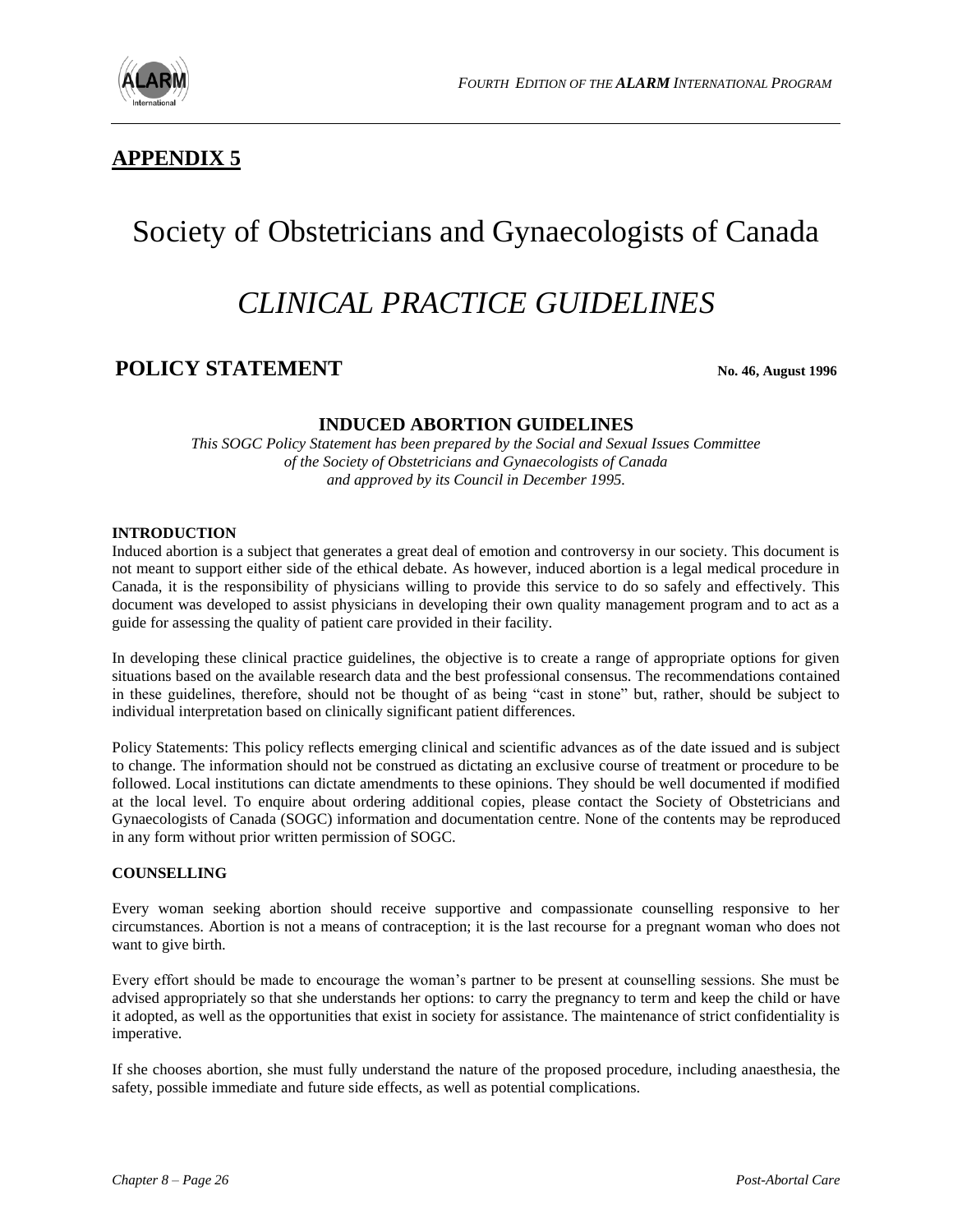

Contraceptive counselling, both before and after abortion, should be comprehensive and should include information about the relevant contraceptive methods available, including their advantages and disadvantages.

Counselling pregnant adolescents seeking abortion requires special skill, care, and attention. The proportion of second trimester abortions in this group is high because adolescents tend to delay seeking advice and present later.<sup>1, 2</sup>

All patients choosing abortion are entitled to quality care by practitioners who are qualified to perform these procedures, as well as to identify and manage their complications.

The physician must assure the patient of post-abortal counselling.

#### **ABORTION FACILITY**

First trimester abortion can be performed safely in a clinic, a free-standing or independent health care facility, or a surgery centre that has met the standards of the governing College of Physicians and Surgeons.<sup>3, 4</sup> Mid- and late second trimester induced abortions are performed more safely in a hospital setting where emergency facilities can be available immediately.

#### **INFORMED CONSENT**

As in the case of any surgical procedure, it is essential to obtain the patient's written consent. The surgeon must make sure that the woman understands the nature and the consequences of the procedure, and that she has the necessary information to make an informed decision.

#### **PRE-OPERATIVE EVALUATION**

An adequate pre-operative history and physical examination must be conducted and the following points should be noted:

- 1. Confirm the diagnosis of pregnancy by urinary or quantitative serum β-hCG measurements
- 2. Determine the gestational age by one of the following:
	- a) bimanual pelvic examination to ensure that uterine size is consistent with dates
	- b) diagnostic pelvis ultrasound when gestational age is questionable or the presence of an intrauterine pregnancy is uncertain
- 3. Pelvic ultrasound could be used to determine the gestational age in cases scheduled for second trimester induced abortions between 13 to 16 weeks, and should be used to determine the gestational age in all cases of late second trimester abortions greater than 16 weeks.
- 4. The identification of any pre-existing conditions or complications, including diabetes, heart disease, blood coagulation disorders, anaemia, mental disorders, cardio-respiratory disease, inability to cooperate during preoperative evaluation and abortion, and malignant hyperthermia.
- 5. Detection of any factors which could influence the choice of procedure, anaesthesia, or the pre- and postoperative management.

#### **SCREENING**

Routine pre-operative screening of hemoglobin levels and Rh factor is recommended for all pregnant women (treat with Rh immune globulin following surgery if Rh negative).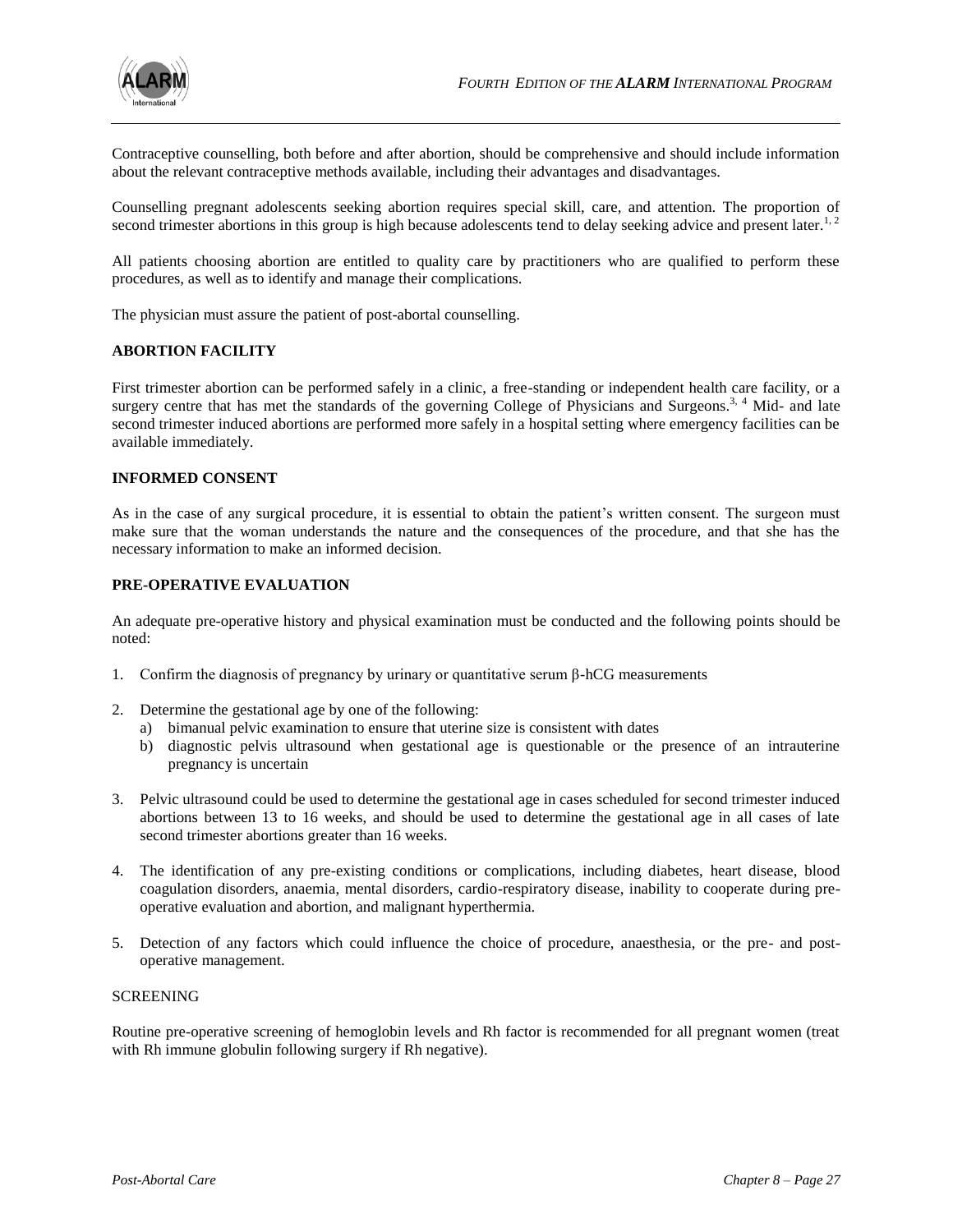

Other screening procedures, including, but not limited to rubella (treat if susceptible), sexually transmitted diseases (syphilis, gonorrhoea, *Chlamydia*, hepatitis B, HIV), cervical cytology, and sickle cell anaemia, may be carried out and the appropriate treatment, follow-up, and treatment of partners, if necessary, may be arranged accordingly.

#### FIRST TRIMESTER ABORTION PROCEDURES

# **Menstrual Extraction**

Early diagnosis of pregnancy within one week of a missed period is now possible by using sensitive pregnancy tests. Abortion of these early pregnancies with a small-bore vacuum cannula is called "menstrual regulation," "menstrual extraction," or "mini suction." A properly trained physician can perform these procedures in the office. The only instruments required are a speculum, a tenaculum, the Karman cannula, and a modified 50 ml syringe. At the end of the procedure, it is imperative to examine the tissue obtained by floating it in a clear plastic dish over a light source. In this manner, chorionic villi and/or the gestational sac can be identified. Because the failure rate is as high as 12% due to continuing pregnancy or incomplete abortion, and complication rates are similar to those of early vacuum aspiration (7 to 8 weeks), there seems to be no advantage to menstrual extraction over vacuum aspiration.<sup>7</sup>

# **Vacuum Aspiration**

Vacuum aspiration can be performed easily and safely with little discomfort in the first trimester under local anaesthesia and pre-medication with narcotics and/or sedation if necessary. The advantages over using general anaesthesia are:

- decreased anaesthetic risk from complications of general anaesthesia $8$
- decreased incidence of blood loss, perforation, and cervical laceration
- quicker recovery from anaesthesia with less disorientation
- faster turnover in the recovery room
- quicker discharge and resumption of normal activity
- patient acceptance
- greater economy.

Exceptions would include:

- definite known allergic response to local anaesthesia
- conditions where local anaesthetic and/or drugs used for pre-medication are contraindicated
- non-compliant patients who are difficult to manage
- very young nulliparous women who are extremely difficult to examine
- any patient who is psychologically or physically unable to cope with the procedure under local anaesthesia.

# **Pre-Insertion of Osmotic Dilators**

There are currently three alternatives to "forcible and instrumental dilatation" of the cervix: **laminaria tents**,<sup>10</sup> a **synthetic dilator made of polyacrylonitrile** (Dilapan),<sup>11</sup> and the **magnesium sulphate sponge** (Lamicel).<sup>12</sup> Laminaria is the stem of a seaweed, *Laminaria japonicum,* or *Laminaria digitata.* These osmotic dilators are hygroscopic. The great advantage of using these dilators in gynaecology, and especially in cases of therapeutic abortion, is that they bring about gradual and safe dilatation of the cervix with a reduction in rates of cervical laceration and uterine perforation.<sup>10, 1</sup>

Laminaria tents require 6 to 8 hours to achieve dilatation. Polyacrylonitrile and magnesium sulphate sponges cause dilatation faster, with the former producing both dilatation and softening and the latter primarily producing softening.<sup>14</sup> Other alternatives which are still under investigation include low-dose prostaglandin given by vaginal administration and mifepristone (RU486).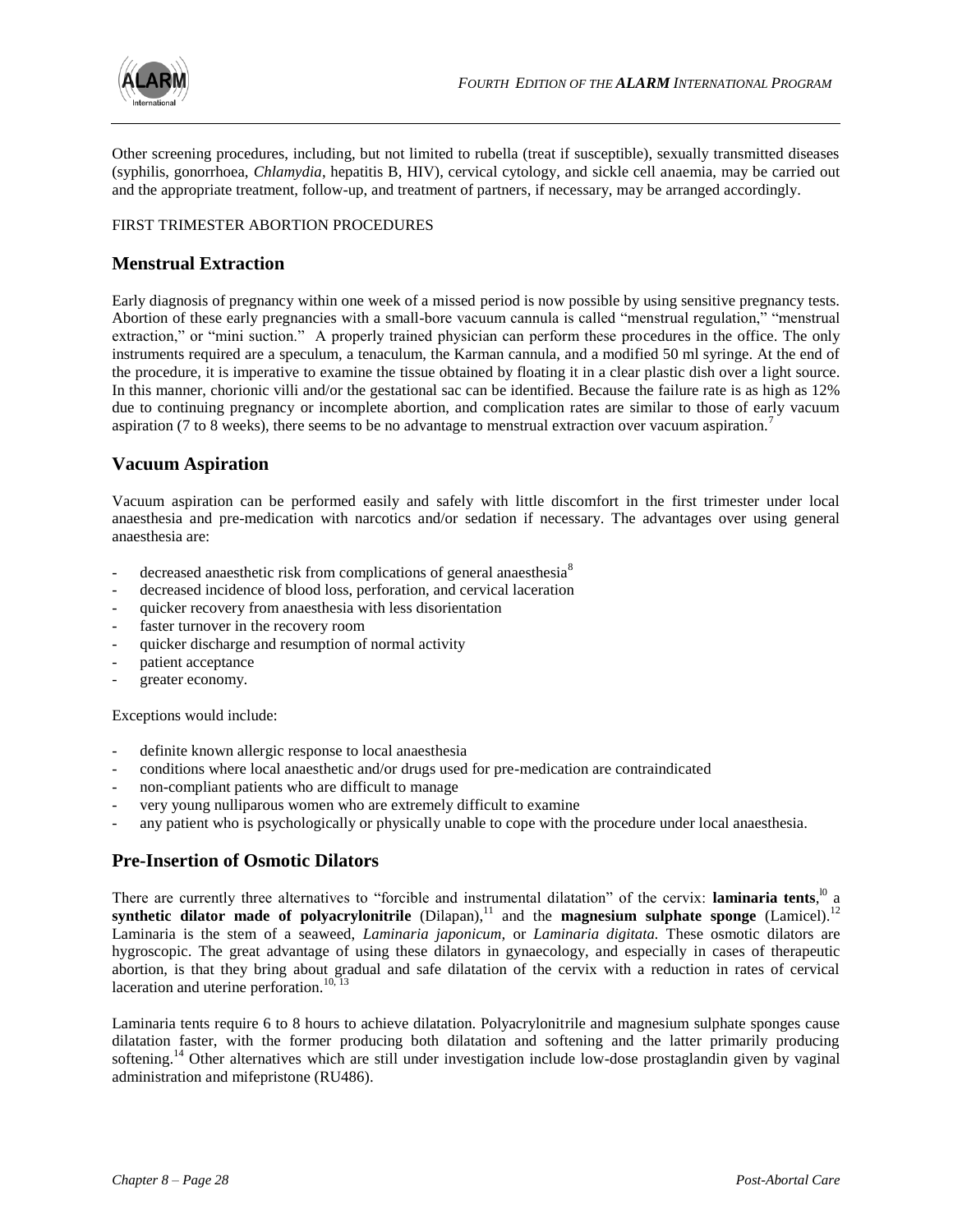

# **Procedure for the Insertion of Osmotic Dilators**

- 1. The cervix is visualized by inserting a speculum and then washed with an antiseptic solution.
- 2. The anterior lip of the cervix is grasped with a single-toothed tenaculum or another appropriate instrument.
- 3. The cervical canal is then straightened by pulling on the tenaculum, and the canal is probed to determine its length and diameter, as well as the position and tightness of the internal os.
- 4. The size and number of laminaria tents required are then determined.
- 5. The tent is grasped at its distal end with uterine forceps and inserted into the cervical canal just through the internal os while counter traction is applied to the cervix.
- 6. The tent may then have to be held in place for several seconds or even twisted in the os to ensure it remains in the correct position.
- 7. One or multiple 4X4 gauze sponges are then placed against the external os of the cervix and lateral vagina. They are left in place until the removal of the tent.

# **Pre-Operative Medications**

Several analgesic and sedation regimens have been suggested using varying dosages and routes of administration. If an anaesthetist is not present during the procedure, the attending physician must assume the ultimate responsibility if any complications arise.

All physicians using pre-operative intravenous medication and local anaesthesia must be trained in resuscitation and stabilization techniques and the use of equipment, and must be prepared to initiate the management of complications if they arise.

**Note:** *All patients receiving pre-operative analgesia or sedation should have their blood pressure monitored as well as be attached to a pulse oxymeter to measure blood oxygen saturation.*

It is important that post-operative discharge instructions be developed to reflect the use of these medications and that appropriate precautions be taken regarding the need for an escort. Post-operative procedure activities should be defined.

# **Pre-operative medications and complications**

| Local Anaesthesia                                                                                                             | Narcotics and Sedation                                                                                     |
|-------------------------------------------------------------------------------------------------------------------------------|------------------------------------------------------------------------------------------------------------|
| anaphylaxis<br>minor allergies<br>toxicity (central nervous system excitation,<br>convulsion, cardiac and respiratory arrest) | minor allergies and sensitivity<br>over-sedation<br>respiratory depression<br>regurgitation and aspiration |
|                                                                                                                               |                                                                                                            |

# **Operative Procedure**

The first steps in approaching a surgical problem are the application of sound principles of surgical technique and the prevention of complications, and should include:

- accurate pre-operative diagnosis and evaluation
- high level of operator skill
- sound sterile technique
- atraumatic surgical technique
- thorough removal and identification of tissue
- careful post-operative supervision and follow-up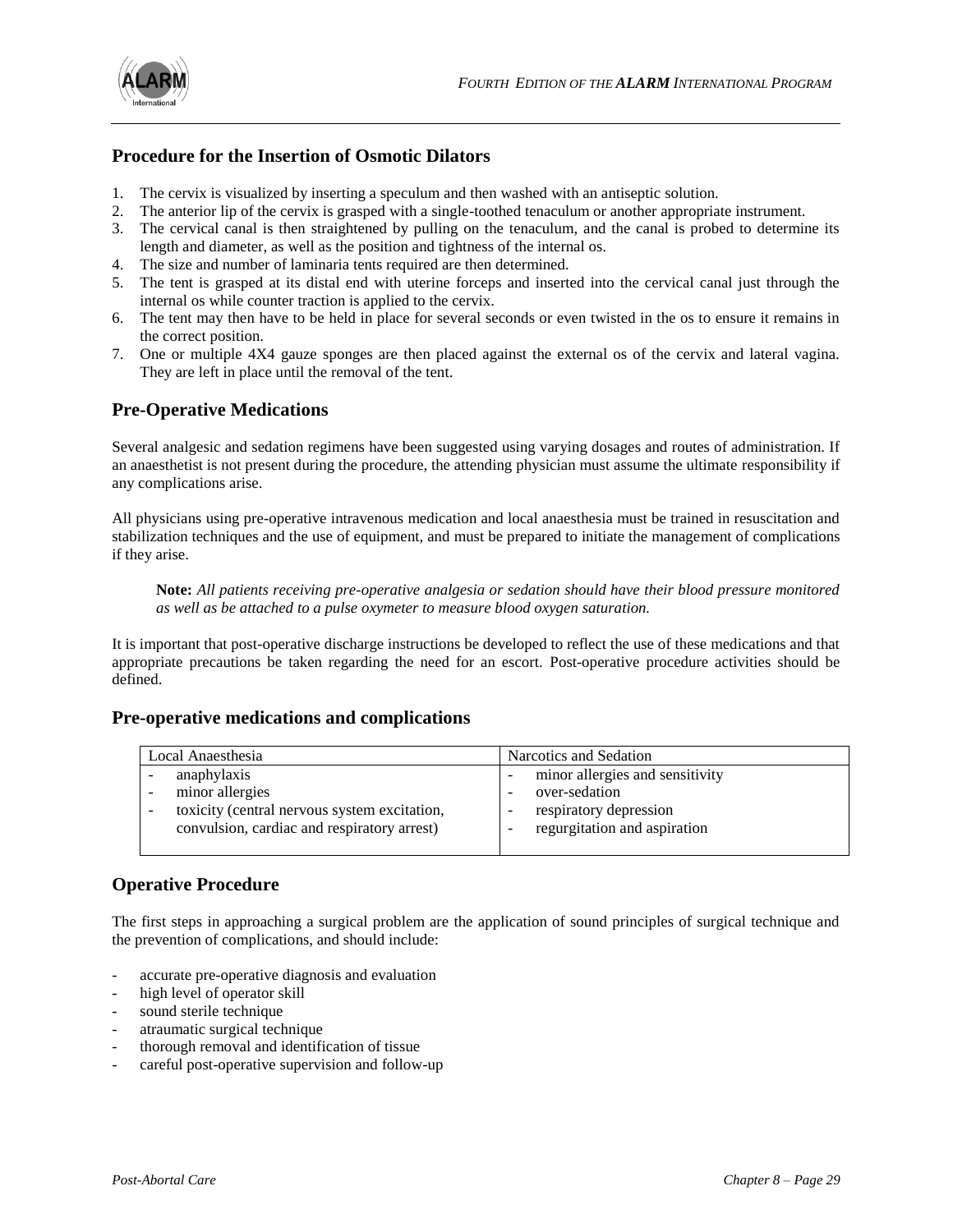

An intravenous infusion should be started prior to the surgical procedure. Prophylactic intra-operative administration of oxytocin has not been shown to be effective in reducing blood loss.

- 1. The patient is prepared and draped in the lithotomy position in comfortable stirrups.
- 2. A screen is not recommended because communication between the physician and the patient is imperative.
- 3. A bimanual examination is performed to assess uterine position and size. The use of a metal probe for this purpose is not recommended because perforation of the uterus or cervix could occur.
- 4. The cervix is visualized with the aid of a speculum.
- 5. Five (5) cc of a local anesthetic solution are injected into the anterior lip of the cervix **prior** to grasping it.
- 6. The anterior lip of the cervix is then grasped with atraumatic forceps.
- 7. A uterosacral block is then commenced.<sup>15</sup> See Figures A5.1 and A5.2. Eight (8) cc of a local anesthetic solution is injected into each uterosacral ligament, and a further 2 cc is injected under the mucosa at the needle insertion site. The patient should be informed prior to the injection that she will feel a pinch or slight sensation.
- 8. Wait approximately 3 to 4 minutes before commencing the dilatation, but continue to converse with the patient.
- 9. The cervix is then dilated gently until the desired dilatation is achieved by using tapered dilators such as Pratt's dilators rather than Hegar dilators.<sup>16</sup> It is suggested that the cervix be dilated to a  $#27$  Pratt's dilator in a uterus up to 8 weeks gestation, **#31** to **#33** Pratt's dilator in a uterus up to 10 weeks gestation, and **#37** to **#39** Pratt's dilator in a uterus up to 12 weeks gestation. These recommendations are dependent upon the size of the cervix, the firmness of the cervix, and the prior use of laminaria tents. A thin laminaria tent will dilate the cervix to a diameter of a **#31** to **#33** Pratt's dilator.
- 10. During the dilation, inform the patient that she will feel pain similar to menstrual cramps. It is important to work slowly; thus decreasing patient discomfort.
- 11. Vacuum aspiration is then performed in the usual manner, trying to avoid repeated trauma to the internal os. The greatest discomfort during the aspiration occurs when the suction curette is pulled over the internal os**.**
- 12. Once the uterus seems empty, the uterine cavity can be examined with a sharp curette, following the above mentioned principles.

# **Examination of Tissue**

All tissue should be examined grossly during or at the end of the procedure. In the absence of visible fetal parts or placenta, the tissue should be examined by floating it in a clear plastic dish over a light source. If chorionic villi cannot be identified, the possibility of an ectopic pregnancy, or incomplete or failed abortion, must be entertained. The tissue should be submitted to the laboratory with all possible haste for microscopic examination.

When the tissue removed from the uterus has been examined post-operatively to the satisfaction of the physician, it should either be disposed of by the institution or submitted to a pathologist for examination and subsequent disposal. The disposal of abortal tissue should be done in a manner consistent with good medical practice.

# **Post-Operative Care**

A physician must be available to treat the patient should significant complications arise. Prior to discharge, postoperative care should be directed towards confirming that the patient is at minimal risk of serious complications. Periodically, the patient's pulse rate, blood pressure, external bleeding, and general physical condition must be observed by an individual who is trained in the care of post-operative patients. If systemic drugs are used for analgesia/sedation, the patient may be discharged after a reasonable length of time with appropriate discharge instructions. The patient must also be accompanied, and should not drive a vehicle. She must be informed where she may obtain emergency care should complications arise.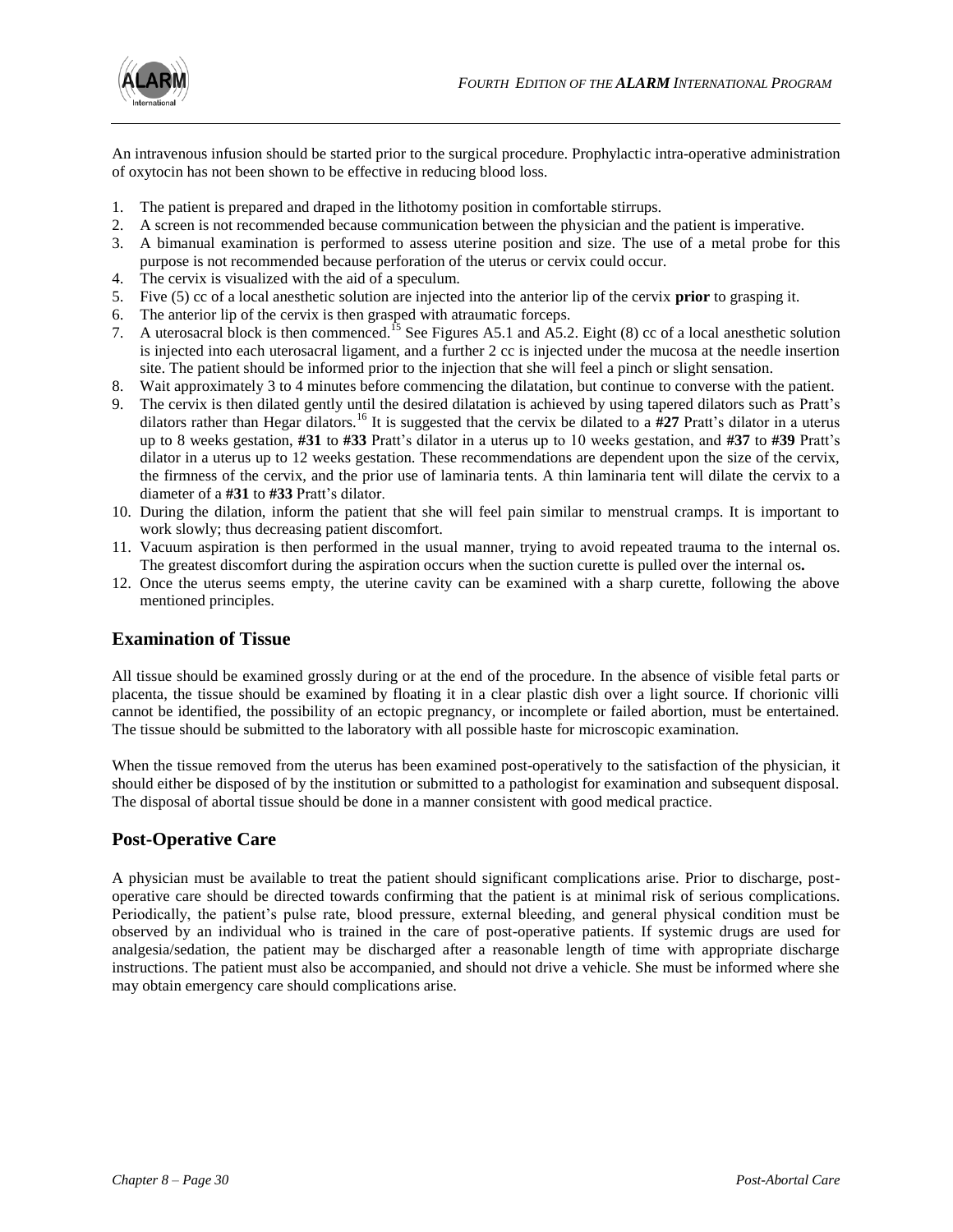

#### **Complications**

#### **Cervical shock**

Even after local anaesthetic block of the cervix, vasovagal reactions can occur. A tonic clonic reaction may be confused with a seizure, but it is distinguished by the presence of bradycardia, the patient's rapid recovery, and the absence of any post-ictal state. Routine use of laminaria tents or routine use of atropine with cervical anaesthesia prevents cervical shock.

#### **Perforation**

The clinical presentation of perforation depends on the precise anatomical location of the perforation. At the isthmic portion of the uterus can lacerate the ascending branch of the uterine artery within the broad ligament and can give rise to severe pain, a broad ligament haematoma, or intra-abdominal bleeding. The immediate management is laparotomy and ligation of the severed vessels as well as repair of the uterine injury. Hysterectomy may be required to manage such an injury in unusual circumstances.

Low cervical perforations, on the other hand, may injure the descending branch of the uterine artery within the dense collagenous substance of the cardinal ligaments. This is usually a result of forceful dilatation of the cervix. Osmotic dilators are useful in preventing this complication.<sup>9</sup> In such a case, there is no intra-abdominal bleeding; the bleeding is usually outward and may subside temporarily as the artery goes into spasm. Deaths have occurred as a result of bleeding several hours, or even days, after an unrecognizable low cervical perforation. This complication has usually been managed with hysterectomy, but consideration should be given to arteriography and selective embolization of the hypogastric arteries.

If perforation occurs at the end of the procedure and is fundal, expectant management is usually all that is necessary.

Perforation before or during evacuation of the uterus (false passage) can be managed best by either laparoscopy, followed by completion of the procedure under direct observation, or by evacuation using ultrasonic guidance. If perforation occurs prior to evacuation of the uterus, and omentum and/or bowel are brought into the uterine cavity or through the cervix with a suction curette or other instrument, laparoscopy and/or laparotomy may be necessary to complete the procedure and examine the intra-abdominal contents for injury.

#### **Hemorrhage**

Excess bleeding may indicate **uterine atony**, a low-lying implantation, a pregnancy of more advanced gestational age, or perforation. Intravenous oxytocin should be administered, and the abortion completed. The uterus is then massaged between two hands to ensure contraction. If this fails, giving IM or intramyometrial 15-methyl prostaglandins  $F<sub>2</sub>$  a may be effective. Persistent post-abortal bleeding strongly suggests retained tissue or clot (hematometra) or trauma, and the best management would be prompt surgical intervention (repeat curettage or laparoscopy).

#### **Hematometra (Post-Abortal Syndrome)**

Lower abdominal pain of increasing intensity in the half-hour after an abortion suggests haematometra formation. The uterus is large, globular, tense, and could be mistaken for a broad ligament haematoma, except that the mass is midline and arises from the cervix. The treatment is immediate re-evacuation.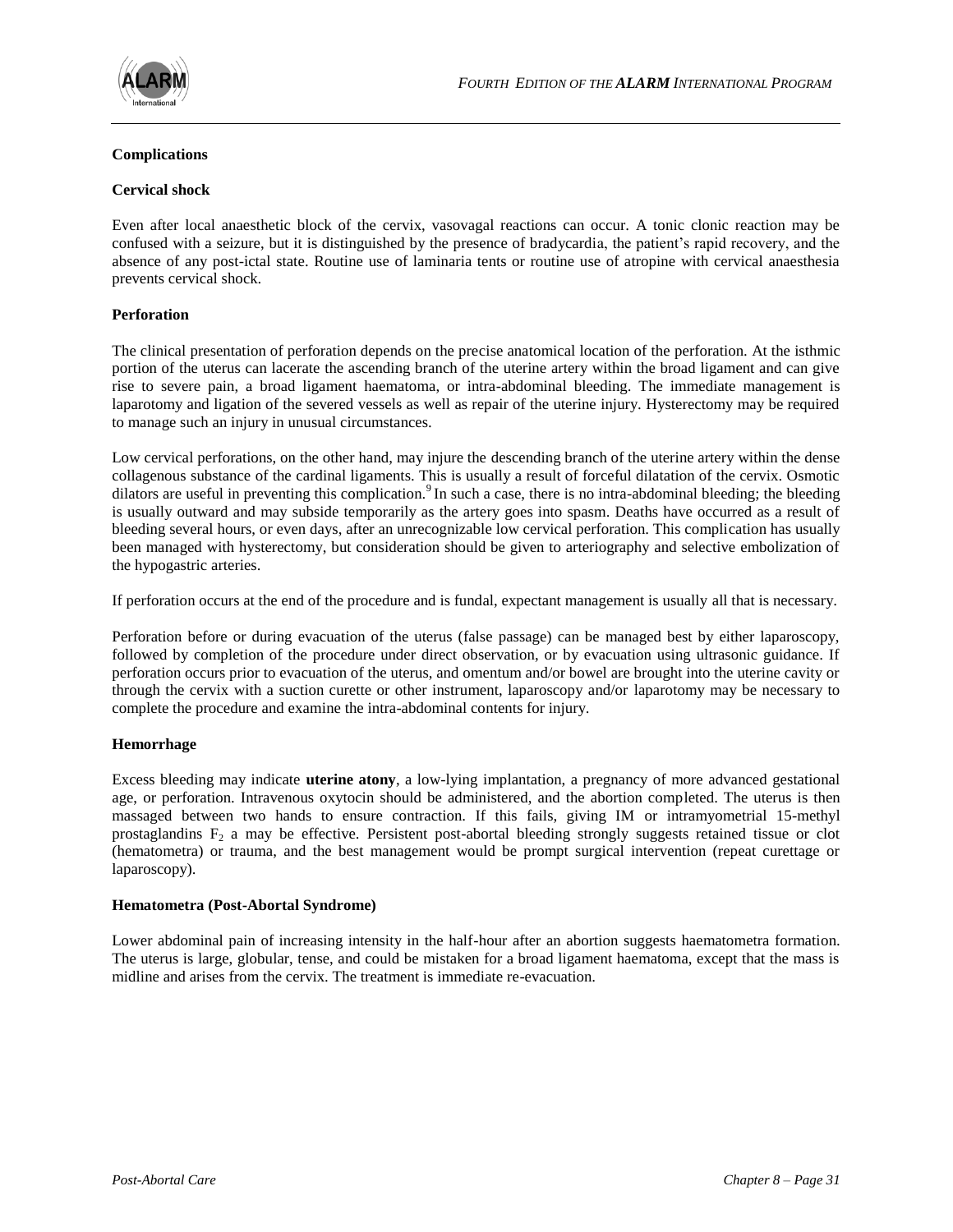

# **Prophylactic Antibiotics to Reduce Infection**

Prophylactic antibiotics seem to be the strongest single factor contributing to the reduction of postabortion infection. Most studies show about a 50% reduction in risk, and either tetracycline or doxycycline seem to be excellent choices. Pre-operative administration is not practical and leads to significant gastrointestinal upset. If given after surgery, they are just as effective. Most studies suggest doxycycline 200 mg, one dose immediately after surgery, or tetracycline 500 mg, followed by three further doses 6 hours apart.

# **Medical Follow-Up**

The patient should report for a gynecological examination 2 to 4 weeks after the procedure, and should inform the physician if she does not have a menstrual period within 6 weeks following the abortion. An oral contraceptive can be started within 1 week following the procedure, and an IUD can be placed safely within 2 weeks. Contraceptive compliance and continuation must be discussed, and the emotional response to the abortion evaluated.

#### SECOND TRIMESTER ABORTION PROCEDURES (14 WEEKS GESTATION OR GREATER)

There is a considerable amount of controversy regarding which method of pregnancy termination in the second trimester is safest, produces the least number of complications, produces the least stress for the patient and provider, and is the most cost effective." However, dilatation and extraction  $(DAE)$  abortion is safer than instillation abortion, and both are safer than hysterotomy and hysterectomy.\*' Dilatation and evacuation is definitely safer than instillation procedures up to 16 **weeks** <sup>21</sup> and, in experienced hands, morbidity and mortality are greatly reduced using modern D&E techniques. <sup>22</sup>

#### Dilatation and Extraction

#### **Osmotic dilators**

Overnight placement of several osmotic dilators is usually sufficient preparation prior to 18 weeks but, beyond 18 weeks, serial sets of osmotic dilators inserted over 2 days are preferable. In general, greater dilatation and softening of the cervix are achieved by using several smaller tents rather than one large tent. A uterosacral block or topical application of a local anesthetic at the time of insertion may be useful in difficult cases to decrease morbidity.

# **Procedure**

Because of decreased morbidity, $^{23}$  it is preferable to use local anesthesia with intravenous sedation or analgesia rather than general anesthesia for D&E procedures. If multiple or serial osmotic dilators are used, it is usually unnecessary to dilate the cervix further. The uterus can usually be evacuated up to 15 to 16 weeks gestation with a **#16** suction curette or with the use of extraction forceps. After 16 weeks gestation and prior to a forceps extraction, the amniotic fluid should be slowly and carefully evacuated with a suction curette or other instruments.

There are various forceps which have been developed for the extraction of fetal parts and placenta at later gestations. The type of forceps required depends upon the length of gestation and the degree of cervical dilatation obtained. It is suggested that, during a forceps extraction, the physician keep one hand on the **fundus** so that the top of the uterus can be felt, thus preventing perforation. Some prefer to carry out the forceps extraction under direct ultrasound guidance.

It is important not to remove fetal tissue forcefully through the cervix in later second trimester procedures. Bone spicules can tear the cervix. Crushing and rotating techniques have been developed to minimize the cervical trauma.

After a forceps extraction, a large curette should be inserted to ensure complete evacuation, and POC are examined for completeness. If the uterus has not been emptied completely, the evacuation should be repeated.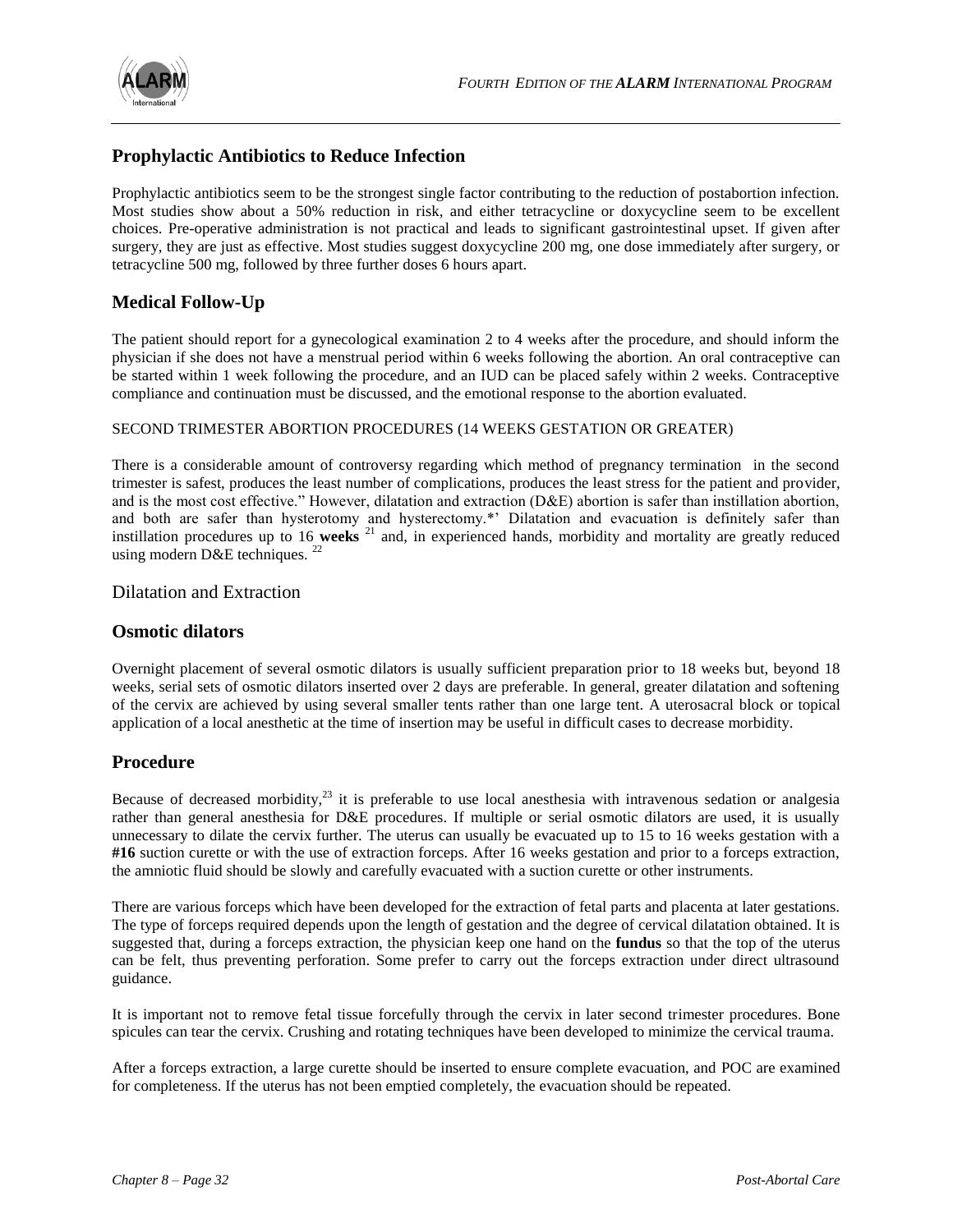

If bleeding seems to be heavier than expected, oxytocin can be given intravenously, and 0.25 mg ergometrine can be injected directly into the cervix. Not many centres are performing D&E procedures in the very late second trimester, and those that are are doing them for serious medical, psychiatric, or genetic reasons. At this stage, further modifications have been developed using multi-stage laminaria treatment, urea injection into the amniotic sac, followed by extraction after **l**abour begins and after fetal maceration has occurred.<sup>24</sup>

# **Prostaglandin F<sup>2</sup> Alpha Amnio-Infusion**

# **Pre-insertion of laminaria tents**

Pre-insertion of multiple laminaria tents 6 to 24 hours prior to amnio-infusion may shorten the instillation–abortion time (A-1 time), and decrease the risk of cervical laceration.<sup>25</sup> One very serious complication which is virtually eliminated is posterior uterine wall rupture, with or without cervical laceration.

# **Pre-medication**

Since there is a higher incidence of gastrointestinal side effects with prostaglandin  $F_2$  alpha (PGF<sub>2</sub> alpha), a recommended pre-medication regime is prochlorperazine, 10 mg IM or IV, or any other antiemetic, and loperamide, 4 mg orally 1 hour prior to amnio-infusion.

# **Techniques for amniocentesis**

The optimal site for amniocentesis is approximately 1 inch below the most prominent part of the uterus palpated through the abdominal wall. Some physicians prefer to perform amniocentesis with a **#16** Teflon® extracath. Once the amniotic cavity is entered and amniotic fluid is identified, the rigid central needle should be removed and drainage of amniotic fluid should continue.

A pH test should be performed in order to confirm that the fluid is amniotic fluid. Prostaglandin  $F_2$  alpha is then injected into the amniotic cavity.

# **Recommended Dose of Prostaglandin F<sup>2</sup> Alpha**

Forty (40) or 50 mg of  $PGF_2$  alpha in one injection is quite satisfactory and produces the required result.<sup>20</sup> It is mandatory to give a test dose of 5 mg over 1 minute to detect those patients who have extreme sensitivity to the drug or have received an accidental intravascular injection. The remainder can be given over the next few minutes. Constant confirmation of the catheter's position in the amniotic cavity must be assured. A booster dose of 20 to 40 mg of PGF2 alpha can be beneficial if the membranes are intact and if there is no evidence of cervical effacement or adequate uterine activity.

# **Care Following Amnio-Infusion**

Intravenous oxytocin should not be used before delivery of the fetus unless the membranes are ruptured and there is no uterine activity. Prostaglandin suppositories, if available, or IM 15-methyl prostaglandin are quite useful in this situation.

Once the fetus has been passed, a high dose intravenous infusion of oxytocin should be administered at a concentration of 80 IU/ml to 100 IU/ml per 1,000 ml of lactated Ringer solution. It is imperative that the patient should be examined immediately after passage of the fetus from the uterus because bleeding as a result of a partially or completely retained placenta can be significant and very brisk. If the placenta is retained in the uterus, the patient is afebrile, and bleeding is minimal, it is appropriate to wait for up to 2 hours for spontaneous evacuation of the uterus. If the placenta is retained longer, the uterus should be evacuated. It should be noted that it is rarely necessary to go to the operating room. Evacuation in an examination room with appropriate instruments is usually quite satisfactory.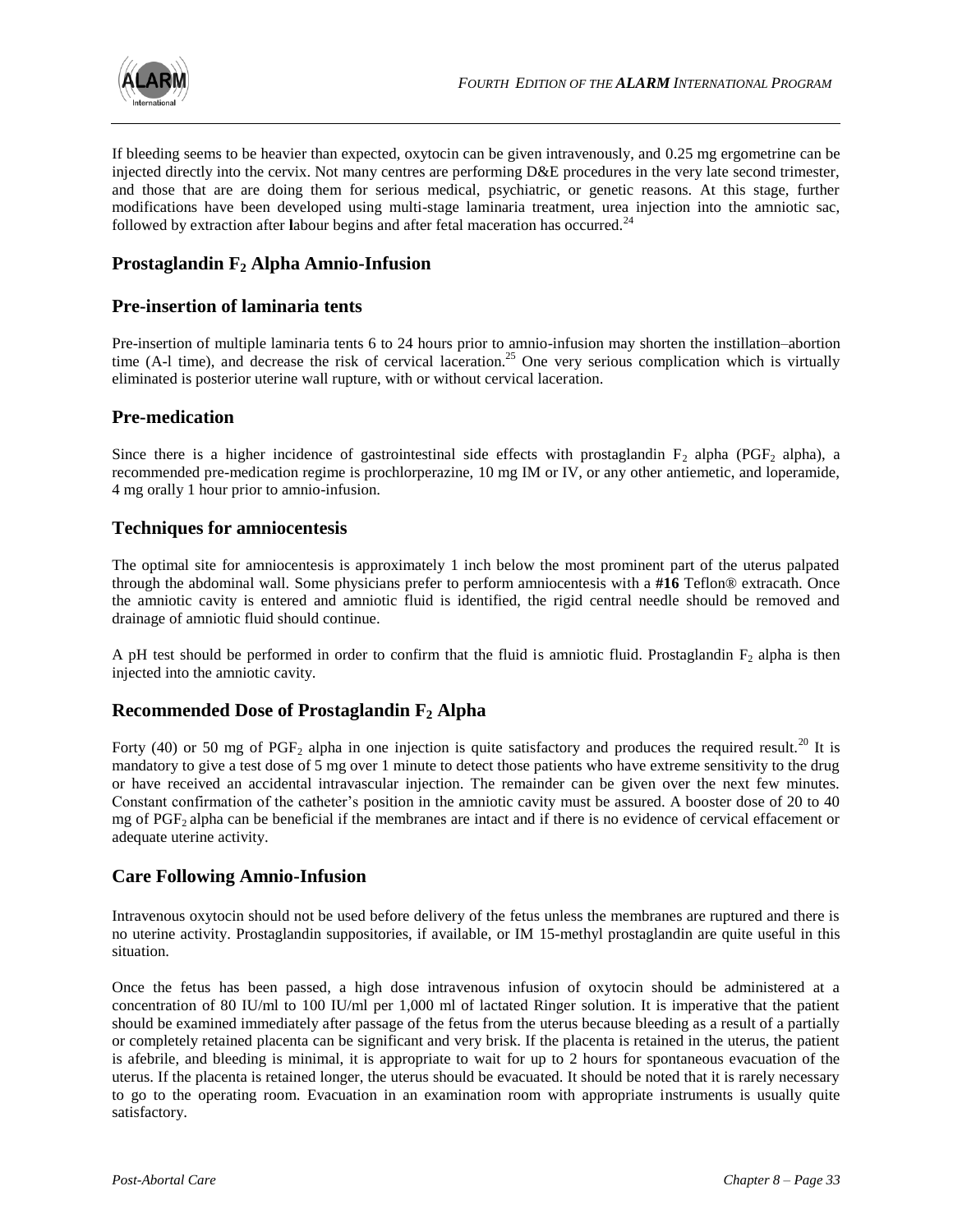

The cervix should be examined in all cases following prostaglandin amnio-infusion.

# **Hyperosmolar Urea Amnio-Infusion**

Intra-amniotic PGF<sup>2</sup> alpha in doses of 5, 10, or 20 mg added to hyperosmolar urea can be used to procure second trimester abortion.<sup>26</sup> The urea solution is prepared by dissolving 80 grams of urea in 100 cc of 5% dextrose in water to make a solution of 59.7% concentration.

Following successful amniocentesis and removal of approximately 200 cc of amniotic fluid, the solution is slowly infused by gravity feed. Prostaglandin  $F_2$  alpha (5, 10, or 20 mg) can be administered 4L immediately following the infusion of urea. Forty (40) grams of urea have also been used with various doses of  $PGF<sub>2</sub>$  alpha.

Some advantages of this combination include:

- Low failure rate<sup>20,26</sup>
- $\bullet$ The need for re-injection of booster doses of  $PGF<sub>2</sub>$  alpha is eliminated.
- $\bullet$ The abortion of live fetuses, particularly in gestations of more than 18 weeks duration, is eliminated.

#### **Extra-Amniotic Prostaglandin F<sup>2</sup> Alpha**

Extra-amniotic PGE<sub>2</sub> and PGF<sub>2</sub> alpha have been used to terminate pregnancies complicated by intrauterine fetal death, congenital anomalies incompatible with life, and life-threatening maternal disease prior to fetal viability.<sup>27,28</sup> Despite the reported usefulness of this route, the technique has not been widely adopted in North America. This is probably related to the fact that approval for prostaglandin use is limited at present to oral and vaginal PGE2a for induction of labour and intra-amniotic PGF<sub>2</sub> alpha for a second trimester termination of pregnancy.

The extra-amniotic route for delivering  $PGF<sub>2</sub>$  alpha can be used quite successfully in selected cases of late second trimester abortion in which there is minimal amniotic fluid, or access into the amniotic cavity is quite difficult. A small (12 gauge) Foley catheter with inflation of the bulb with 15 ml of saline minimizes trauma to the extraamniotic space, and reduces the risk of intravascular infusion and subsequent hypertonic contractions. Small doses of 0.5 to 1 mg PGF<sup>2</sup> alpha diluted in saline, given intermittently, and titrated to the severity of contractions reduce the risk of hypertonic contraction and lead to successful evacuation of the uterus. It is very important to leave a time interval between  $PGF<sub>2</sub>$  alpha and oxytocin administration in order to decrease the risk of hypertonic contractions and the more serious complication of uterine rupture.

The extra-amniotic  $PGF_2$  alpha intermittent infusion technique can be considered a safe, effective, well-accepted alternative in the management of those patients requiring termination of pregnancy in the late second and, even, third trimester of pregnancy. $27$ 

#### **Carboprost (Hemabate**®**)**

Carboprost has been used for the following indications:

- Failed second trimester abortion using conventional therapy (i.e. oxytocin, intra-amniotic PGF<sub>2</sub> alpha)<sup>29</sup> Termination of pregnancy in late second trimester and third trimester in selected cases with minimal or no amniotic fluid  $30,31$
- Refractory postpartum or post-abortal uterine bleeding<sup>32</sup>  $\bullet$

Intra-amniotic failures with PGF<sub>2</sub> alpha occur as a result of a low rate of transfer or a high rate of JB metabolic degradation leading to sub-therapeutic concentrations reaching the myometrial cells. The absence or a decrease in the amniotic fluid volume as a result of ruptured membranes or genetic abnormalities may require an alternate route for the administration of prostaglandins.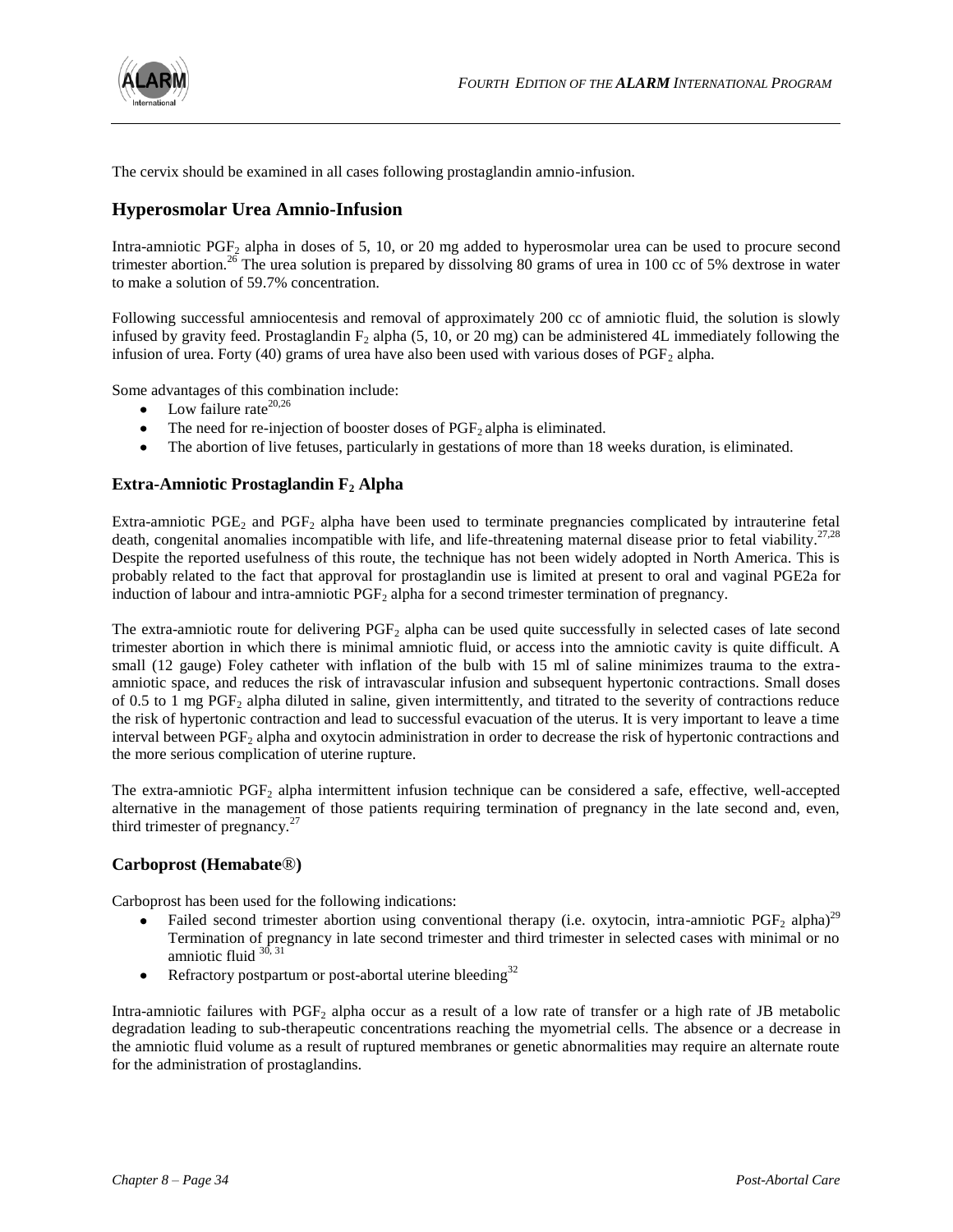Carboprost, the synthetic 15-methyl form of  $PGF_2$  alpha, is more potent and has increased uterine smooth muscle stimulating potency as well as a longer duration of activity than  $PGE<sub>2</sub>$  and  $PGF<sub>2</sub>$  alpha because of its increased resistance to enzymatic degradation. Thus, it can be administered IM.

Successful use of carboprost given IM in patients not responding to conventional therapy has been demonstrated in approximately 95% of patients within 10 to 20 hours.<sup>29</sup>

Use of this drug as a reserve treatment for intra-amniotic failures will avoid unnecessary morbidity and anxiety for the patient associated with prolonged evacuation procedures.

Oxytocin should not be used concurrently with carboprost and should not be started until at least 4 hours after the final dose unless the fetus has been passed.

The use of multiple laminaria tents should decrease the injection to abortion time. The recommended dosage for failed abortion and/or late second trimester termination is 250 µg given by deep IM injection. The dose can be repeated every two hours as needed. Total doses used have ranged from 1,250 to 2,500  $\mu$ g.<sup>29-31</sup>

Some advantages of carboprost over other forms of prostaglandins and oxytocin are:

- $\bullet$ It is more potent, allowing individualization of the dose used in contrast to intra-amniotic methods.
- The IM route is less painful and easier with less danger of infection because it is less invasive.  $\bullet$
- It can be used in patients with ruptured membranes where there is no amniotic fluid present.  $\bullet$
- It allows the patient to be ambulant for a longer period of time.
- After diagnosis of intrauterine death, there is no need to wait for spontaneous labour because the non-term uterus does respond to carboprost.

Some disadvantages of carboprost include a significant incidence of vomiting and diarrhoea.

# **Concentrated Oxytocin Infusion**

Oxytocin has not been commonly used as a means of abortion induction because it was not thought to be particularly effective for gestations of less than 24 weeks. Oxytocin administered in an increasing concentrated fashion has been efficacious in achieving mid-trimester pregnancy termination in preliminary studies with a mean induction to delivery interval of 8.2+/!5.1 hours.<sup>33</sup> Further exploration of its use for second trimester abortion is warranted.

# **Hysterotomy and Hysterectomy**

Hysterotomy is essentially an early classical cesarean section. With today's technology, there is rarely an indication for this procedure as a primary method for abortion. The morbidity and mortality associated with this procedure are far greater than for any other technique. In most cases, failed abortion is now managed with parenteral prostaglandins, and the only time that hysterotomy should ever be considered after a failed abortion is when a definite uterine anomaly is suspected.

If pregnancy co-exists with a separate indication for hysterectomy, as in cervical dysplasia or uterine or ovarian cancer, this may perhaps be an indication for a gravid hysterectomy. Most patients, however, would be served better by a simpler means of pregnancy termination and a more complete evaluation of their other gynaecologic problems prior to definitive therapy.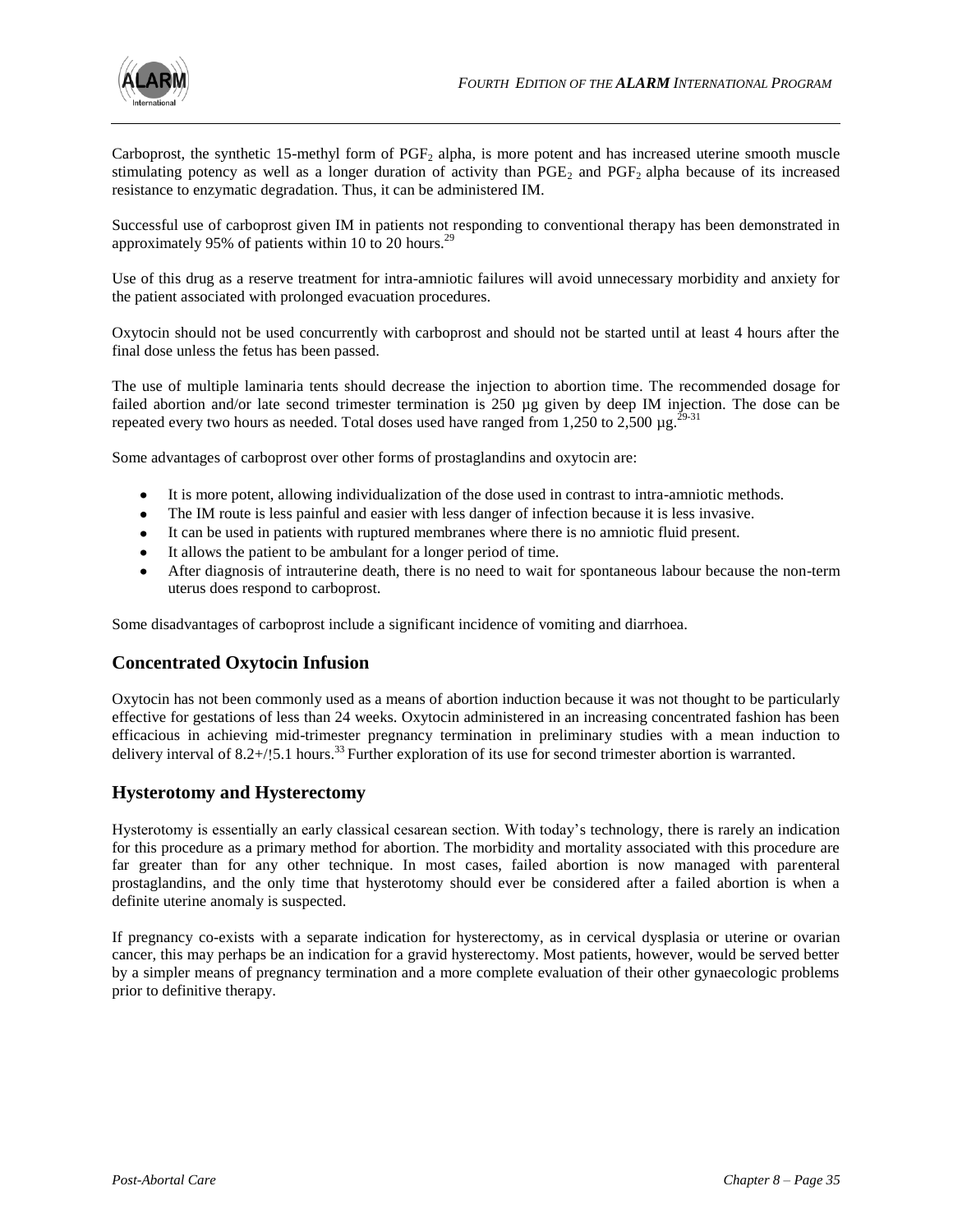

#### **REDUCING ABORTION COMPLICATIONS**

# **Hemorrhage from Dilatation and Curettage, and Dilatation and Evacuation Abortions**

General anaesthesia seems to increase the blood loss during D&C and D&E procedures, especially if halothane or other similar agents are used, as compared to procedures performed under local anaesthesia with intravenous narcotics and sedation. $9, 23$ 

Locally injected vasoconstrictors have had some success in preventing hemorrhage, especially in later pregnancies. Epinephrine does not seem to have an effect;<sup>34</sup> however, vasopressin significantly reduces blood loss if 5 units are mixed in the 20 cc of local anaesthetic solution injected into the pericervical area.<sup>35</sup> The difference in blood loss seems to be related to the gestational age, and is significant in gestations of 15 weeks or greater. There does not seem to be any untoward side effects from the injection; however, rare serious complications have been reported .<sup>35</sup>

#### Perforation

Complete or partial perforation of the uterus is not uncommon. There are several factors which seem to be beyond the control of the physician. <sup>36</sup>There is a relative risk of 1.4 for each additional two weeks of gestation and, if the patient is multiparous, she has a relative risk of 3.4.

There are several factors, however, which are within the control of the physician.<sup>36</sup> Laminaria tents are associated with a significantly decreased risk of perforation. There is a relative risk of 0.2 if laminaria are used. If general anaesthetic is used, the risk is increased and the relative risk is 1.3. The most important factor is training and experience. The relative risk of perforation by residents is 5.5, when compared to experienced physicians.

# **Failed attempted abortion**

This complication occurs in approximately two per 1,000 abortions performed at less than 12 weeks gestation. Several factors $37$  that increase the risk of this complication include:

- Previous pregnancy: Relative risk is 2.2 for gravity greater than one.
- Gestational age: Relative risk is 2.9 for gestation less than 6 weeks.
- Small cannula size: Relative risk is 11.l if mm diameter is less than weeks of gestation for pregnancies less than 6 weeks.
- Uterine anomaly: Relative risk is 90.6 if present.
- Physician training: Relative risk is 2.2 for residents.

It is, therefore, necessary to inspect all tissue after every case and, if fetal parts are not identified, the tissue should be examined with a back light suspended in solution. A magnifying glass can be used if necessary.

#### **MIFEPRISTONE (RU486)**

Mifepristone (RU486) is an analogue of norethindrone with a high affinity for progesterone receptors.<sup>38</sup> It blocks natural progesterone and acts as a false transmitter. It is effective in inducing abortion at very early gestations after a single oral dose, and its effectiveness is increased to approximately 95% by the addition of a low-dose prostaglandin analogue.<sup>39</sup>

Its use as an abortive agent has been investigated intensively; lower doses have been used with higher efficacy, and regimens are being fine-tuned.<sup>40</sup> It also appears that mifepristone may be very useful in producing cervical softening and ripening prior to pregnancy termination, and may be useful in induction of labour closer to term.<sup>41</sup> This drug is a very effective post-coital contraceptive, and its use as a once-a-month contraceptive is now being extensively investigated.<sup>41</sup>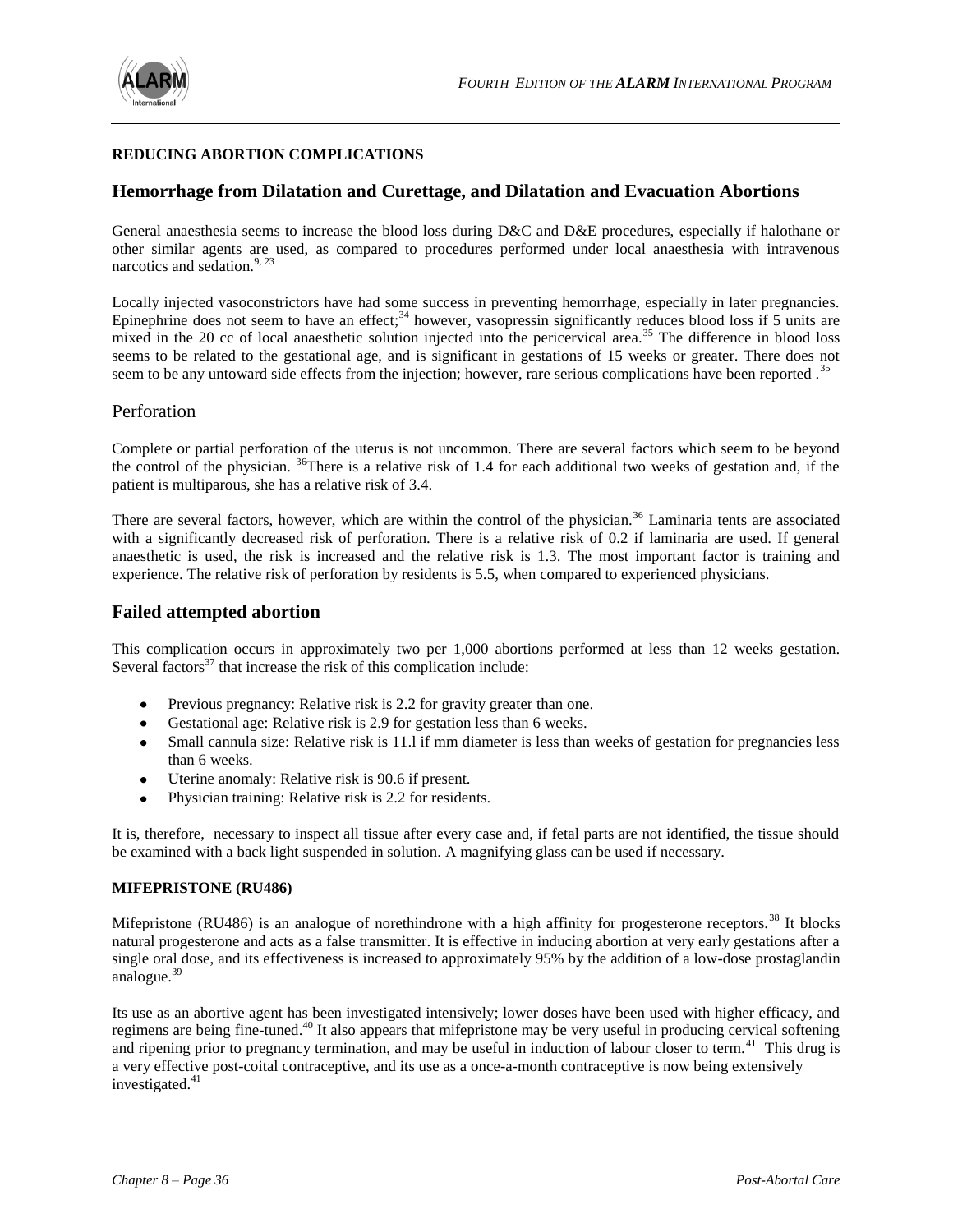

#### **CONCLUSION**

It should be noted that the use of all techniques to effect therapeutic abortion requires proper training. Operators must be skilled, not only in the initiation of abortion, but also in the management of incomplete and failed procedures, uterine perforation, as well as such complications as hemorrhage, infection, and cervical laceration. Adequate training and ongoing experience using modern techniques with new instruments will lead to a significant decrease in complication rates and resultant morbidity.



#### **Figure A5.1 - Uterosacral Ligament**

Reproduced with permission from the author: A.J. PenfIeld, Gynecologic surgery under local anesthesia, Urban & Schwarzenberg, Baltimore-Munich, 1986, p. 48.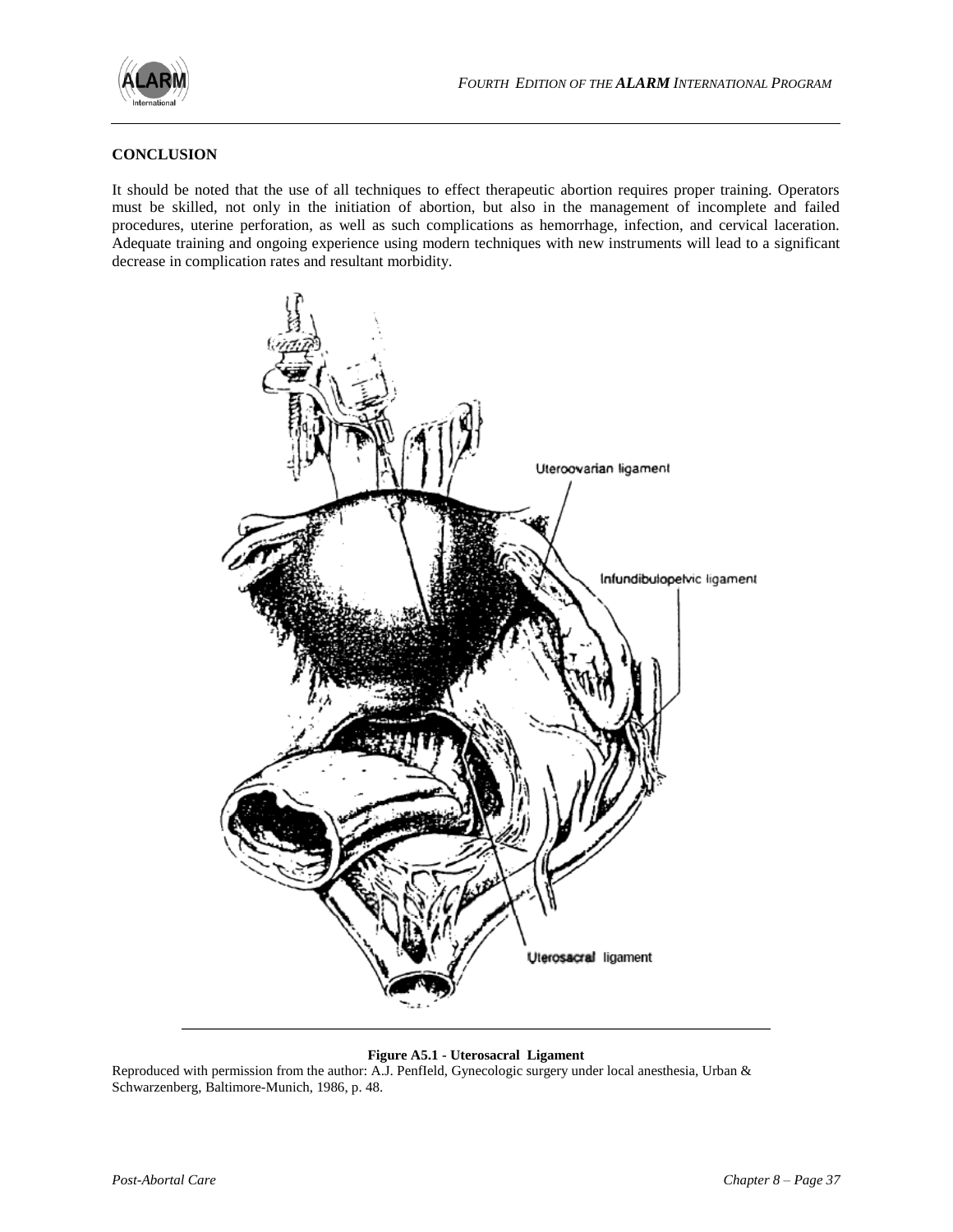



#### **Figure A5.2 - Uterosacral ligament**

Reproduced with permission from the author: A.J. Penfield, Gynecologic surgery under local anesthesia, Urban & Schwarzenberg, Baltimore-Munich, 1986, p. 49.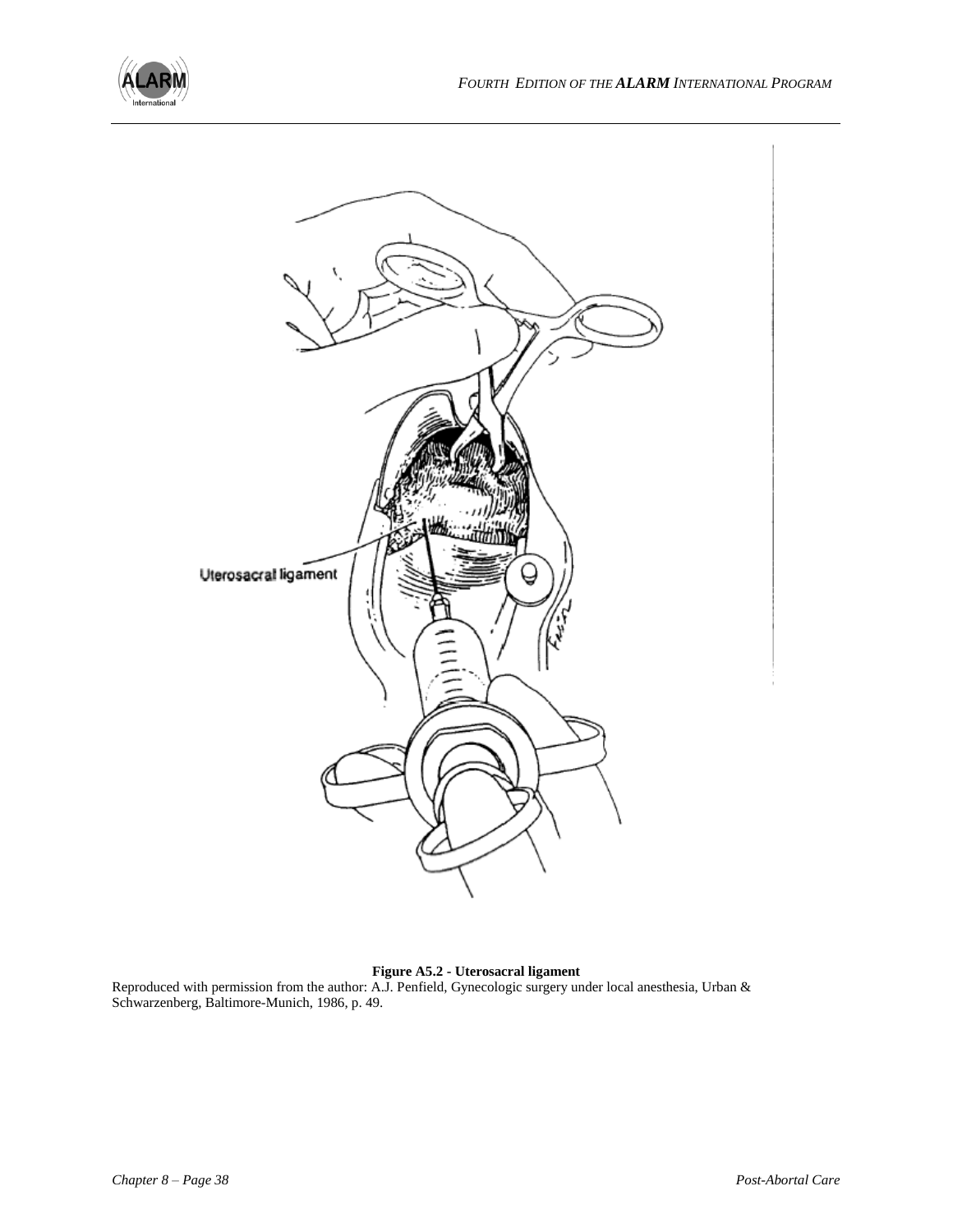

#### **REFERENCES**

- 1. Henshaw SK, VanVort J. Teenage abortion, birth, and pregnancy statistics: an update. Family Planning Perspectives, 1989;  $21(2)$ :85-8.
- 2. Bracken MB, Kasl SV. Delay in seeking induced abortion: a review and a theoretical analysis. Am J Obstet Gynecol, 1975; 121(7):1008-l 9.
- 3. Grimes DA, Cates W Jr, Selik RM. Abortion facilities and the risk of death. Family Planning Perspectives 1981; 13(1):30-2.
- 4. Grimes DA, Cates W Jr, Tyler CW Jr. Comparative risk of death from legally induced abortion in hospitals and non-hospital facilities. Obstet Gynecol 1978; 51(3):323-6.
- 5. Goldsmith S, Margolis AJ. Aspiration abortion without cervical dilatation. Am J Obstet Gynecol; 1971; 110(4):580-2.
- 6. Karman H, Potts, M. Very early abortion using a syringe as a vacuum source. Lancet, 1972; 1(759):1051-2.
- 7. Hodgson JE. A reassessment of menstrual regulation. Stud Fam Plann, 1977; 8(10):263-7
- 8. Tietze C. Induced abortion: a world review 1983. New York: The Population Council 1983, p. 83.
- 9. Grimes DA, Schulz KF, Cates W Jr, Tyler W Jr. Local versus general anesthesia: which is safer for performing suction curettage abortions? Am J Obstet Gynecol, 1979; 135(8):1030-35.
- 10. Newton BW. Laminaria tent: relic of the past or modern medical device? Am J Obstet Gynecol, 1972; 113(4):442-8.
- 11. Blumenthal PD. Prospective comparison of Dilapan and laminaria for pretreatment of the cervix in second-trimester induction abortion. Obstet Gynecol, 1988; 72(2):243-6.
- 12. Nicolaides KH, Welch CC, MacPherson MB, Johnson IR, Filshie GM. Lamicel: a new technique for cervical dilatation before first trimester abortion. Br J Obstet Gynecol 1983; 90(5):475-9.
- 13. Hern WM. Laminaria in abortion: use in 1368 patients in first trimester abortion. Rocky MT Med J, 1975; 72(9):390-5.
- 14. Johnson N. lntracervical tents: usage and mode of action. Obstet Gynecol Surv, 1989; 44(6):41 O-20.
- 15. Penfield AJ. Gynecologic surgery under local anaesthesia. Penfield AJ (editor), Baltimore-Munich: Urban and Schwarzenberg, 1986, p. 48-49.
- 16. Hodgson EE. Abortion by vacuum aspiration, in Abortion and Sterilization. Medical and Social Aspects, Hodgson JE (editor), New York: Grune and Strattion, 1981, p. 225.
- 17. Park TK, Flock M, Shilz KF, Grimes DA. Preventing febrile complications of suction curettage abortion. Am J Obstet Gynecol, 1985; 152(3):252-5.
- 18. Grimes DA, Schultz KF, Cates W Jr. Prophylactic antibiotics for curettage abortion. Am J. Obstet Gynecol, 1984; 150(6):689-94.
- 19. Burkman FIT, Tonascia JA et al. The relationship of immediate post-abortal intrauterine device insertion to subsequent endometritis: a case control study. Contraception, 1977;15:435.
- 20. Castadot RG. Pregnancy termination: techniques, risks, and complications and their management. Fertil Steril, 1986;  $45(1):5-17$ .
- 21. Grimes DA, Schulz KF. Morbidity and mortality from second trimester abortion. J Reproduc Med 1985; 30(7):505-l 4.
- 22. Hern WM. General principles of abortion technique, in Abortion Practice, Hern WM (editor), Philadelphia, JB Lippincott CO, 1984.
- 23. MacKay HT, Schulz KF, Grimes DA. Safety of local versus general anesthesia for second trimester dilatation and evacuation abortion. Obstet Gynecol, 1985; 66(5):661-5.
- 24. Hern WM. Serial multiple laminaria and adjunctive urea in late outpatient dilatation and \_ evacuation abortion. Obstet Gynecol, 1984; 63(4):543-g.
- 25. Stubblefield PG, Naftolin F, Frigoletto F, Ryan KJ. Laminaria augmentation of intraamniotic PGF2 for midtrimester pregnancy termination. Prostaglandins; 1975; 0(3):413-
- 26. Burkman RT, Atienza MF, King TM, Tonascia JA, Pang JC, Whitmore AJ. Hyperosmolar urea for elective midtrimester abortion. Am J Obstet Gynecol, 1978; 131 (l):lO-7.
- 27. Peat B. Second trimester abortion by extra-amniotic PGF2 alpha infusion: experience of 178 cases Aust NZ J. Obstet Gynecol, 1991; 31(1):47-51.
- 28. Hill NC, Mackenzie IZ. 2308 second trimester terminations using extra-amniotic or intraamniotic prostaglandins E2: analysis of efficacy and complications. Br J Obstet Gynaecol 1989; 96(12):1424-31.
- 29. Corson SL, Bolognese RJ. Use of intramuscular 15(S)-15-methyl prostaglandin F2 alpha in failed abortions. Am J Obstet Gynecol, 1989; 133(2):145-8.
- 30. Osler M, Lange AP, Moth I, Thomsen Pedersen G, Westergaard JG. 15(S)-15-methyl prostaglandin F2 alpha used for induction of delivery in the case of intra-uterine fetal death. Acta Obstet Gynecol Stand; 1985; 64(2):131-2.
- 31. Antsaklis A, Politis J, Diacomanolis E, Aravantinos D, Kaskarelis D. The use of 15- methylated derivative of prostaglandin F2a for the therapeutic termination of pregnancy and management of late fetal death. Int Surg 1984; 69(1):63-8.
- 32. Hayashi RH, Catillo MS, Noah ML. Management of severe post-partum hemorrhage with prostaglandin F2 alpha analogue. Obstet Gynecol 1984; 63(6):806-8.
- 33. Winkler CL, Gray SE, Hauth JC, Owen J, Tucker JM. Mid-second-trimester labor abortion induction: concentrated oxytocin compared with prostaglandin E2 vaginal suppositories. Obstet Gynecol; 1991; 77(2):297-300.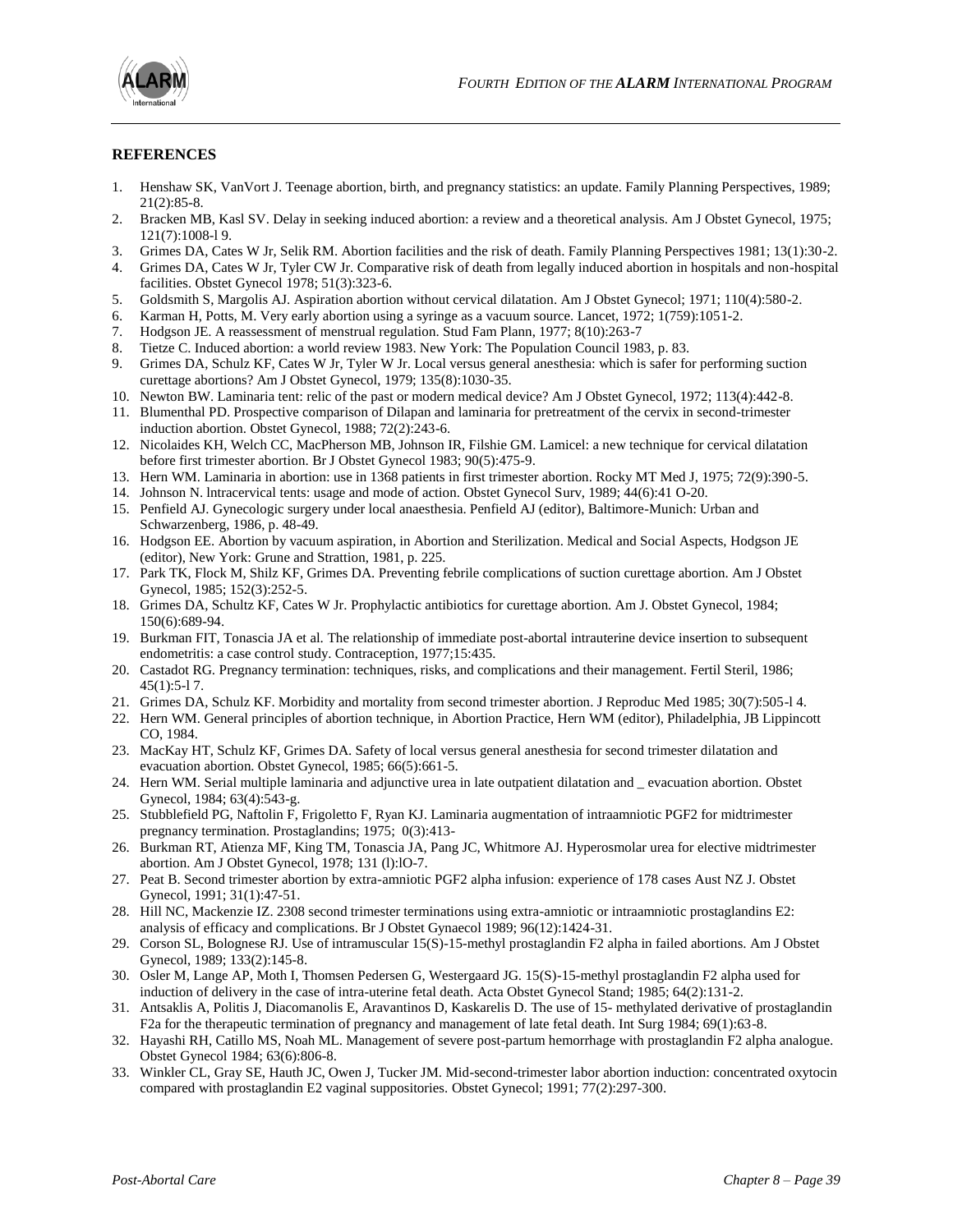



- 34. Woodward G. lntraoperative blood loss in midtrimester dilatation and extraction. Obstet Gynecol, 1983; 62(1):69-72.
- 35. Schulz KF, Grimes DH. Vasopressin reduces blood loss from second-trimester dilatation and evacuation abortion. Lancet 1985; 2(8451):353-6.
- 36. Grimes DA, Prevention of uterine perforation during curettage abortion. JAMA, 1984; 251(16):2108-l 1.
- 37. Kaunitz AM, Rovira EZ, Grimes DA, Shulz KF. Abortions that fail. Obstet Gynecol, 1985; 66(4):33-7.
- 38. Baulieu EE. RU 486 as an antiprogesterone steroid. From receptor to contragestion and beyond. JAMA, 1989; 262(13): 1808-l 4.
- 39. Avrech OM, Golan A, Weinraub Z, Bukovsky I, Caspi E. Mifepristone (RU486) alone or in combination with a prostaglandin analogue for termination of early pregnancy: a review. Fertil Steril, 1991; 56(3):385-93.
- 40. Peyron R, Aubeny E, Targosz V, Silvestre L, Renault M, et al. Early termination of pregnancy with mifepristone (RU 486) and the orally active prostaglandin misoprostol. N Engl JM, 1993; 328(21):1509-l 3.
- 41. Klitsch M. Antiprogestins and the abortion controversy: a progress report. Fam Plan Perspect, 1991; 23(6):275-82.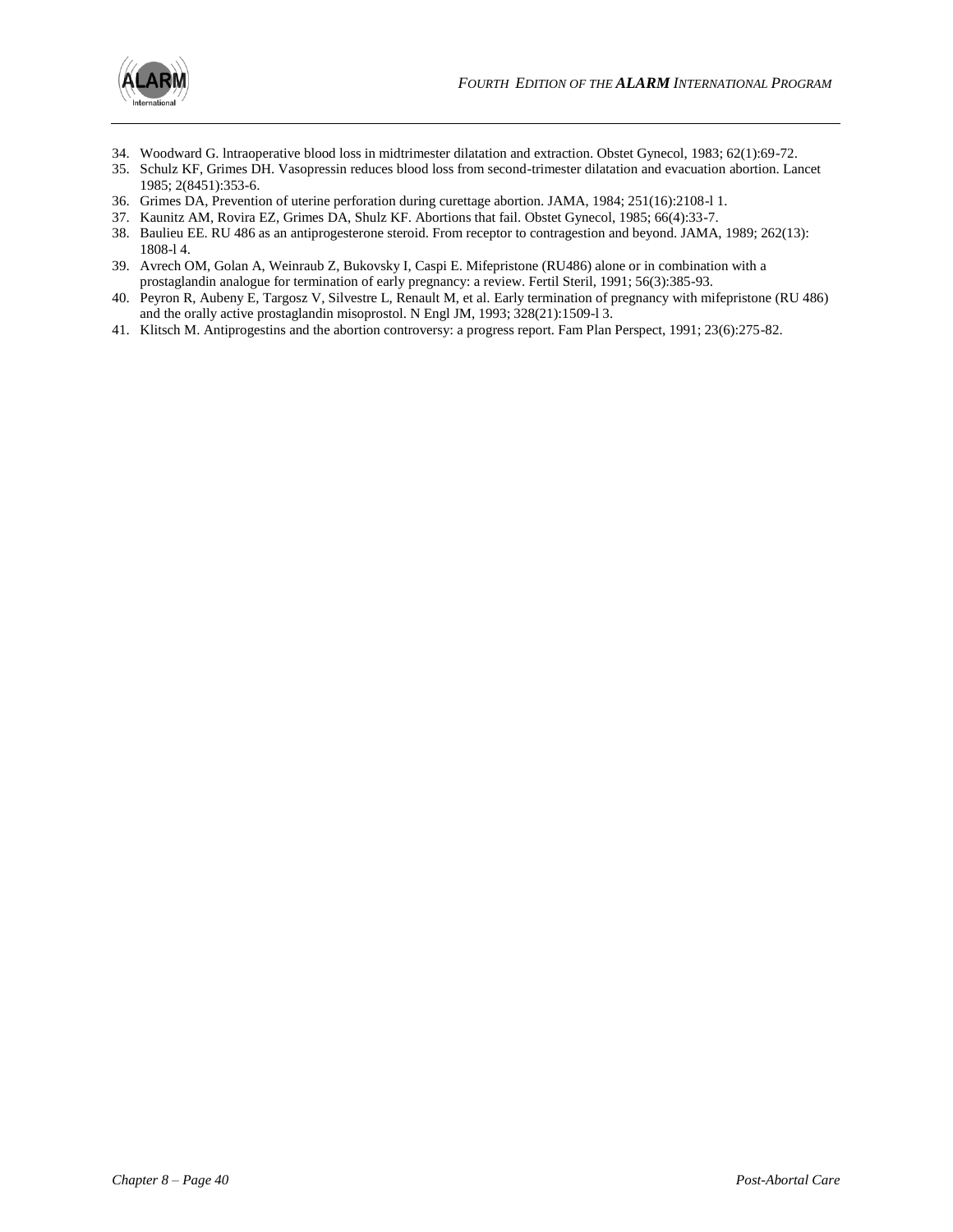

# **APPENDIX 6**

# **CLINICAL PRACTICE GUIDELINES**

**POLICY STATEMENT\***

**October 1999**

**No. 82,** 

# **GUIDELINES FOR MEDICAL TERMINATION OF EARLY PREGNANCY**

*This Policy Statement has been reviewed and approved by the Social and Sexual Issues Committee of the Society of Obstetricians and Gynaecologists of Canada and was approved by its Council in November 1998.*

# SOCIAL AND SEXUAL ISSUES COMMITTEE MEMBERS

**\*Policy Statement:** this policy reflects emerging clinical and scientific advances as of the date issued and is subject to change. The information should not be construed as dictating an exclusive course of treatment or procedure to be followed. Local institutions can dictate amendments to these opinions. They should be well documented if modified at the local level. None of the contents may be reproduced in any form without prior written permission of SOGC.

#### ABSTRACT

 *The objective of this Policy Statement is to provide a protocol for the medical termination of pregnancy. The usual method of termination of pregnancy in Canada is surgical. Medical abortion is technically simple but demands careful follow-up. It can be performed in the office and carried out either by gynaecologists or family physicians. Medical abortion avoids surgical complications, and is particularly useful when the uterine cavity is distorted with fibroids.* 

 *Methotrexate, which has no adverse effects on reproductive function, is injected into the deltoid. Five, six or seven days later, misoprostol (a prostaglandin of the E<sup>1</sup> series) is administered vaginally.*

 *The entire procedure is described in the guidelines. It should be carried out within 7 weeks of the last menstrual period. The advantages of medical over surgical abortion are: patient autonomy; early and easy access; cost effectiveness and technical simplicity.* 

 *The expected successful abortion rate will be over 90%. Side effects include nausea (7%), vomiting (3%) and diarrhea (8%). As with all medical procedures, medical termination must be discussed in detail with the patient and her consent must be obtained.*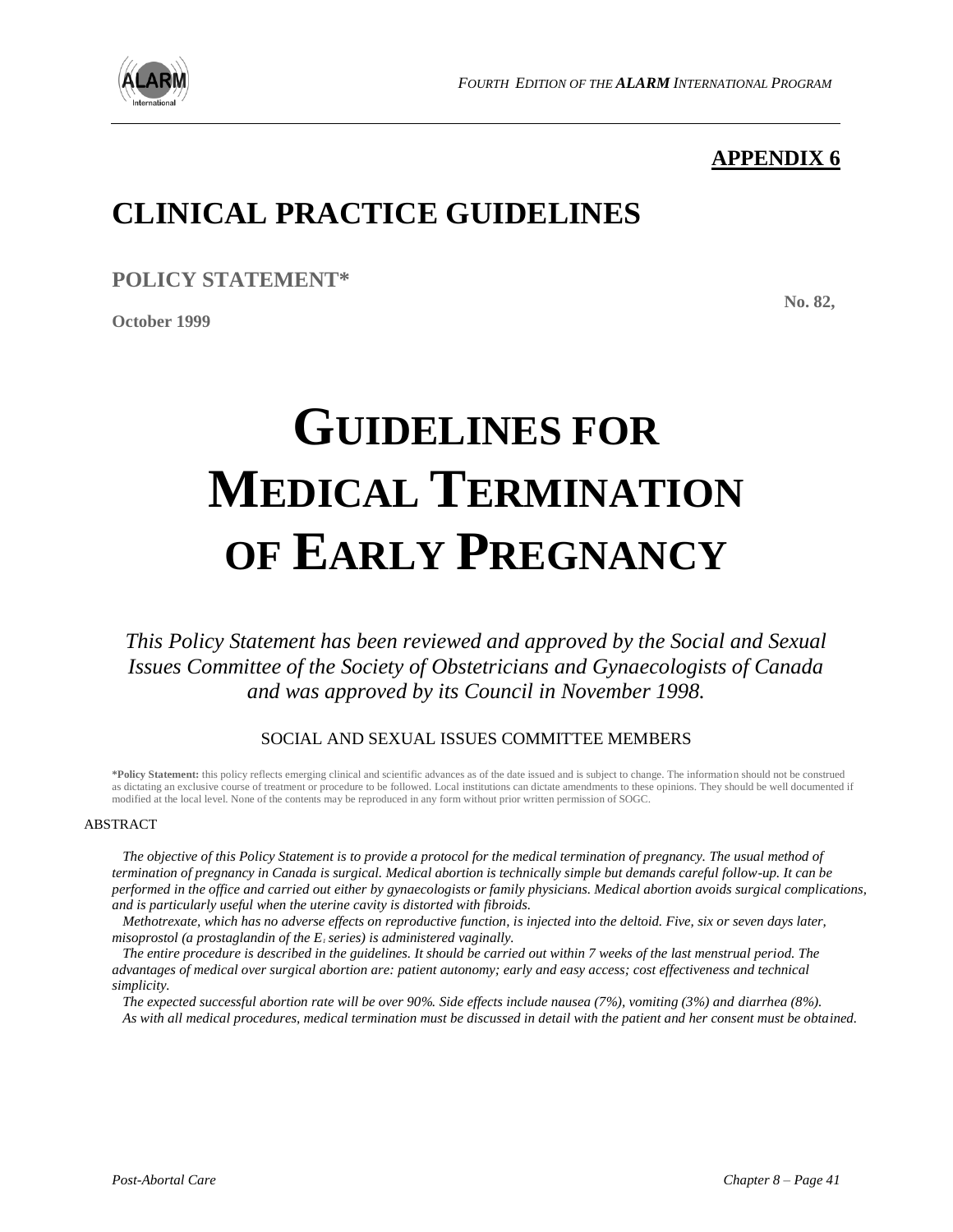

#### **INTRODUCTION**

Induced abortion is a legal medical procedure in Canada, and it is currently effected by surgical methods. In Europe and China, the medical termination of pregnancy, using mifepristone (RU-486) and a prostaglandin, has been available since 1989. In North America, political and social forces have delayed the testing and introduction of mifepristone for medical abortion.

Medical abortion has important benefits, as surgical complications, including uterine perforation and cervical lacerations, are avoided. Medical abortion may be preferable to surgical evacuation of the uterus when access to the uterine cavity is complicated by fibroids or other genital tract abnormalities.

Since 1952, methotrexate has been known to have cytotoxic effects on trophoblastic tissue, and has been used to treat molar pregnancies and choriocarcinoma.<sup>1</sup> When used as a chemotherapeutic agent, methotrexate treatment had no adverse effect on reproductive functions.<sup>2</sup> Since 1989, selected ectopic pregnancies have been treated medically with IM methotrexate  $(50mg/m^2)$ , and studies have shown that future fertility is not impaired.<sup>3</sup> The low dose of methotrexate used to treat ectopic pregnancies is not associated with the side effects seen with chemotherapeutic regimens. In 1993, Creinin and Darney<sup>4</sup> described the use of methotrexate ( $50$ mg/m<sup>2</sup>) and misoprostol to induce abortion in women with a gestational age of up to 8 weeks from the LMP, and the complete abortion rate was reportedly 90%.<sup>4</sup> Since that time, there have been several studies using these medications to induce abortion in early gestations, all reporting success rates of 90% or more. 5-8 When Creinin used oral methotrexate followed by vaginal misoprostol, the efficacy was similar to that of IM methotrexate, but there were more gastrointestinal side effects. Over 25 tablets (2.5 mg each) are required to achieve a dose of 50 mg/m<sup>2</sup>; this is more costly than IM methotrexate.<sup>9</sup> The level of evidence for methotrexate and misoprostol to induce early pregnancy termination is II-3, that is evidence based on comparison with or without the intervention. It would be unethical to have an untreated control group when pregnancy termination is requested, therefore, all patients fall into the "intent to treat" group.

Misoprostol, a prostaglandin of the  $E_1$  series, is an inexpensive oral preparation that, unlike other prostaglandin preparations, is stable at room temperature. Misoprostol is marketed for the prevention of gastric ulcers in people taking anti-inflammatory drugs, but is known to have uterotonic and cervical ripening properties. In the United Kingdom and France, misoprostol is used to augment medical abortion with RU-486. Several studies have shown that vaginal placement of misoprostol is more effective and has fewer gastro-intestinal side effects than oral administration.<sup>10</sup> Misoprostol (800 µg) is placed in the vagina on the fifth, sixth, or seventh day after the methotrexate has been given. <sup>5,7</sup> The success rate is lower if misoprostol is placed on the third day following methotrexate administration.<sup>6, 11</sup>

Medical abortions are limited to a gestational age of 7 weeks from the LMP in France and China, and 9 weeks from the LMP in the UK and Sweden.<sup>12</sup> There is evidence to suggest that the efficacy of medical abortion decreases with increasing gestational age, increasing gravidity ( $>4$ ), and in members of the Asian race.<sup>5</sup> The studies in Europe and in North America indicate that medical abortion is highly acceptable to women, and to avoid the psychological and physically invasive surgery, women will tolerate multiple visits and the wait for POC to pass.<sup>13</sup>

The objective of these guidelines is to provide a protocol, based on current literature, for the medical termination of pregnancy. Although medical abortion is technically simpler than suction curettage, it is logistically more complex due to the need for close follow-up and commitment by the patients and physicians. Medical abortion may be initiated at an office visit either by gynaecologists or family physicians.

#### COUNSELLING

Every woman seeking abortion needs supportive, compassionate counselling. As recommended in the 1996 Society of Obstetricians and Gynaecologists of Canada (SOGC) Guidelines, <sup>14</sup> counselling should include discussion about the issue of continuing the pregnancy.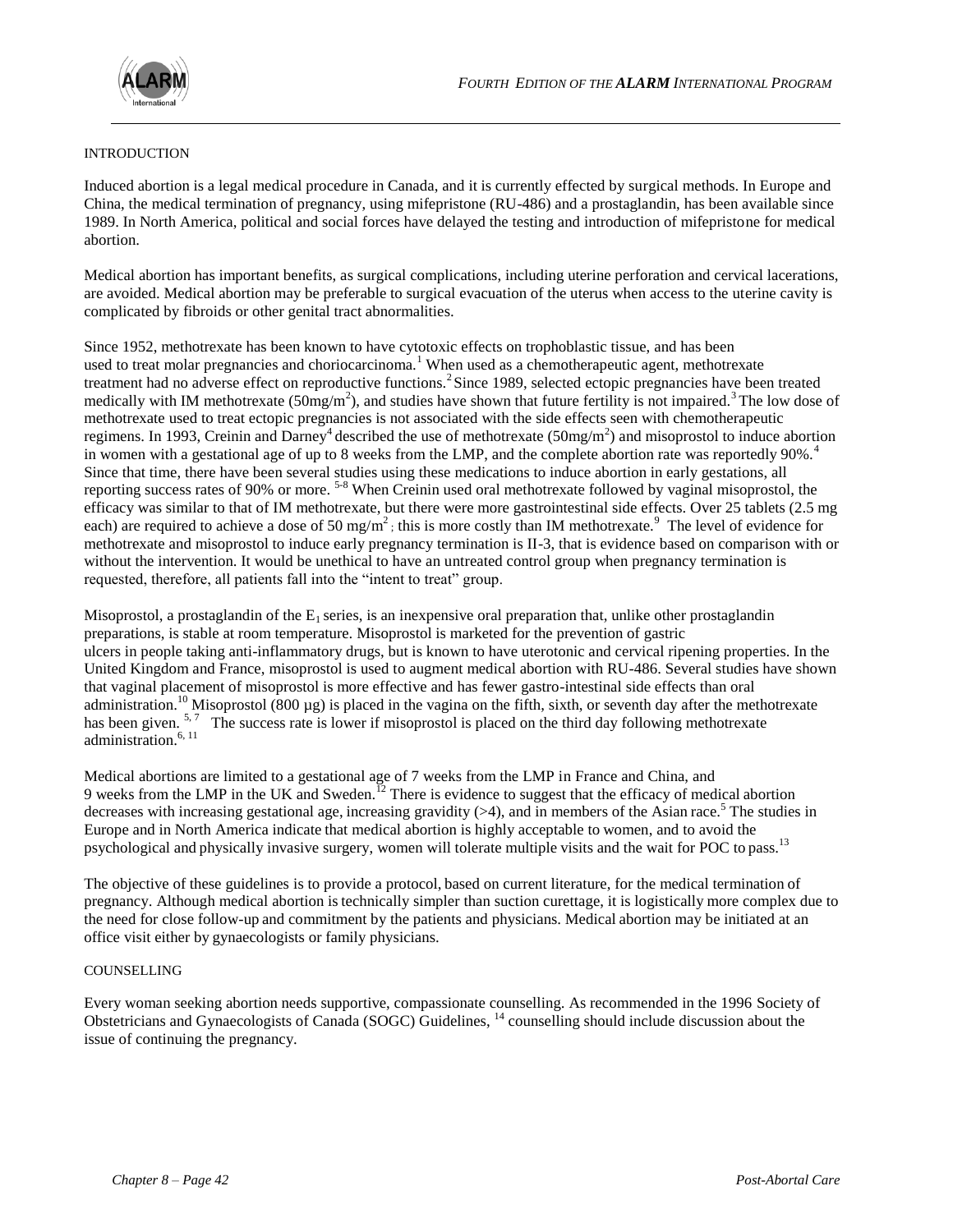When discussing medically induced abortion, it must be emphasized that the procedure has a failure rate of approximately 5%, and that a surgical evacuation of the uterus may be necessary. Medical abortion involves several clinic visits and blood tests to determine if the termination has been successful. Women who cannot commit to follow-up should be offered suction curettage.

Miscarriage normally occurs within the first 24 hours after insertion of the misoprostol and will involve cramps of varying severity, and bleeding with clots and the passage of tissue. Women who cannot tolerate these symptoms, or the sight of POC, should be offered surgical abortion. Less than 1% of patients require a dilatation and curettage for bleeding following medical abortion.<sup>13</sup>

Approximately 10% of successful medical terminations will be "delayed" in that the complete evacuation of the uterus may take several days and, on occasion, weeks. If the woman seeking medical abortion is aware of this possibility, she will be more likely to accept the delay and avoid unnecessary surgical intervention.

In the event of a continuing viable gestation, immediate suction curettage is strongly advised, as methotrexate and misoprostol are reportedly associated with birth defects.<sup>6, 13</sup>

The safety of the medications and the lack of effect on future fertility should be discussed, together with side effects, including nausea (7%), vomiting (3%) and diarrhea (8%).<sup>5</sup>

Medical abortion can be offered up to 9 weeks from the LMP as long as the woman is made aware that the failure rate may be increased after 7 weeks gestation. The same is true for those who have had more than four pregnancies.

When patients are well informed, the need for intervention in the event of a delayed reaction or heavy prolonged bleeding will be reduced. The patient should feel free to contact the office to ask further questions, to seek reassurance, to discuss her progress, and for post-abortal counselling. It should be made clear that the patient can request a suction curettage at any time and that, in the event of a complication, surgery will be arranged without delay.

#### INFORMED CONSENT

Although medical abortion is not a surgical procedure, obtaining the patient's written consent is recommended. The consent should refer to the risk of the teratogenic effect of the medications in the event of a continuing viable gestation and declare that, in this circumstance, a surgical abortion is "strongly advised." The physician must be certain that the woman understands the nature and the consequences of the procedure in order to make an informed decision in choosing medical over surgical abortion.

#### ABORTION FACILITY

Medical abortion of gestations less than 9 weeks from the LMP can be performed in a private office or in a clinic. As this procedure poses no unique safety issues, availability of facilities that could deal with women having spontaneous miscarriage is sufficient.

#### EVALUATION

A history and physical examination must be conducted and the following points noted:

- 1. Confirmation of the diagnosis of pregnancy by hCG or ultrasound.
- 2. Determination of gestational age  $(< 9$  weeks from LMP) by:
	- a) menstrual history
	- b) bimanual pelvic examination to ensure that the uterine size is consistent with dates
	- c) ultrasound if the gestational age or the presence of an intrauterine gestation is in question
- 3. The identification of any condition which may contraindicate medical abortion: emotional instability, risk of loss to follow-up, gestation >63 days, active liver or renal disease (AST >2 x normal, creatinine >120 umol/L), leukopaenia (count <3.0 109/L), inflammatory bowel disease, anaemia (Hb <95 gm/L), known intolerance or allergy to methotrexate or misoprostol.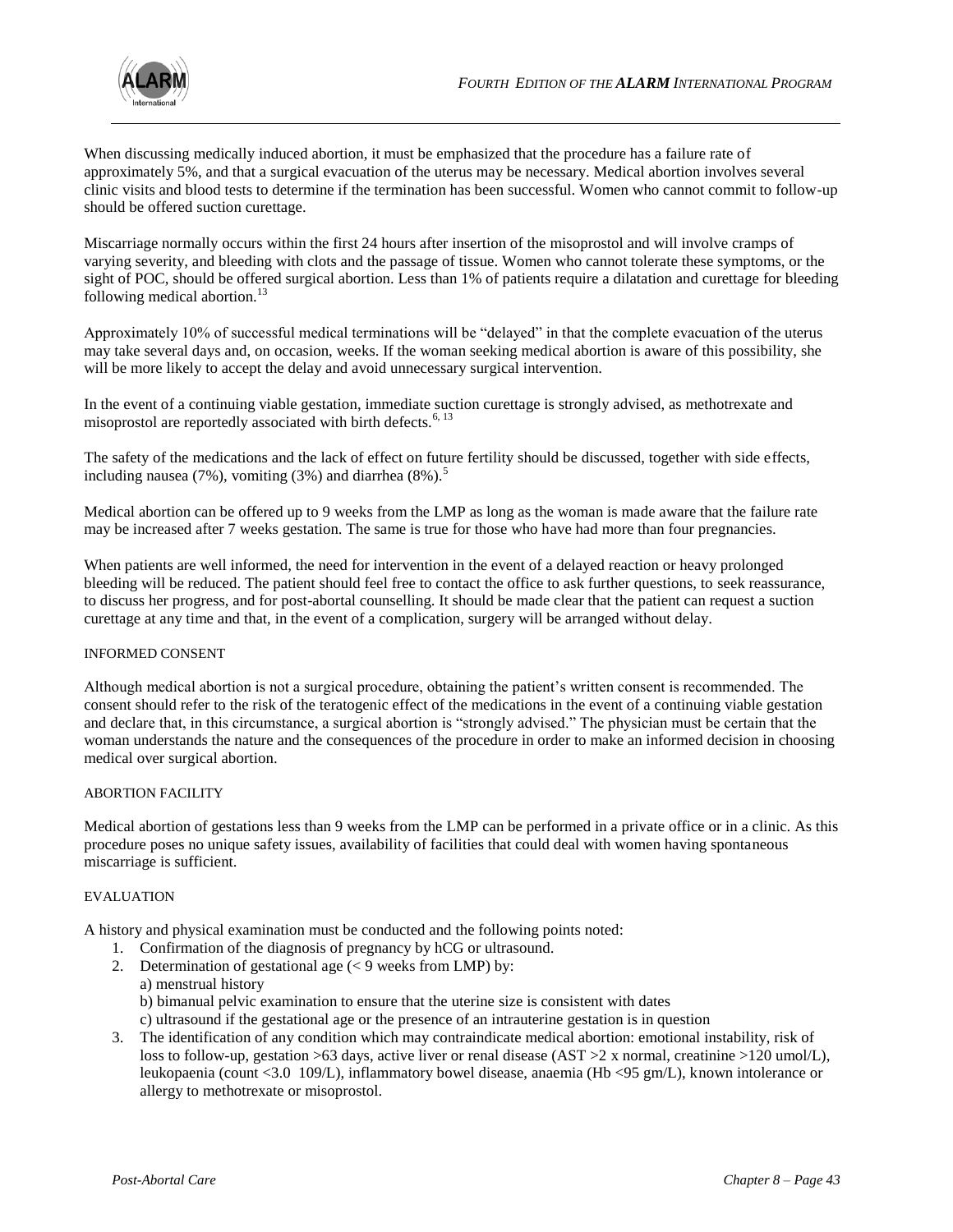

#### **SCREENING**

In addition to identifying the woman's Rh status, selective screening may include measurements of hemoglobin, white blood cells, AST, creatinine, and rubella immunity. Cervical cytology and cultures may need to be taken.

#### PROCEDURE

1. Methotrexate 50 mg/m<sup>2</sup> is given by IM injection into the deltoid. Rh immune globulin is given if the woman is Rh negative. Analgesics, an antiemetic and eight 200 µg tablets of misoprostol are prescribed. The patient is told to abstain from intercourse, and to avoid nutritional supplements and foods containing folic acid including green vegetables, legumes, and oranges.

- 2. On the fifth, sixth, or seventh day after the methotrexate was administered, the patient places four misoprostol tablets high in the vagina. If there is no bleeding or passage of tissue after 24 hours, then four more tablets should be inserted.
- 3. Two days after the first application of misoprostol, a quantitative hCG is drawn or an ultrasound performed.
- 4. The day after the hCG or the ultrasound, an office visit may be arranged to determine if the termination is a success. The judgment is made depending on the amount of bleeding, passage of tissue, or loss of pregnancy symptoms. If the ultrasound shows no POC, the termination is judged to be a success.
- 5. The outcome is monitored by following hCG levels. One week after the first measurement, the test is repeated. The next day, the patient makes an office visit. If the hCG has fallen by more than 80% over the 7 days, the termination was a success. If the hCG has decreased by less than this amount, weekly hCGs should be carried out until the level approaches zero or there is a 1-week interval decrease of greater than 80%. This represents a delayed reaction, defined as the passage of tissue more than 24 hours after the last misoprostol dose. If the hCG plateaus or increases, this represents an incomplete abortion or an ongoing viable gestation, and suction curettage should be arranged.
- 6. Final confirmation that the termination is complete is made by bimanual examination and the discovery of a non-pregnant uterus. At this visit, time should be taken for contraception counselling and the most appropriate method of contraception started.

#### **COMPLICATIONS**

#### **Bleeding**

Most women (76%) abort within 12 hours after the insertion of misoprostol, and during this time the bleeding may be heavy. Clots may be passed. The woman should call if, for more than 4 hours, more than two pads per hour are soaked. Arrangements should be made for physical assessment. Often the POC can be visualized in the cervix and removed. If there are any concerns, a suction curettage should be arranged.

#### **Delayed reaction**

In this situation, there is a delay in the passage of all or some of the POC. As long as the hCG is falling, the pregnancy is not viable. In most circumstances, the hCG will fall slowly until completion occurs, and then the hCG levels drop abruptly. Oral misoprostol (800 µg) can be given after the initiation of the procedure in an attempt to expedite the miscarriage. This may take days to weeks, and the decision about when to intervene surgically can be made between the patient and her physician.

#### **Failed termination**

Most failures (5%), defined as need for surgical intervention, are incomplete abortions. Less than 1% of attempted medical abortions will have a continuing viable gestation, and arrangements for suction curettage should be made. In this situation, there may be little or no bleeding, and the symptoms of pregnancy persist. An hCG value greater than 50,000 IU 2 days after the misoprostol is associated with, but not diagnostic of, an unsuccessful procedure. Depending on the hCG level and the clinical assessment, a repeat hCG or ultrasound can be performed to determine if the pregnancy is viable. If there is no fetal cardiac activity, the patient can be treated as having a delayed response.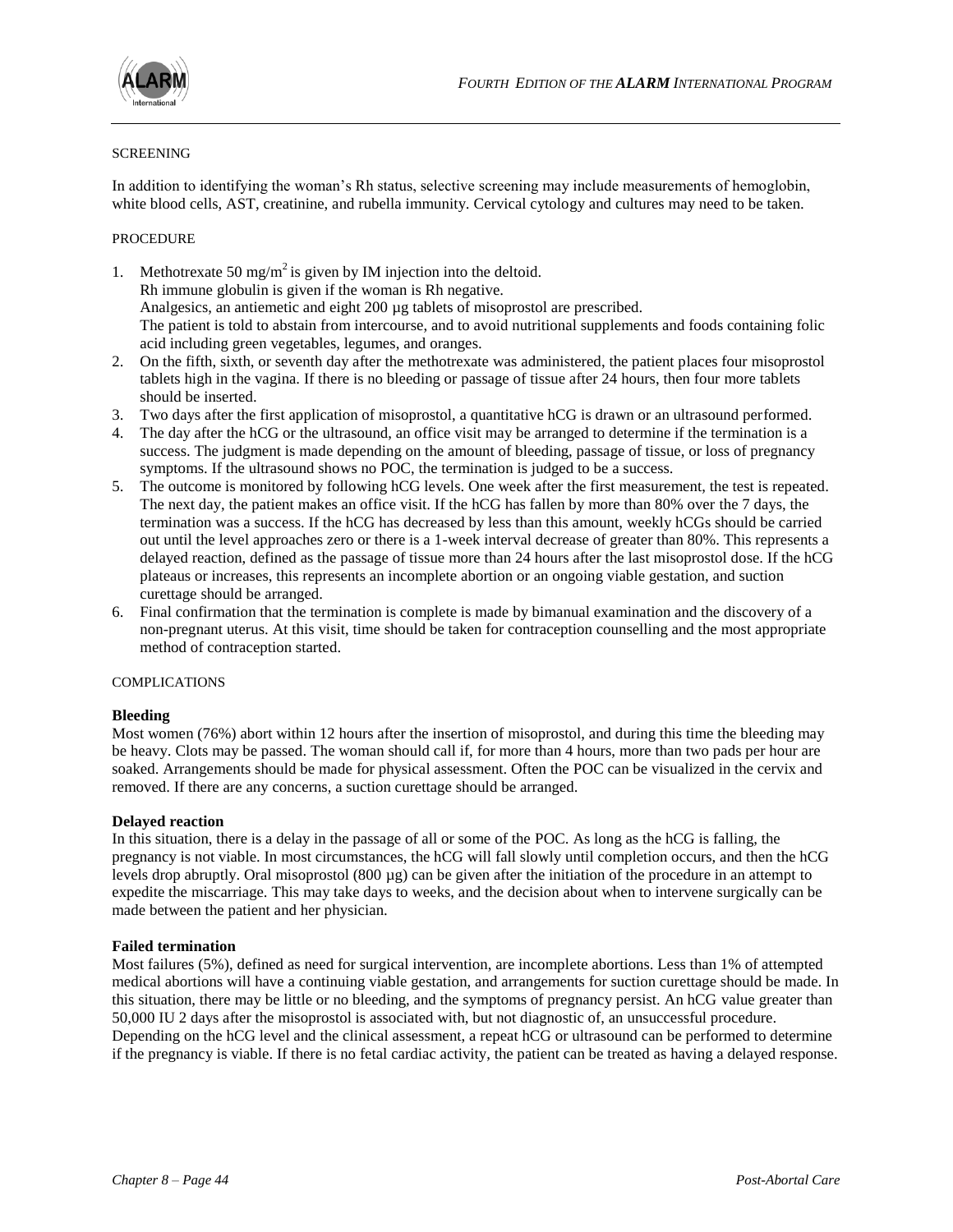

#### **Anxiety**

If the woman or the physician has any serious concerns, at any time, a suction curettage should be arranged. Pretreatment counselling and proper patient selection will minimize this problem.

#### **Teratogenesis**

Continuation of a viable gestation after failed medical abortion with methotrexate and misoprostol may result in the birth of a baby with anomalies, especially the Mobius sequence and limb defects.<sup>6, 13</sup> The risk has not been quantified.

#### ADVANTAGES OF MEDICAL OVER SURGICAL ABORTION

- **Patient autonomy:** More privacy and control, less frightening, non-invasive, "natural"
- **Early access:** No surgical waiting time. Some physicians prefer to wait until more than 7 weeks gestation from LMP to perform surgical abortion because of the small increase in the risk of failure when terminating earlier gestations.
- **Avoids surgical complications:** Perforation, cervical laceration
- **Cost effective:** Medications are easily obtained and are inexpensive (Cost to patient: methotrexate \$50.00 and misoprostol \$5.00, a total of \$55.00. Health care costs different from surgical: hCG x 3 \$45.00, ultrasound \$55.00, extra office visit x 2 \$37.00, a total of \$137.00). Significantly cheaper than a surgical abortion in a hospital (Cost to patient: laminaria tent \$50.00. Health care cost: surgery \$100.00, anaesthesia \$80.00, hospital \$360.00, a total of \$540.00).
- **Technically simple:** Can be offered through an office.
- **Alternative to failed surgical abortion:** Inability to gain access to the uterine cavity due to fibroids or uterine anomaly.

#### DISADVANTAGES

- **Patient and clinician commitment:** Dedication to follow-up. There is always the worry that a patient will be lost to follow-up and that the pregnancy will continue, with the delivery of an infant with birth defects.
- **Longer process:** From initiation to the reassurance that the abortion is complete takes a minimum of 1 week when monitored by ultrasound and 2 weeks with hCG monitoring.
- **Higher failure rate**
- **More bleeding:** As POC are passed.
- **Cramps:** Need for narcotic analgesia is higher.

#### OTHER MEDICAL TERMINATIONS

Misoprostol is a prostaglandin that has cervical ripening properties and may be used as an alternative to laminaria tents prior to surgical abortion. However, cramps, bleeding, and miscarriage may occur before the procedure. Several studies have evaluated misoprostol for the evacuation of incomplete and missed abortions. In these cases, the success rate, with 800 µg misoprostol per vagina once, is approximately 80%. This can provide an alternative to surgery if expectant management fails.<sup>15-1</sup>

In the second trimester, misoprostol is a very efficient agent for the termination of pregnancies complicated by genetic anomalies, ruptured membranes or fetal demise. In gestations of less than 24 weeks, misoprostol (400 µg) is given every 4 hours (q 4 h) for up to six doses. Once delivery occurs, intravenous oxytocin isthen administered. In non-viable gestations between 24 and 30 weeks and greater than 30 weeks, 200  $\mu$ g and 100  $\mu$ g of misoprostol, respectively, are given as described earlier.

If there is any uterine scar, it is preferable to give three doses of 50 µg each. In this situation, the amount of misoprostol may be increased to 100 µg /dose if the patient is not in labour.

Misoprostol given orally is associated with more gastro-intestinal side effects than when given intravaginally.